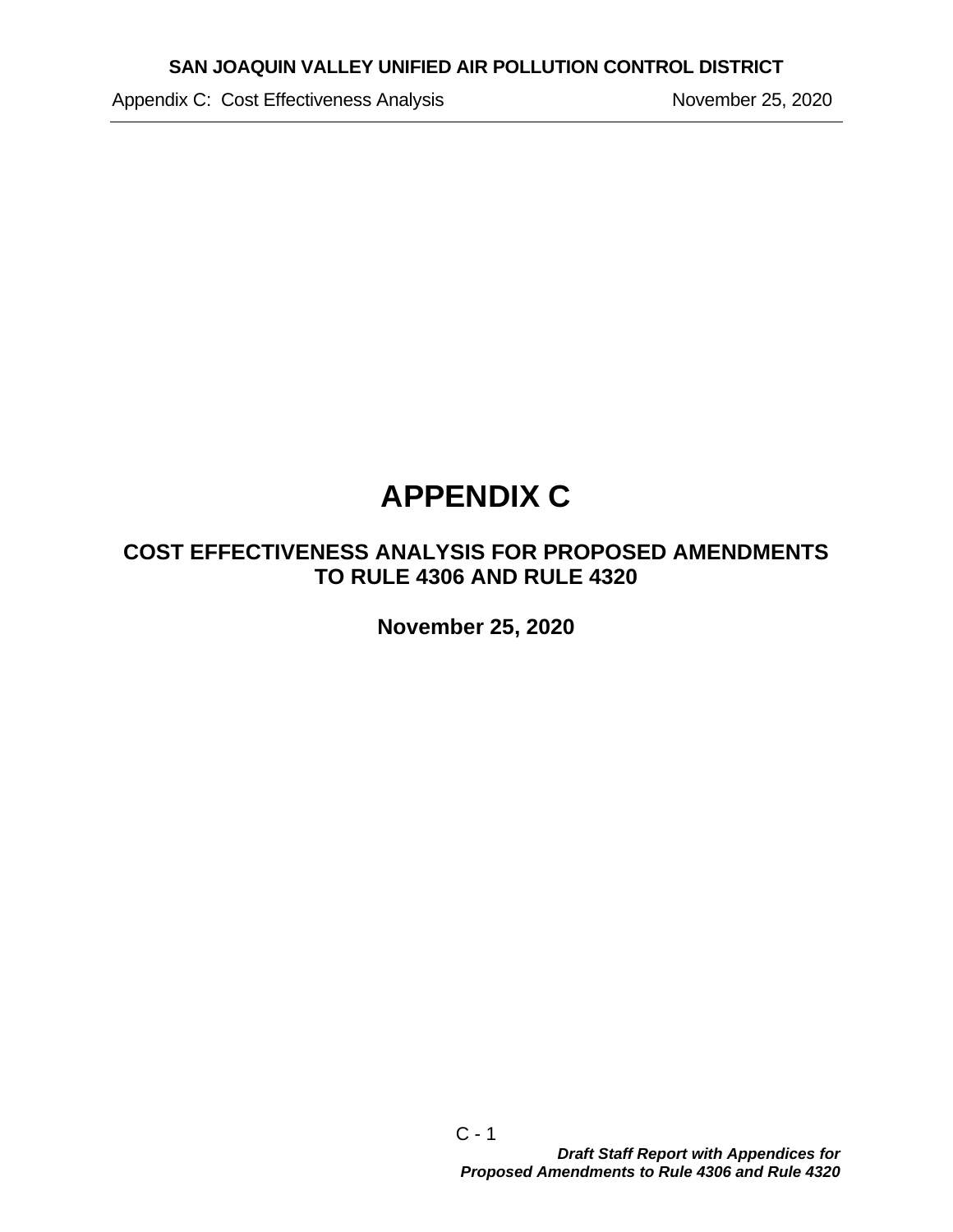Appendix C: Cost Effectiveness Analysis November 25, 2020

This page intentionally blank.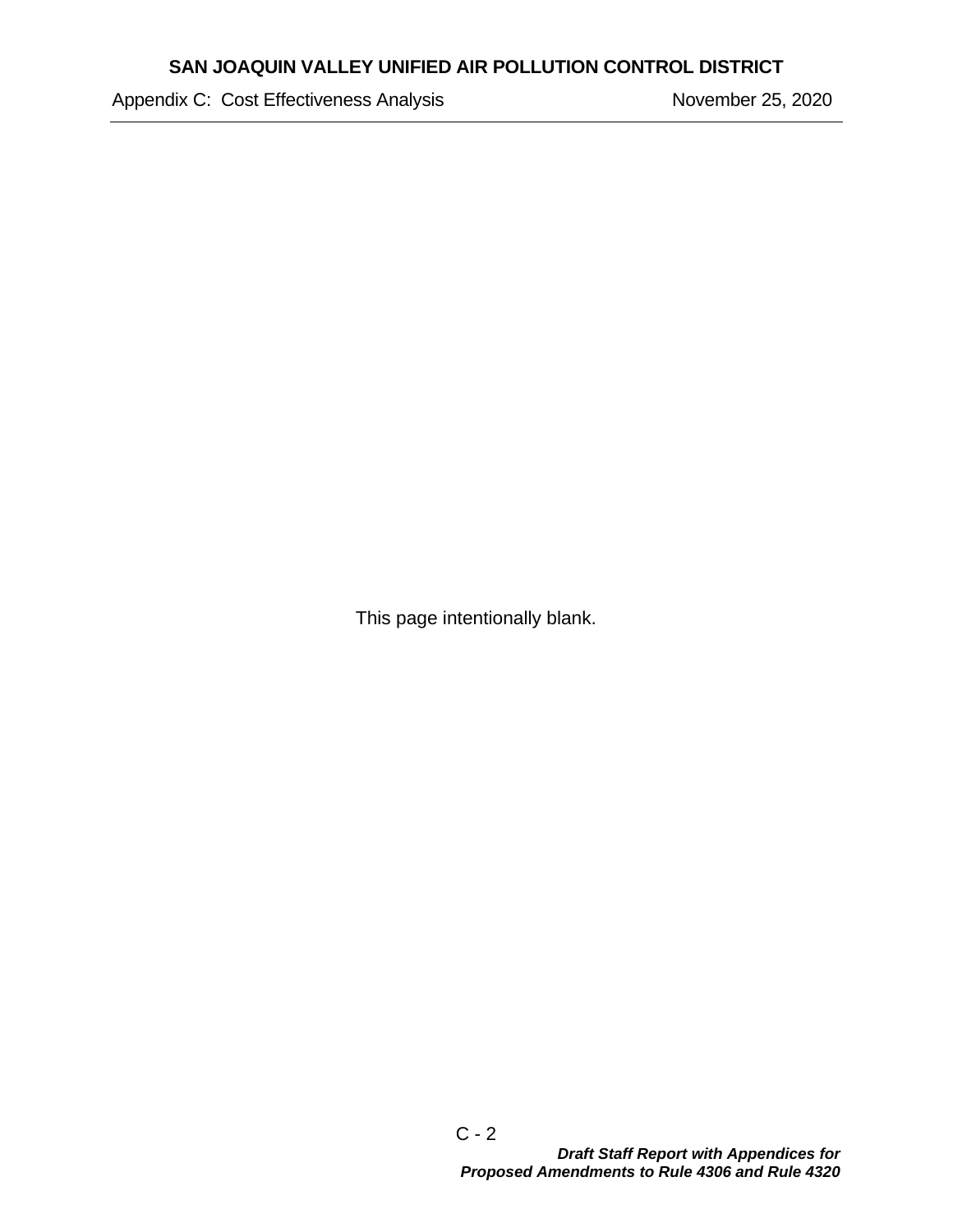Appendix C: Cost Effectiveness Analysis November 25, 2020

#### **APPENDIX C COST EFFECTIVENESS ANALYSIS**

# **I. INTRODUCTION**

The California Health and Safety Code 40920.6(a) requires the San Joaquin Valley Unified Air Pollution Control District to conduct both an "absolute" cost effectiveness analysis and an incremental cost effectiveness analysis of available emission control options prior to adopting each Best Available Retrofit Control Technology (BARCT) rule. The purpose of conducting a cost effectiveness analysis is to evaluate the economic reasonableness of the pollution control measure or rule. The analysis also serves as a guideline in developing the control requirements of a rule.

# **II. SUMMARY AND CONCLUSION**

# **A. Absolute Cost Effectiveness Analysis**

Absolute cost effectiveness examines the cost of reaching the proposed emission limits using the current emissions as a baseline. Cost effectiveness is calculated as the added annual cost (in \$/year) of a control technology or technique, divided by the emission reduction achieved (in tons reduced/year). The annual costs include annualized capital equipment costs and engineering design costs plus the annual labor and maintenance costs. Higher cost numbers are typically for smaller, low-use units since the annual costs result in relatively lower emission reductions. The analysis shows that the cost effectiveness values improve for larger units, units with a higher operating capacity factor, and more restrictive NOx limits relative to the current limits.

The detailed analyses showing the costs for installed capital equipment, electricity, fuel, and operations and maintenance costs are shown in Tables C-2 to C-40. Results are summarized in Table C-1, below. Rule 4306 establishes NOx limits that units must achieve to operate in the District and are based on technologic and economic feasibility. The Rule 4320 Advanced Emission Reduction Option (AERO) limits are meant to be the most stringent technologically feasible options but may not be economically feasible for all units to achieve. The controls required to reach the final NOx emission levels are either Selective Catalytic Reduction (SRC) or Ultra-Low NOx Burners (ULNB). As summarized in Table 1, cost for these controls can be very high and implementation may not be possible due to space limitations that would prevent installation of the control equipment. As discussed in the Staff Report, an option for operators to pay a lower-cost emission fee is included in the rule to mitigate the economic feasibility of the proposed limits.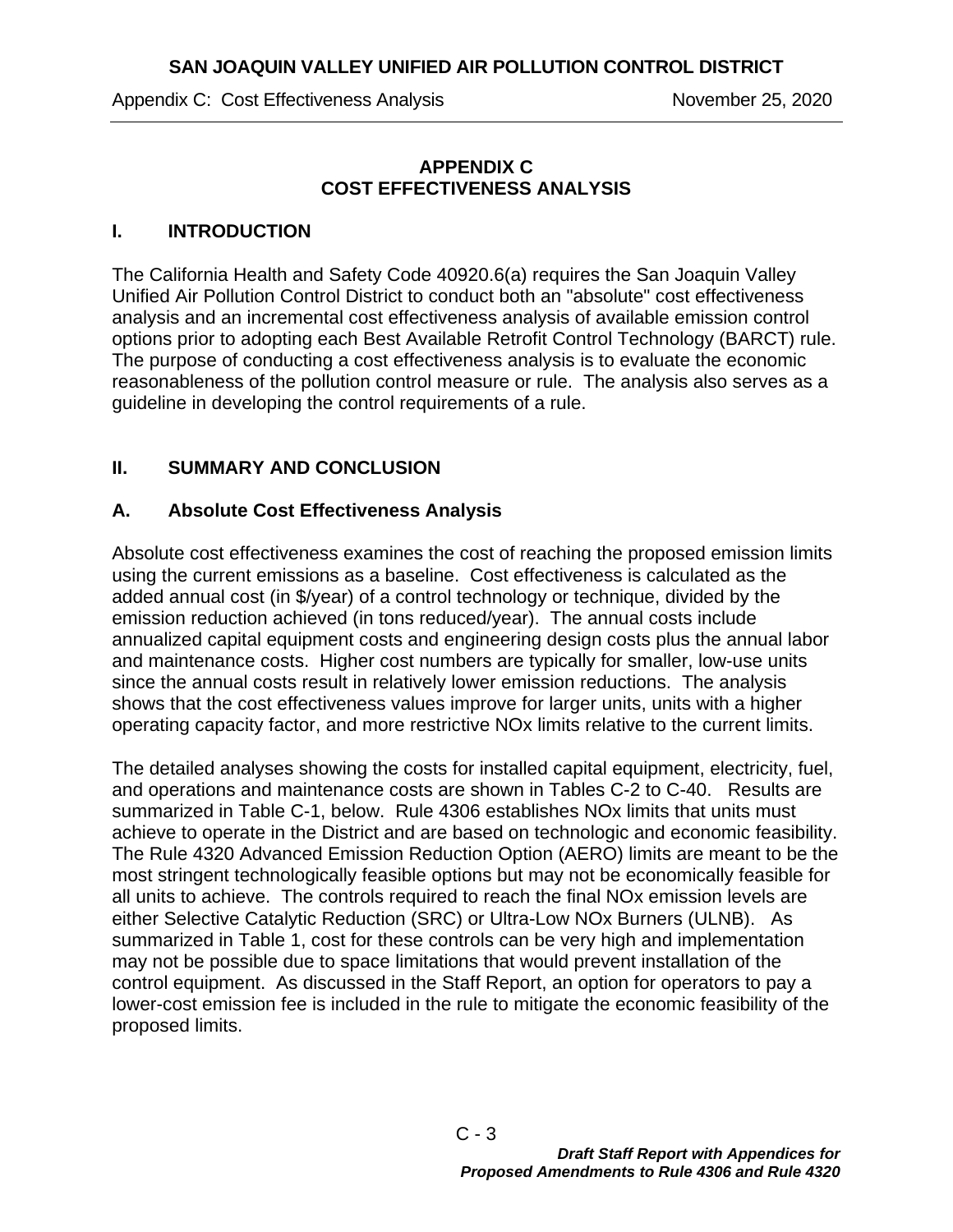Appendix C: Cost Effectiveness Analysis November 25, 2020

| <b>Table C-1 Cost Effectiveness Summary</b>              |                                                         |                                                                |  |  |  |  |  |  |  |
|----------------------------------------------------------|---------------------------------------------------------|----------------------------------------------------------------|--|--|--|--|--|--|--|
| <b>Compliance Scenario</b>                               | <b>Average Cost</b><br><b>Effectiveness</b><br>(\$/ton) | <b>Absolute Cost</b><br><b>Effectiveness Range</b><br>(\$/ton) |  |  |  |  |  |  |  |
| <b>RULE 4306</b>                                         |                                                         |                                                                |  |  |  |  |  |  |  |
| ULNB (15 ppmv to 7 ppmv)                                 | \$54,700                                                | \$49,800 to \$62,900                                           |  |  |  |  |  |  |  |
| Tuning (9 ppmv to 7 ppmv)                                | \$72,700 to 84,000                                      | \$57,600 to \$100,700                                          |  |  |  |  |  |  |  |
| ULNB (15 ppmv to 9 ppmv)                                 | \$72,600                                                | \$66,100 to \$83,500                                           |  |  |  |  |  |  |  |
| Tuning (12 ppmv to 9 ppmv)                               | \$65,600                                                | \$55,700 to \$82,400                                           |  |  |  |  |  |  |  |
| ULNB (12 ppmv to 9 ppmv)                                 | \$106,500                                               | \$93,900 to \$128,300                                          |  |  |  |  |  |  |  |
| SCR (9 ppmv to 5 ppmv)                                   | \$22,000 to \$52,000                                    | \$2,100 to \$70,100                                            |  |  |  |  |  |  |  |
| SCR (7 ppmv to 5 ppmv)                                   | \$44,100 to \$104,000                                   | \$4,200 to \$140,200                                           |  |  |  |  |  |  |  |
| Oil Field Steam Generator<br>(15 ppmv to 9 ppmv)         | \$43,100 to \$106,000                                   | \$43,100 to \$118,500                                          |  |  |  |  |  |  |  |
| Refinery Boilers (25 ppmy to<br>9 ppmv)                  | \$27,600                                                | \$27,300 to \$28,000                                           |  |  |  |  |  |  |  |
| Refinery Heaters (30 ppmv<br>to 15 ppmv)                 | \$13,000                                                | \$12,000 to \$15,200                                           |  |  |  |  |  |  |  |
| <b>RULE 4320</b>                                         |                                                         |                                                                |  |  |  |  |  |  |  |
| SCR (9 ppmv to 2.5 ppmv)                                 | \$13,400 to \$66,100                                    | \$1,300 to \$145,900                                           |  |  |  |  |  |  |  |
| SCR (7 ppmv to 2.5 ppmv)                                 | \$19,300 to \$94,900                                    | \$1,800 to \$209,600                                           |  |  |  |  |  |  |  |
| Oil Field Steam Generator<br>(7 ppmv to 5 ppmv)          | \$50,600                                                | \$50,600                                                       |  |  |  |  |  |  |  |
| <b>Existing SCR Modification</b><br>(5 ppmv to 2.5 ppmv) | \$13,200 to \$14,900                                    | \$10,000 to \$17,400                                           |  |  |  |  |  |  |  |

Note: The Average Value is the average for the range of units with a spread indicating the different fuel usages that were analyzed. The Absolute Value is the lowest and highest values calculated under that compliance scenario and typically represent the cost for a large, high-use unit and a small, low-use unit. All values were rounded to two significant digits due to uncertainty in the data and variations between units.

### **B. Incremental Cost Effectiveness**

Incremental cost effectiveness (ICE) indicates the additional cost for further controlling a unit from the proposed limit to the lowest possible level. Costs are evaluated similar to absolute costs but are only calculated for the controls and reductions beyond what is required to comply with the rule. ICE does not reveal the emission reduction potential of the control options, but examines the more stringent options which were not considered to be cost effective. Due to the increased costs and marginal emission reductions, the ICE calculations are typically much higher cost effectiveness than the absolute cost effectiveness values are not directly comparable.

The incremental cost effectiveness analysis result would be similar to those shown in Tables C-2 through C-40. For the ICE analysis, the emission reduction is the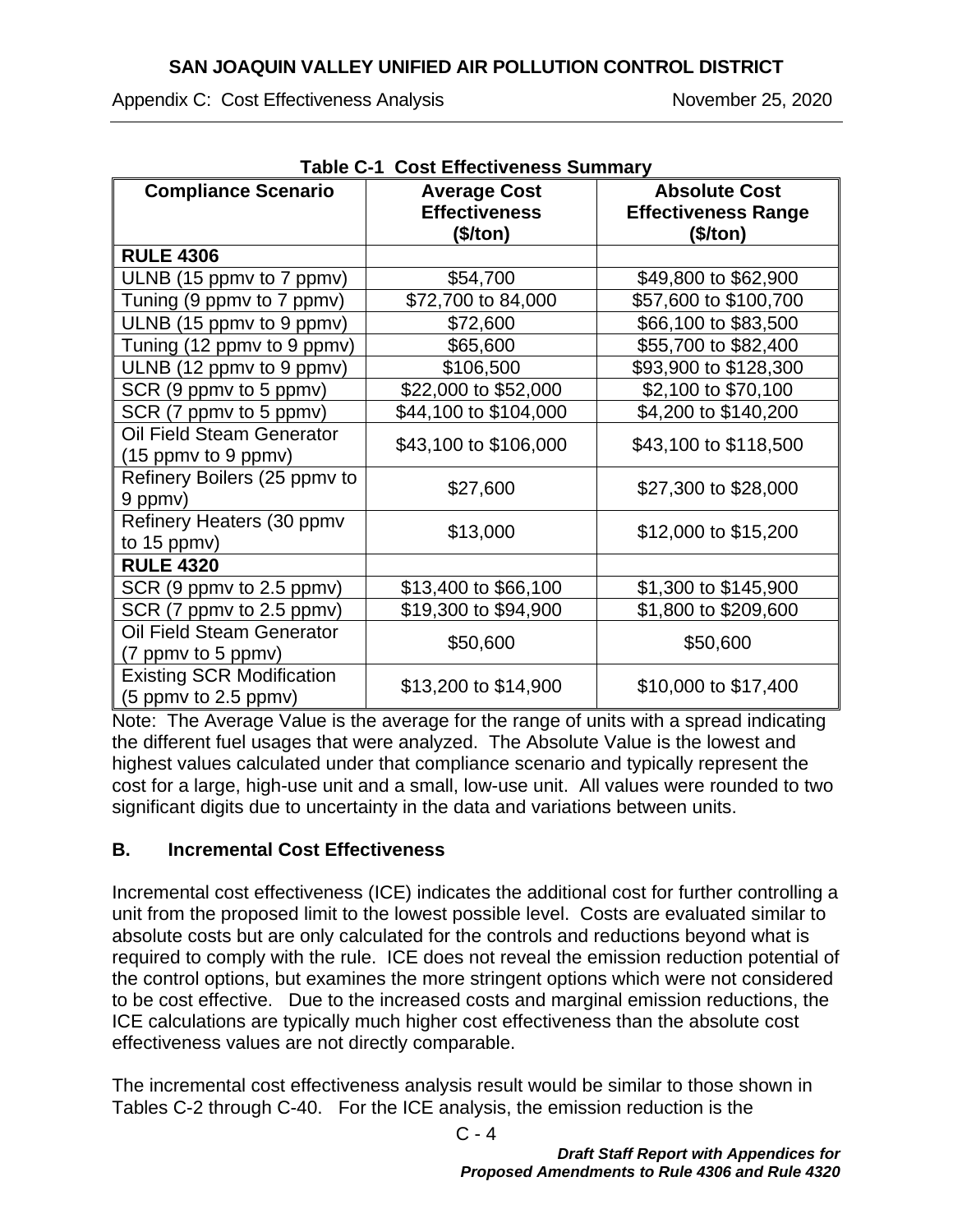difference between the current rule NOx limits to proposed NOx limits. Those tables show that the cost-effectiveness for the smaller units.

# **III. SOURCES OF COST DATA**

District staff used cost information provided by control equipment manufacturers and vendors, and from stakeholders to conduct a cost effectiveness analysis of the proposed NOx limits in Proposed Rules 4306 and 4320. Specifically the data used in the analysis came from the following sources:

- 1. R.F. MacDonald Company
- 2. Nationwide Boiler
- 3. Esys The Energy Controls Company
- 4. PCL Industrial Services, Inc
- 5. Aera Energy LLC.
- 6. Zeeco, Inc.
- 7. Honeywell International Inc. (Callidus Technologies)
- 8. Kern Oil & Refining Co.
- 9. Western States Petroleum Association
- 10.Bakersfield Renewable Fuels, LLC

Cost information submitted to the District was used to create the range of costs located in Tables C-1 through C-40.

# **IV. COST EFFECTIVENESS ANALYSIS PROCEDURE**

# **A. Cost Effectiveness Analysis Procedure**

To illustrate the cost effectiveness of complying with the proposed limits, District staff's analysis provides varying cost effectiveness values depending on the size of the unit and the annual capacity factor that the unit is operated. The actual compliance costs and cost effectiveness values would depend on several factors such as the type of unit, site-specific operating conditions, and the appropriate emission limits the unit has to meet.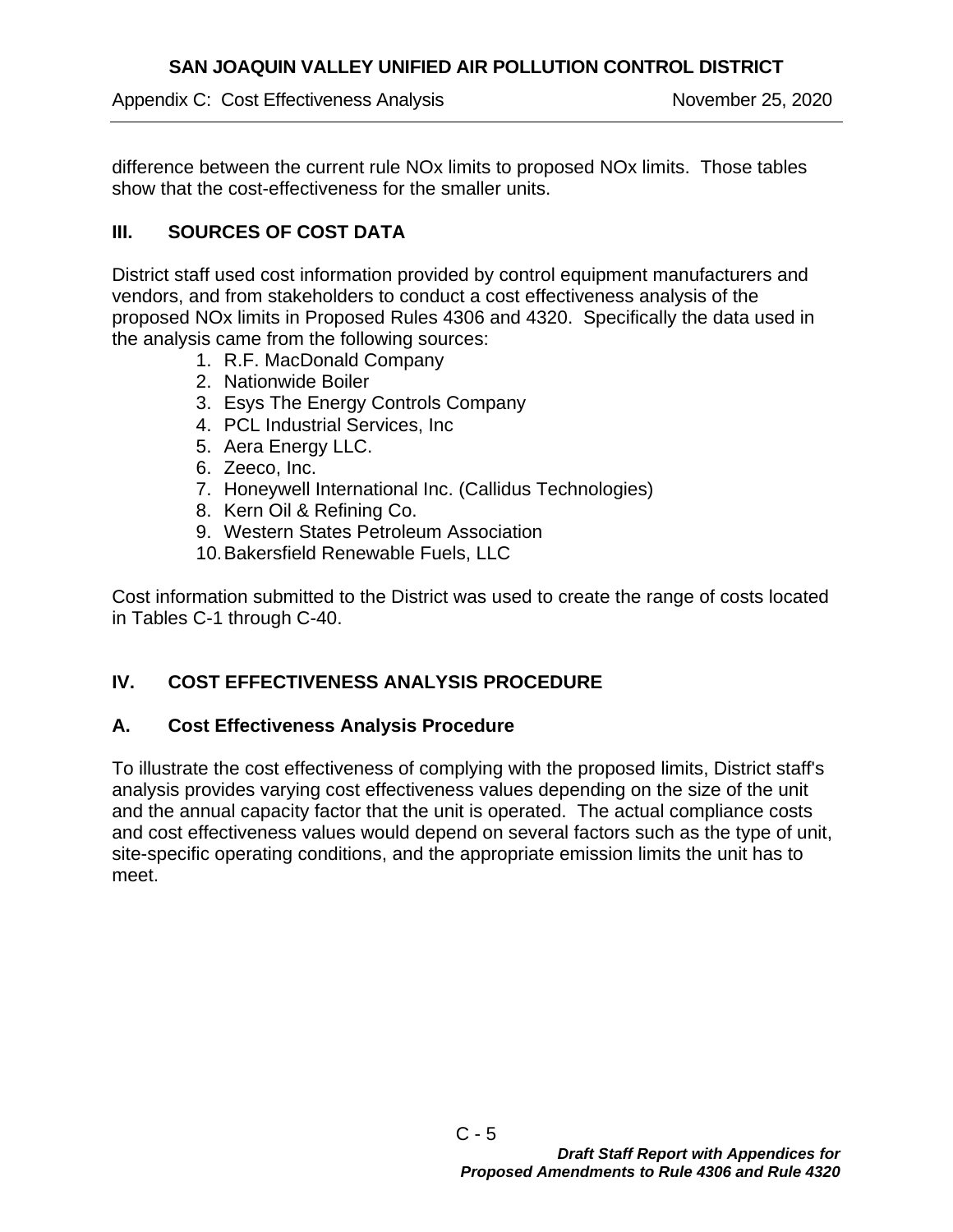Appendix C: Cost Effectiveness Analysis November 25, 2020

# **B. Absolute Cost Effectiveness (ACE) Calculation Method**

The absolute cost effectiveness of a control technology is calculated as follows:

- 1. Determine an equivalent annual equipment cost using a capital recovery factor based on an assumed interest rate of 10 percent and equipment life of 10 years. The annualized capital equipment cost is calculated by multiplying the installed capital equipment cost by the capital recovery factor of 0.163.
- 2. Determine the annual electricity, fuel, and operation and maintenance costs of a control technology.
- 3. Calculate the annual cost by adding the costs calculated in Step 1 and Step 2.
- 4. Calculate the emission reduction in tons/year.
- 5. Calculate the absolute cost effectiveness by dividing the cost in Step 3 by the emissions reduction in Step 4.

# **C. Incremental Cost Effectiveness (ICE) Calculation Method**

The incremental cost effectiveness of a control technology is calculated as follows:

- 1. Identify the complying control options appropriate to the existing equipment.
- 2. Estimate the annual average cost of each control option by using Steps 1 to 3 of the ACE calculation method.
- 3. Calculate the potential emission reduction for each control option. The potential emission reductions (PE) are the difference between the current emissions and the potential emissions using the new control technology.

# **D. Cost Calculation Details**

For Rule 4306, District staff analyzed the absolute cost effectiveness based on installing and operating an ultra low NOx (ULNB) burner system, tuning of the unit, or installing a selective catalytic reduction (SCR) system. The absolute cost effectiveness analysis was conducted for several sizes of units operating at 75% capacity factor for boilers and heaters. 80% capacity factor was used for oil field steam generators.

### **E. Cost Effectiveness Tables**

# **Rule 4306 Category A.1 (>5 MMBtu/hr and ≤20 MMBtu/hr Fire Tube Boilers)**

### Category A.1a

Retrofit Technology Needed to Achieve Proposed Rule Limit of 7 ppmv by **2023**:

 C - 6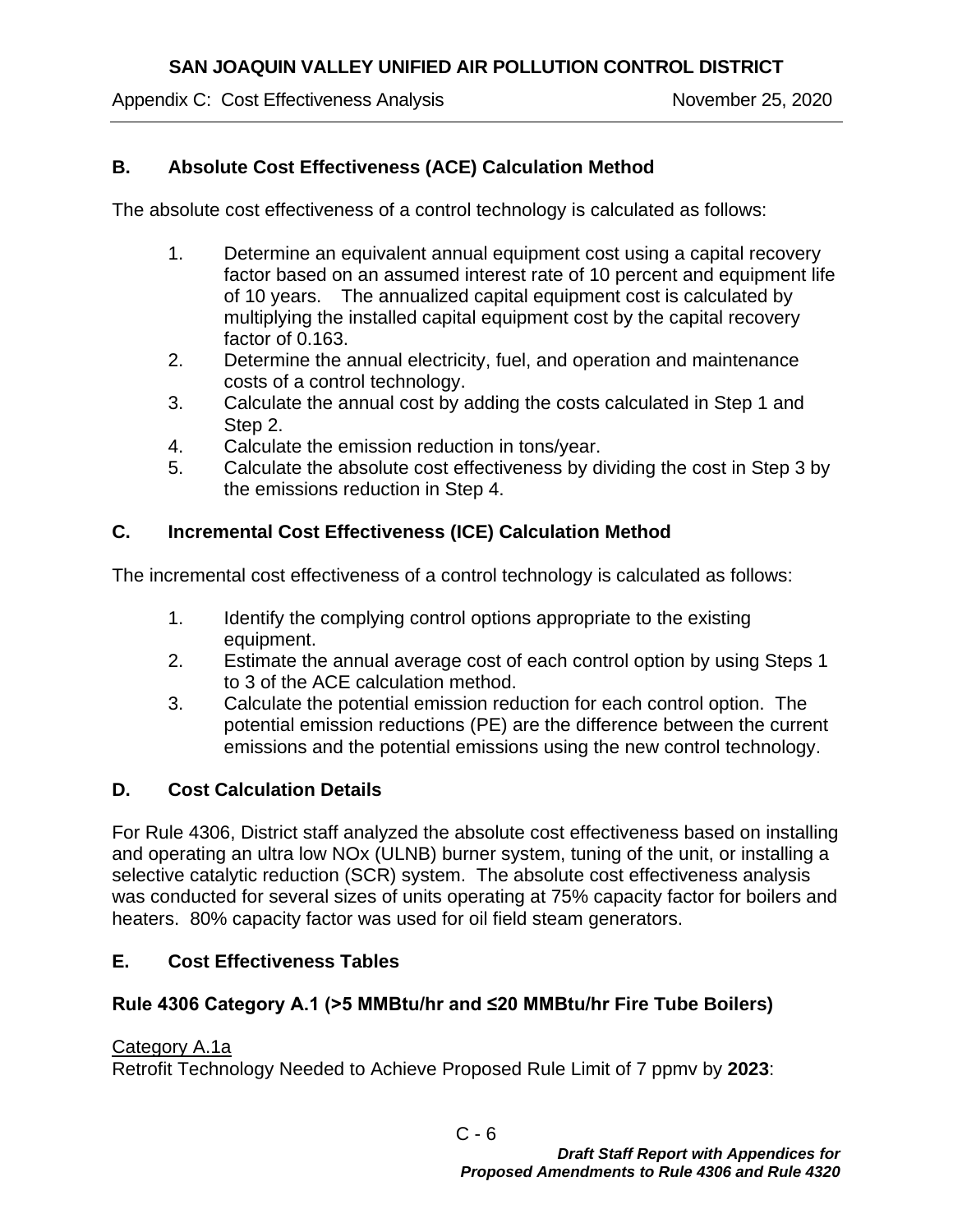• New Ultra Low NOx (ULN) burner, Combustion Controls Upgrade, and FGR fan Upgrade

|          |                                                                                                                      |                     |                              | I UMIV V A         |                      |                            |                        |  |  |  |  |
|----------|----------------------------------------------------------------------------------------------------------------------|---------------------|------------------------------|--------------------|----------------------|----------------------------|------------------------|--|--|--|--|
|          | ULN Retrofit Cost Effectiveness Calculation for Units at 75% Capacity Factor<br>15 ppmy to 7 ppmy Cost Effectiveness |                     |                              |                    |                      |                            |                        |  |  |  |  |
| Size     | <b>Total Capital</b><br>Cost                                                                                         | Annualized          | Incremental I<br>Electricity | Incremental<br>O&M | Annualized<br>Cost   | NO <sub>x</sub><br>reduced | <b>CE</b>              |  |  |  |  |
| MMBtu/hr | \$                                                                                                                   | <b>Capital Cost</b> | $\sqrt[6]{y}$ r              | $\sqrt{5}$ /yr     | $\sqrt[6]{y}$ r      | tons/yr                    | \$/ton NO <sub>x</sub> |  |  |  |  |
| 20       | \$85,500                                                                                                             | \$13,937            | \$4,016                      | \$13,758           | \$31,710             | 0.64                       | \$49,757               |  |  |  |  |
| 15       | \$68,400                                                                                                             | \$11,149            | \$3,346                      | \$10,318           | \$24,814             | 0.48                       | \$51,915               |  |  |  |  |
| 10       | \$51,300                                                                                                             | \$8,362             | \$2,008                      | \$6,879            | \$17,248             | 0.32                       | \$54,131               |  |  |  |  |
| >5       | \$34,200                                                                                                             | \$5,575             | \$1,004                      | \$3,439            | \$10,018             | 0.16                       | \$62,878               |  |  |  |  |
|          |                                                                                                                      |                     |                              |                    | <b>Average Cost</b>  |                            |                        |  |  |  |  |
|          |                                                                                                                      |                     |                              |                    | <b>Effectiveness</b> |                            | \$54,670               |  |  |  |  |

#### **Table C-2**

# Category A.1b

Retrofit Technology Needed to Achieve Proposed Rule Limit of 7 ppmv by **2029**:

• Tuning existing burner, Combustion Controls Upgrade, and FGR fan Upgrade

Based on meetings with manufacturers and vendors, the majority of units permitted at 9 ppmv can comply with the 7 ppmv NOx limit by tuning the existing burner, upgrading combustion controls, and upgrading the FGR fan. However, some units may be required to retrofit their units with ultra low NOx burners. The longer compliance schedule for these units will allow for technological advances and for operators to explore more cost effective options to comply with the proposed Rule 4306 or Rule 4320 NOx limits.

|                                                                        | Table C-3                                                                                 |              |               |               |                      |         |                        |  |  |  |  |  |  |
|------------------------------------------------------------------------|-------------------------------------------------------------------------------------------|--------------|---------------|---------------|----------------------|---------|------------------------|--|--|--|--|--|--|
| Tuning Existing Burner Cost Effectiveness Calculation for Units at 75% |                                                                                           |              |               |               |                      |         |                        |  |  |  |  |  |  |
| <b>Capacity Factor</b><br>9 ppmv to 7 ppmv Cost Effectiveness          |                                                                                           |              |               |               |                      |         |                        |  |  |  |  |  |  |
|                                                                        |                                                                                           |              |               |               |                      |         |                        |  |  |  |  |  |  |
|                                                                        | <b>Total Capital</b><br><b>NO<sub>x</sub></b><br>Annualized<br>Incremental<br>Incremental |              |               |               |                      |         |                        |  |  |  |  |  |  |
| Size                                                                   | <b>CE</b><br>Cost<br>O&M<br>Electricity<br>Cost<br>reduced<br>Annualized                  |              |               |               |                      |         |                        |  |  |  |  |  |  |
| MMBtu/hr                                                               | S                                                                                         | Capital Cost | $\frac{f}{f}$ | $\frac{f}{f}$ | $\sqrt[6]{y}$ r      | tons/vr | \$/ton NO <sub>x</sub> |  |  |  |  |  |  |
| 20                                                                     | \$28,500                                                                                  | \$4,646      | \$1,004       | \$3,439       | \$9,089              | 0.16    | \$57,641               |  |  |  |  |  |  |
| 15                                                                     | \$24,700                                                                                  | \$4,026      | \$837         | \$2,580       | \$7,442              | 0.12    | \$62,931               |  |  |  |  |  |  |
| 10                                                                     | \$20,900                                                                                  | \$3,407      | \$502         | \$1,720       | \$5,628              | 0.08    | \$71,389               |  |  |  |  |  |  |
| >5                                                                     | \$17,100                                                                                  | \$2,787      | \$251         | \$860         | \$3,898              | 0.04    | \$98,887               |  |  |  |  |  |  |
|                                                                        | <b>Average Cost</b>                                                                       |              |               |               |                      |         |                        |  |  |  |  |  |  |
|                                                                        |                                                                                           |              |               |               | <b>Effectiveness</b> |         | \$72,712               |  |  |  |  |  |  |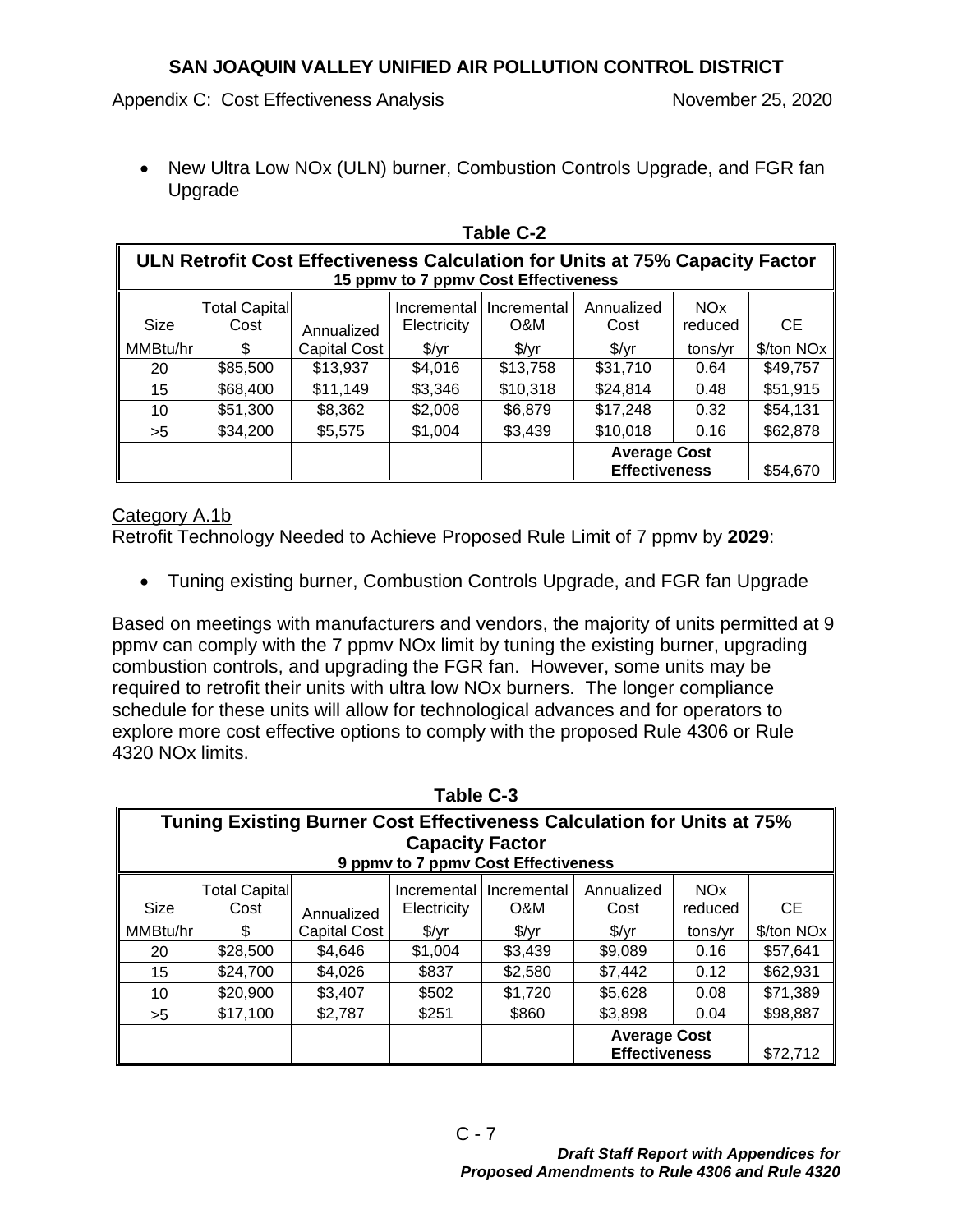Appendix C: Cost Effectiveness Analysis November 25, 2020

# **Rule 4306 Categories A.2-A.5 (>5 MMBtu/hr and ≤20 MMBtu/hr)**

Category A.2-A.5a

Retrofit Technology Needed to Achieve Proposed Rule Limit of 9 ppmv by **2023**:

• New Ultra Low NOx (ULN) burner, Combustion Controls Upgrade, FGR fan Upgrade

| LANIC U-4                                                                                                            |                              |              |                            |                    |                                             |                                  |                        |  |  |  |  |
|----------------------------------------------------------------------------------------------------------------------|------------------------------|--------------|----------------------------|--------------------|---------------------------------------------|----------------------------------|------------------------|--|--|--|--|
| ULN Retrofit Cost Effectiveness Calculation for Units at 75% Capacity Factor<br>15 ppmv to 9 ppmv Cost Effectiveness |                              |              |                            |                    |                                             |                                  |                        |  |  |  |  |
| Size                                                                                                                 | <b>Total Capital</b><br>Cost | Annualized   | Incremental<br>Electricity | Incremental<br>O&M | Annualized<br>Cost                          | <b>NO<sub>x</sub></b><br>reduced | <b>CE</b>              |  |  |  |  |
| MMBtu/hr                                                                                                             | S                            | Capital Cost | $\frac{f}{f}$              | $\frac{f}{f}$      | $\sqrt[6]{y}$ r                             | tons/yr                          | \$/ton NO <sub>x</sub> |  |  |  |  |
| 20                                                                                                                   | \$85,500                     | \$13,937     | \$4,016                    | \$13,758           | \$31,710                                    | 0.48                             | \$66,115               |  |  |  |  |
| 15                                                                                                                   | \$68,400                     | \$11,149     | \$3,346                    | \$10,318           | \$24,814                                    | 0.36                             | \$68,983               |  |  |  |  |
| 10                                                                                                                   | \$51,300                     | \$8,362      | \$2,008                    | \$6,879            | \$17,248                                    | 0.24                             | \$71,927               |  |  |  |  |
| >5                                                                                                                   | \$34,200                     | \$5,575      | \$1,004                    | \$3,439            | \$10,018                                    | 0.12                             | \$83,550               |  |  |  |  |
|                                                                                                                      |                              |              |                            |                    | <b>Average Cost</b><br><b>Effectiveness</b> |                                  | \$72,644               |  |  |  |  |

# **Table C-4**

### Category A.2-A.5b

Retrofit Technology Needed to Achieve Proposed Rule Limit of 9 ppmv by **2029**:

- Tuning existing burner, Combustion Controls Upgrade, and FGR fan Upgrade
- New Ultra Low NOx (ULN) burner, Combustion Controls Upgrade, and FGR fan Upgrade

Based on meetings with manufacturers and vendors, some units permitted at 12 ppm can comply with the 9 ppm NOx limit by tuning the existing burner, upgrading combustion controls, and upgrading the FGR fan. Other units may be required to retrofit their units with ultra low NOx burners. The longer compliance schedule for these units will allow for technological advances and for operators to explore more cost effective options to comply with the proposed Rule 4306 or Rule 4320 NOx limits.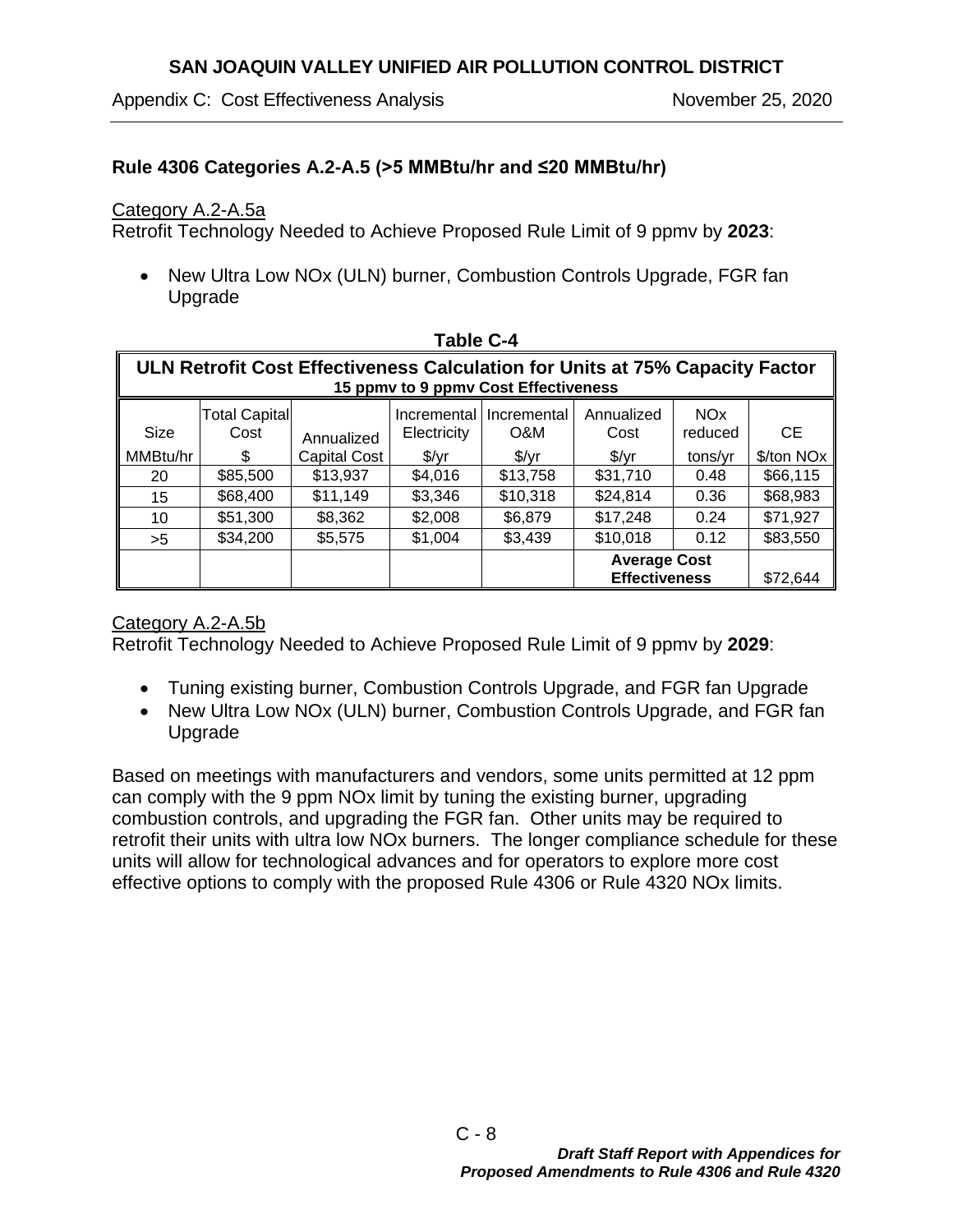#### Appendix C: Cost Effectiveness Analysis November 25, 2020

|                                                                        | <b>Table C-5</b>                                                                   |                     |               |               |                      |         |                        |  |  |  |  |  |  |
|------------------------------------------------------------------------|------------------------------------------------------------------------------------|---------------------|---------------|---------------|----------------------|---------|------------------------|--|--|--|--|--|--|
| Tuning Existing Burner Cost Effectiveness Calculation for Units at 75% |                                                                                    |                     |               |               |                      |         |                        |  |  |  |  |  |  |
| <b>Capacity Factor</b>                                                 |                                                                                    |                     |               |               |                      |         |                        |  |  |  |  |  |  |
|                                                                        | 12 ppmv to 9 ppmv Cost Effectiveness                                               |                     |               |               |                      |         |                        |  |  |  |  |  |  |
|                                                                        | <b>NO<sub>x</sub></b><br>Total Capital<br>Annualized<br>Incremental<br>Incremental |                     |               |               |                      |         |                        |  |  |  |  |  |  |
| Size                                                                   | <b>CE</b><br>Cost<br>O&M<br>Electricity<br>Cost<br>reduced<br>Annualized           |                     |               |               |                      |         |                        |  |  |  |  |  |  |
| MMBtu/hr                                                               | \$                                                                                 | <b>Capital Cost</b> | $\frac{f}{f}$ | $\frac{f}{f}$ | $\sqrt[6]{y}$ r      | tons/yr | \$/ton NO <sub>x</sub> |  |  |  |  |  |  |
| 20                                                                     | \$28,500                                                                           | \$4,646             | \$2,008       | \$6,879       | \$13,532             | 0.24    | \$55,667               |  |  |  |  |  |  |
| 15                                                                     | \$24,700                                                                           | \$4,026             | \$1,673       | \$5,159       | \$10,858             | 0.18    | \$59,557               |  |  |  |  |  |  |
| 10                                                                     | \$20,900                                                                           | \$3,407             | \$1,004       | \$3,439       | \$7,850              | 0.12    | \$64,585               |  |  |  |  |  |  |
| >5                                                                     | \$17,100                                                                           | \$2,787             | \$502         | \$1,720       | \$5,009              | 0.06    | \$82,421               |  |  |  |  |  |  |
|                                                                        | <b>Average Cost</b>                                                                |                     |               |               |                      |         |                        |  |  |  |  |  |  |
|                                                                        |                                                                                    |                     |               |               | <b>Effectiveness</b> |         | \$65,558               |  |  |  |  |  |  |

#### **Table C-6**

|             | ULN Retrofit Cost Effectiveness Calculation for Units at 75% Capacity Factor<br>12 ppmv to 9 ppmv Cost Effectiveness                                            |                     |                 |                 |                      |         |            |  |  |  |  |  |
|-------------|-----------------------------------------------------------------------------------------------------------------------------------------------------------------|---------------------|-----------------|-----------------|----------------------|---------|------------|--|--|--|--|--|
| <b>Size</b> | <b>Total Capital</b><br>Annualized<br>NO <sub>x</sub><br>Incremental<br>Incremental<br><b>CE</b><br>Cost<br>Electricity<br>O&M<br>reduced<br>Cost<br>Annualized |                     |                 |                 |                      |         |            |  |  |  |  |  |
| MMBtu/hr    | \$                                                                                                                                                              | <b>Capital Cost</b> | $\sqrt[6]{y}$ r | $\sqrt[6]{y}$ r | $\sqrt[6]{y}$ r      | tons/yr | \$/ton NOx |  |  |  |  |  |
| 20          | \$85,500                                                                                                                                                        | \$13,937            | \$2,008         | \$6,879         | \$22,823             | 0.24    | \$93,887   |  |  |  |  |  |
| 15          | \$68,400                                                                                                                                                        | \$11,149            | \$1,673         | \$5,159         | \$17,981             | 0.18    | \$98,627   |  |  |  |  |  |
| 10          | \$51,300                                                                                                                                                        | \$8,362             | \$1,004         | \$3,439         | \$12,805             | 0.12    | \$105,353  |  |  |  |  |  |
| >5          | \$34,200                                                                                                                                                        | \$5,575             | \$502           | \$1,720         | \$7,796              | 0.06    | \$128,286  |  |  |  |  |  |
|             | <b>Average Cost</b>                                                                                                                                             |                     |                 |                 |                      |         |            |  |  |  |  |  |
|             |                                                                                                                                                                 |                     |                 |                 | <b>Effectiveness</b> |         | \$106,538  |  |  |  |  |  |

### **Rule 4306 Category B.1 and B.2 (>20 MMBtu/hr and ≤75 MMBtu/hr)**

Category B.1 and B.2

Retrofit Technology Needed to Achieve Proposed Rule Limit of 7 ppmv by **2023**:

• Tuning existing burner, Combustion Controls Upgrade, and FGR fan Upgrade

Based on meetings with manufacturers and vendors, the majority of units permitted at 9 ppm can comply with the 7 ppm NOx limit by tuning the existing burner, upgrading combustion controls, and upgrading the FGR fan.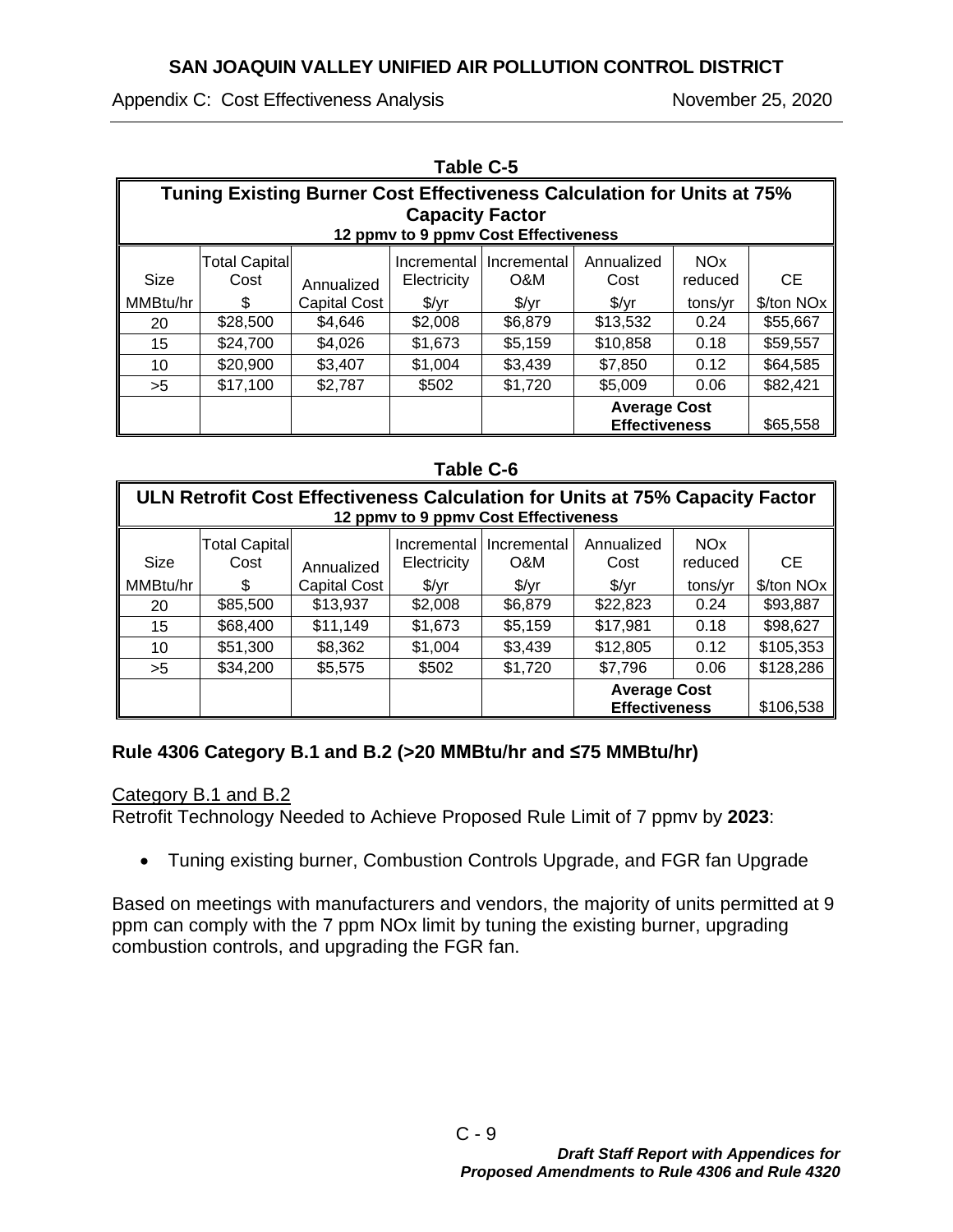#### Appendix C: Cost Effectiveness Analysis November 25, 2020

|          | Table C-7                                                                                 |              |                 |                 |                      |         |            |  |  |  |  |  |  |
|----------|-------------------------------------------------------------------------------------------|--------------|-----------------|-----------------|----------------------|---------|------------|--|--|--|--|--|--|
|          | Tuning Existing Burner Cost Effectiveness Calculation for Units at 75%                    |              |                 |                 |                      |         |            |  |  |  |  |  |  |
|          | <b>Capacity Factor</b>                                                                    |              |                 |                 |                      |         |            |  |  |  |  |  |  |
|          | 9 ppmv to 7 ppmv Cost Effectiveness                                                       |              |                 |                 |                      |         |            |  |  |  |  |  |  |
|          | <b>NO<sub>x</sub></b><br><b>Total Capital</b><br>Annualized<br>Incremental<br>Incremental |              |                 |                 |                      |         |            |  |  |  |  |  |  |
| Size     | Cost                                                                                      | Annualized   | Electricity     | O&M             | Cost                 | reduced | <b>CE</b>  |  |  |  |  |  |  |
| MMBtu/hr | \$.                                                                                       | Capital Cost | $\sqrt[6]{y}$ r | $\sqrt[6]{y}$ r | $\frac{f}{f}$        | tons/yr | \$/ton NOx |  |  |  |  |  |  |
| 75       | \$95,190                                                                                  | \$15,516     | \$13,385        | \$17,197        | \$46,098             | 0.59    | \$77,961   |  |  |  |  |  |  |
| 70       | \$91,720                                                                                  | \$14,950     | \$13,385        | \$16,051        | \$44,386             | 0.55    | \$80,427   |  |  |  |  |  |  |
| 65       | \$88,248                                                                                  | \$14,384     | \$10,039        | \$14,904        | \$39,327             | 0.51    | \$76,742   |  |  |  |  |  |  |
| 60       | \$84,776                                                                                  | \$13,818     | \$10,039        | \$13,758        | \$37,615             | 0.47    | \$79,517   |  |  |  |  |  |  |
| 55       | \$81,304                                                                                  | \$13,253     | \$10,039        | \$12,611        | \$35,903             | 0.43    | \$82,797   |  |  |  |  |  |  |
| 50       | \$77,832                                                                                  | \$12,687     | \$8,366         | \$11,465        | \$32,517             | 0.39    | \$82,489   |  |  |  |  |  |  |
| 45       | \$74,360                                                                                  | \$12,121     | \$6,693         | \$10,318        | \$29,131             | 0.35    | \$82,111   |  |  |  |  |  |  |
| 40       | \$70,888                                                                                  | \$11,555     | \$5,019         | \$9,172         | \$25,746             | 0.32    | \$81,640   |  |  |  |  |  |  |
| 35       | \$67,416                                                                                  | \$10,989     | \$4,016         | \$8,025         | \$23,030             | 0.28    | \$83,459   |  |  |  |  |  |  |
| 30       | \$63,944                                                                                  | \$10,423     | \$3,346         | \$6,879         | \$20,648             | 0.24    | \$87,299   |  |  |  |  |  |  |
| 25       | \$60,472                                                                                  | \$9,857      | \$2,677         | \$5,732         | \$18,266             | 0.20    | \$92,675   |  |  |  |  |  |  |
| >20      | \$57,000                                                                                  | \$9,291      | \$2,008         | \$4,586         | \$15,885             | 0.16    | \$100,740  |  |  |  |  |  |  |
|          |                                                                                           |              |                 |                 | <b>Average Cost</b>  |         |            |  |  |  |  |  |  |
|          |                                                                                           |              |                 |                 | <b>Effectiveness</b> |         | \$83,988   |  |  |  |  |  |  |

# **Rule 4306 Category B.3 (>75 MMBtu/hr)**

#### Category B.3a

Retrofit Technology Needed to Achieve Proposed Rule Limit of 5 ppmv by **2023**:

- SCR with anhydrous ammonia reagent system
- SCR with urea or aqueous ammonia reagent system with reagent vaporizer

Boilers and process heaters with a heat input greater than 75 MMBtu/hr require SCR retrofit to comply with the proposed 5 ppm NOx limit. SCR systems require a reducing agent to reduce NOx emissions. Anhydrous ammonia is the least expensive reagent, but can be hazardous. Aqueous ammonia and urea are safer reagents, but are more expensive because they are less efficient.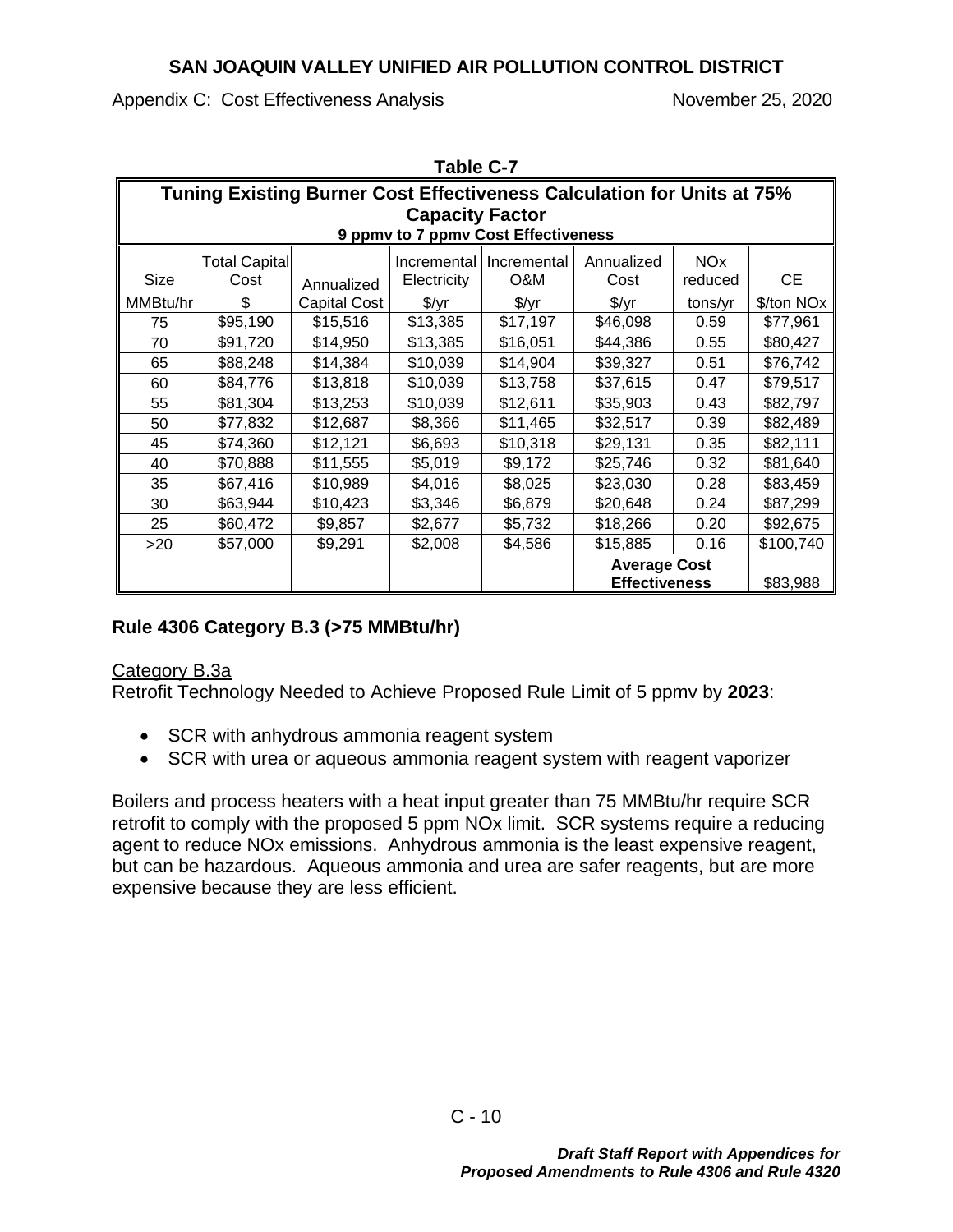#### Appendix C: Cost Effectiveness Analysis November 25, 2020

|                                                                              | Table C-8                                                       |              |                 |                 |                     |               |                      |                       |                        |  |  |  |  |
|------------------------------------------------------------------------------|-----------------------------------------------------------------|--------------|-----------------|-----------------|---------------------|---------------|----------------------|-----------------------|------------------------|--|--|--|--|
| SCR Retrofit Cost Effectiveness Calculation for Units at 75% Capacity Factor |                                                                 |              |                 |                 |                     |               |                      |                       |                        |  |  |  |  |
|                                                                              | 9 ppmv to 5 ppmv Cost Effectiveness - Anhydrous Ammonia Reagent |              |                 |                 |                     |               |                      |                       |                        |  |  |  |  |
|                                                                              |                                                                 |              |                 |                 | <b>Reagent Cost</b> | Catalyst      |                      |                       |                        |  |  |  |  |
|                                                                              | <b>Total Capital</b>                                            |              | Incremental     | Incremental     | $\sqrt[6]{y}$ r     | Replacement   | Annualized           | <b>NO<sub>x</sub></b> |                        |  |  |  |  |
| <b>Size</b>                                                                  | Cost                                                            | Annualized   | Electricity     | Fuel            |                     | $\frac{f}{f}$ | Cost                 | reduced               | CE.                    |  |  |  |  |
| MMBtu/hr                                                                     | \$.                                                             | Capital Cost | $\sqrt[6]{y}$ r | $\sqrt[6]{y}$ r |                     |               | $\sqrt[6]{y}$ r      | tons/yr               | \$/ton NO <sub>x</sub> |  |  |  |  |
| 200                                                                          | \$689,000                                                       | \$112,307    | $-$ \$33,463    | $-$ \$91,717    | \$7,260             | \$12,221      | \$6,608              | 3.15                  | \$2,095                |  |  |  |  |
| 150                                                                          | \$689,000                                                       | \$112,307    | -\$33,463       | $-$ \$68,788    | \$5,445             | \$12,221      | \$27,722             | 2.37                  | \$11,721               |  |  |  |  |
| 125                                                                          | \$689,000                                                       | \$112,307    | -\$33,463       | $-$ \$57,323    | \$4,537             | \$12,221      | \$38,279             | 1.97                  | \$19,421               |  |  |  |  |
| 100                                                                          | \$627,000                                                       | \$102,201    | $-$ \$33,463    | $-$45,859$      | \$3,630             | \$11,110      | \$37,619             | 1.58                  | \$23,858               |  |  |  |  |
| 95                                                                           | \$627,000                                                       | \$102,201    | -\$33,463       | $-$ \$43,566    | \$3,448             | \$11,110      | \$39,731             | 1.50                  | \$26,523               |  |  |  |  |
| 90                                                                           | \$627,000                                                       | \$102,201    | $-$ \$33,463    | $-$ \$41,273    | \$3,267             | \$11,110      | \$41,842             | 1.42                  | \$29,485               |  |  |  |  |
| 85                                                                           | \$570,000                                                       | \$92,910     | -\$33,463       | $-$ \$38,980    | \$3,085             | \$10,100      | \$33,653             | 1.34                  | \$25,109               |  |  |  |  |
| 80                                                                           | \$570,000                                                       | \$92,910     | $-$ \$33,463    | $-$36,687$      | \$2,904             | \$10,100      | \$35,764             | 1.26                  | \$28,352               |  |  |  |  |
| >75                                                                          | \$570,000                                                       | \$92,910     | -\$33,463       | $-$ \$34,394    | \$2,722             | \$10,100      | \$37,876             | 1.18                  | \$32,027               |  |  |  |  |
|                                                                              |                                                                 |              |                 |                 |                     |               | <b>Average Cost</b>  |                       |                        |  |  |  |  |
|                                                                              |                                                                 |              |                 |                 |                     |               | <b>Effectiveness</b> |                       | \$22,066               |  |  |  |  |

#### **Table C-9**

#### **SCR Retrofit Cost Effectiveness Calculation for Units at 75% Capacity Factor 9 ppmv to 5 ppmv Cost Effectiveness –** *32.5% Urea Reagent*

|          |                      |              |                 |               | Reagent Cost  | Catalyst        |                      |                 |                        |
|----------|----------------------|--------------|-----------------|---------------|---------------|-----------------|----------------------|-----------------|------------------------|
|          | <b>Total Capital</b> |              | Incremental     | Incremental   | $\frac{f}{f}$ | Replacement     | Annualized           | NO <sub>x</sub> |                        |
| Size     | Cost                 | Annualized   | Electricity     | Fuel          |               | $\sqrt[6]{y}$ r | Cost                 | reduced         | CE                     |
| MMBtu/hr | \$                   | Capital Cost | $\sqrt[6]{y}$ r | $\frac{f}{f}$ |               |                 | $\sqrt[6]{y}$ r      | tons/yr         | \$/ton NO <sub>x</sub> |
| 200      | \$917,000            | \$149,471    | $-$ \$33,463    | $-$91,717$    | \$8,515       | \$12,221        | \$45,027             | 3.61            | \$12,461               |
| 150      | \$917,000            | \$149,471    | $-$ \$33,463    | $-$ \$68,788  | \$6,386       | \$12,221        | \$65,827             | 2.71            | \$24,289               |
| 125      | \$917,000            | \$149,471    | $-$ \$33,463    | $-$57,323$    | \$5,322       | \$12,221        | \$76,228             | 2.26            | \$33,752               |
| 100      | \$855,000            | \$139,365    | $-$ \$33,463    | $-$ \$45,859  | \$4,257       | \$11,110        | \$75,411             | 1.81            | \$41,738               |
| 95       | \$855,000            | \$139,365    | $-$ \$33,463    | $-$ \$43,566  | \$4,044       | \$11,110        | \$77,491             | 1.72            | \$45,147               |
| 90       | \$855,000            | \$139,365    | $-$ \$33,463    | $-$ \$41,273  | \$3,832       | \$11,110        | \$79,571             | 1.63            | \$48,934               |
| 85       | \$798,000            | \$130,074    | $-$ \$33,463    | $-$ \$38,980  | \$3,619       | \$10,100        | \$71,350             | 1.54            | \$46,460               |
| 80       | \$798,000            | \$130,074    | $-$ \$33,463    | $-$36,687$    | \$3,406       | \$10,100        | \$73,430             | 1.45            | \$50,803               |
| $>75$    | \$798,000            | \$130,074    | $-$ \$33,463    | $-$34,394$    | \$3,193       | \$10,100        | \$75,510             | 1.36            | \$55,725               |
|          |                      |              |                 |               |               |                 | <b>Average Cost</b>  |                 |                        |
|          |                      |              |                 |               |               |                 | <b>Effectiveness</b> |                 | \$39,923               |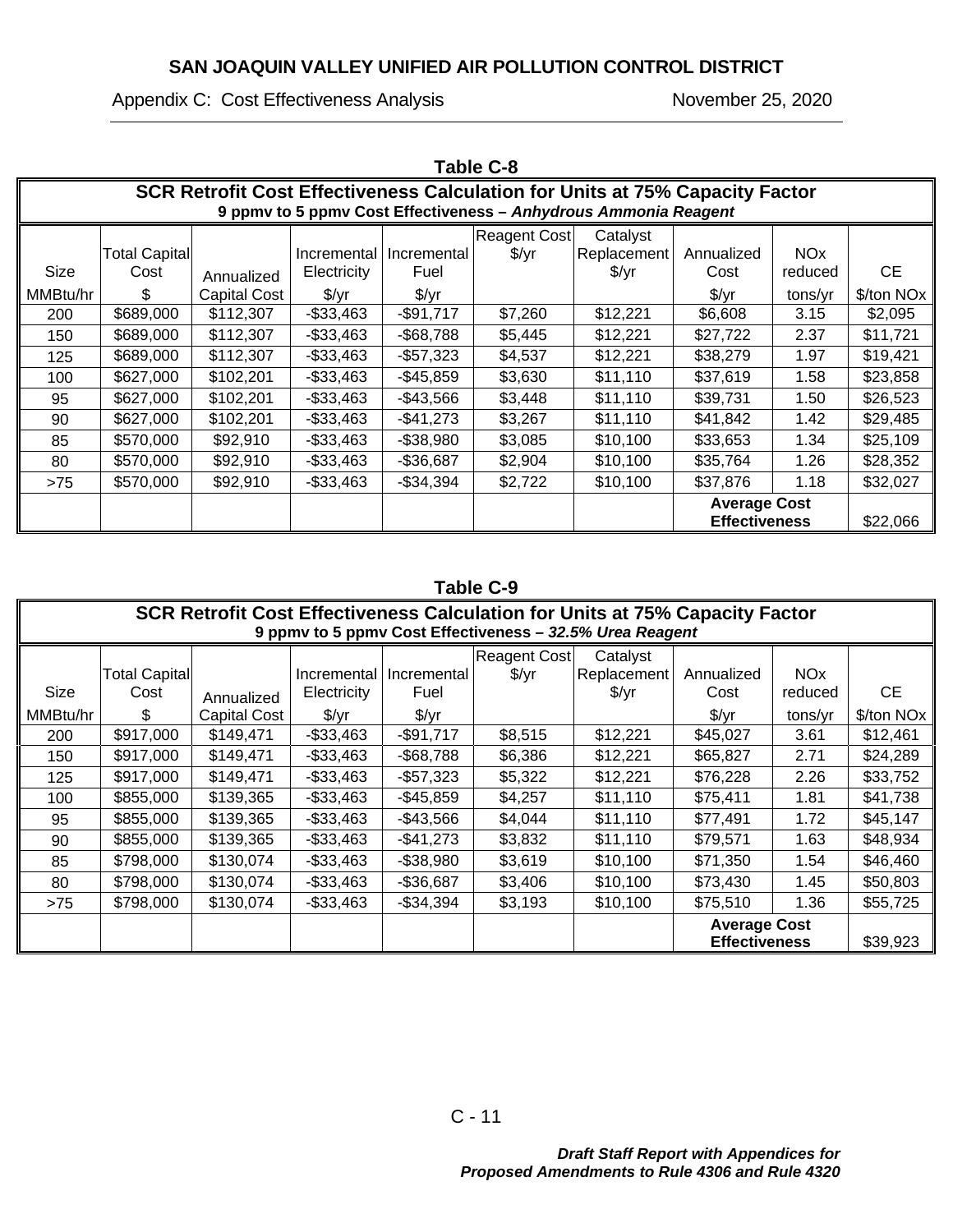#### Appendix C: Cost Effectiveness Analysis November 25, 2020

|                                                                                                                                                     | <b>Table C-10</b>    |                     |                 |               |                     |               |                      |                       |            |  |  |  |  |
|-----------------------------------------------------------------------------------------------------------------------------------------------------|----------------------|---------------------|-----------------|---------------|---------------------|---------------|----------------------|-----------------------|------------|--|--|--|--|
| SCR Retrofit Cost Effectiveness Calculation for Units at 75% Capacity Factor<br>9 ppmv to 5 ppmv Cost Effectiveness - 19.5% Aqueous Ammonia Reagent |                      |                     |                 |               |                     |               |                      |                       |            |  |  |  |  |
|                                                                                                                                                     |                      |                     |                 |               | <b>Reagent Cost</b> | Catalyst      |                      |                       |            |  |  |  |  |
|                                                                                                                                                     | <b>Total Capital</b> |                     | Incremental     | Incremental   | $\sqrt[6]{y}$ r     | Replacement   | Annualized           | <b>NO<sub>x</sub></b> |            |  |  |  |  |
| Size                                                                                                                                                | Cost                 | Annualized          | Electricity     | Fuel          |                     | $\frac{f}{f}$ | Cost                 | reduced               | CE.        |  |  |  |  |
| MMBtu/hr                                                                                                                                            | S                    | <b>Capital Cost</b> | $\sqrt[6]{y}$ r | $\frac{f}{f}$ |                     |               | $\frac{f}{f}$        | tons/yr               | \$/ton NOx |  |  |  |  |
| 200                                                                                                                                                 | \$917,000            | \$149,471           | $- $33,463$     | $-$ \$91,717  | \$28,185            | \$12,221      | \$64,697             | 3.15                  | \$20,515   |  |  |  |  |
| 150                                                                                                                                                 | \$917,000            | \$149,471           | -\$33,463       | $-$ \$68,788  | \$21,139            | \$12,221      | \$80,580             | 2.37                  | \$34,069   |  |  |  |  |
| 125                                                                                                                                                 | \$917,000            | \$149,471           | -\$33,463       | $-$ \$57,323  | \$17,616            | \$12,221      | \$88,522             | 1.97                  | \$44,912   |  |  |  |  |
| 100                                                                                                                                                 | \$855,000            | \$139,365           | $-$ \$33,463    | $-$ \$45,859  | \$14,093            | \$11,110      | \$85,246             | 1.58                  | \$54,063   |  |  |  |  |
| 95                                                                                                                                                  | \$855,000            | \$139,365           | $-$ \$33,463    | $-$ \$43,566  | \$13,388            | \$11,110      | \$86,834             | 1.50                  | \$57,968   |  |  |  |  |
| 90                                                                                                                                                  | \$855,000            | \$139,365           | $-$ \$33,463    | $-$ \$41,273  | \$12,683            | \$11,110      | \$88,423             | 1.42                  | \$62,308   |  |  |  |  |
| 85                                                                                                                                                  | \$798,000            | \$130,074           | -\$33,463       | $-$ \$38,980  | \$11,979            | \$10,100      | \$79,710             | 1.34                  | \$59,473   |  |  |  |  |
| 80                                                                                                                                                  | \$798,000            | \$130,074           | -\$33,463       | $-$ \$36,687  | \$11,274            | \$10,100      | \$81,298             | 1.26                  | \$64,449   |  |  |  |  |
| $>75$                                                                                                                                               | \$798,000            | \$130,074           | $- $33,463$     | $-$ \$34,394  | \$10,569            | \$10,100      | \$82,887             | 1.18                  | \$70,089   |  |  |  |  |
|                                                                                                                                                     |                      |                     |                 |               |                     |               | <b>Average Cost</b>  |                       |            |  |  |  |  |
|                                                                                                                                                     |                      |                     |                 |               |                     |               | <b>Effectiveness</b> |                       | \$51,983   |  |  |  |  |

# Category B.3b

Retrofit Technology Needed to Achieve Proposed Rule Limit of 5 ppmv by **2029**:

- SCR with anhydrous ammonia reagent system
- SCR with urea or aqueous ammonia reagent system with reagent vaporizer

District staff determined that it was less cost effective for units permitted at 7 ppm or less to retrofit to meet the proposed 4306 NOx limit of 5 ppm than for units permitted at higher limits. The longer compliance schedule for these units will allow for technological advances and for operators to explore more cost effective options to comply with the proposed Rule 4306 or Rule 4320 NOx limits.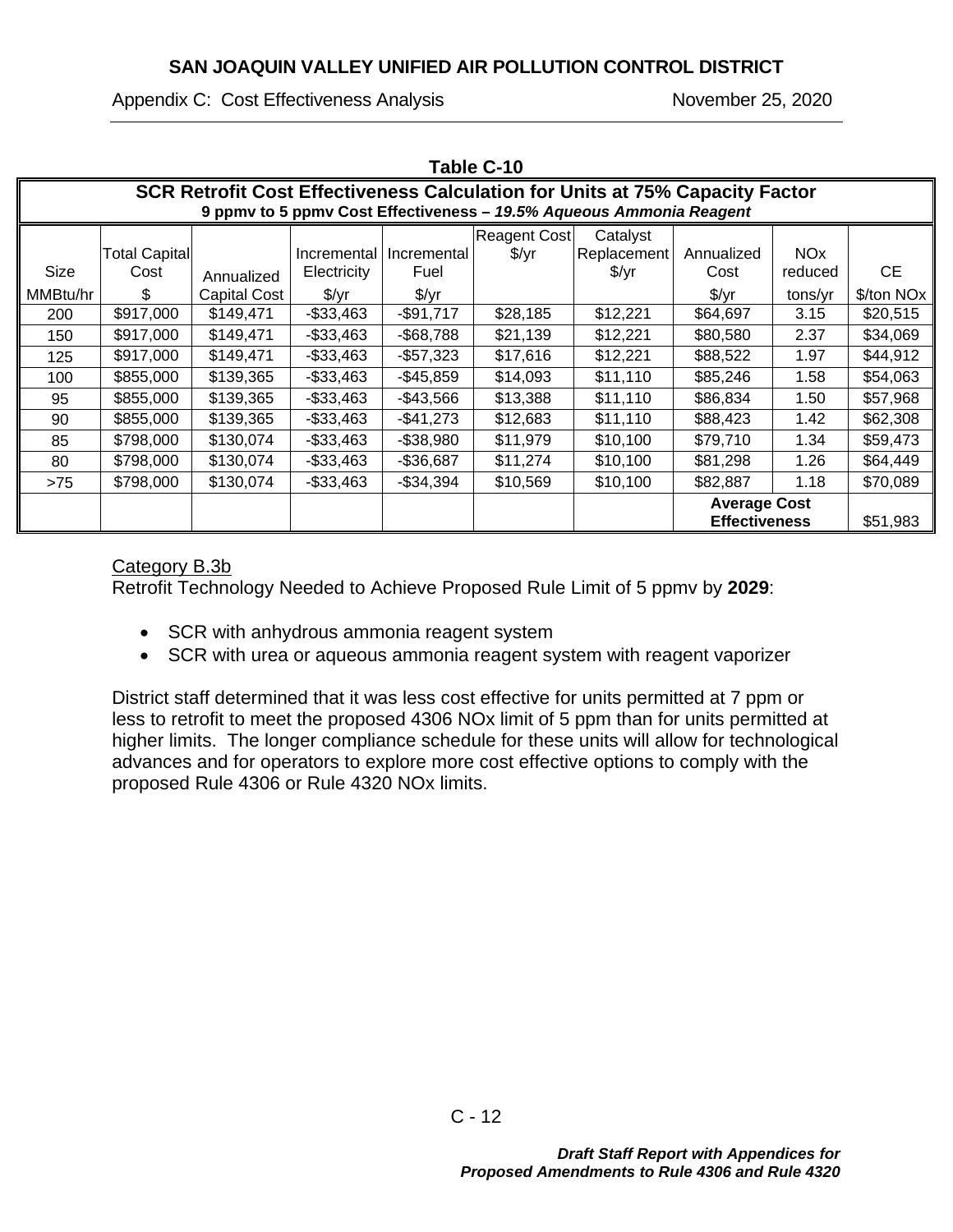#### Appendix C: Cost Effectiveness Analysis November 25, 2020

|                                                                                                                                                 | <b>Table C-11</b>    |              |                 |                 |                     |               |                      |                       |                        |  |  |  |  |
|-------------------------------------------------------------------------------------------------------------------------------------------------|----------------------|--------------|-----------------|-----------------|---------------------|---------------|----------------------|-----------------------|------------------------|--|--|--|--|
| SCR Retrofit Cost Effectiveness Calculation for Units at 75% Capacity Factor<br>7 ppmv to 5 ppmv Cost Effectiveness - Anhydrous Ammonia Reagent |                      |              |                 |                 |                     |               |                      |                       |                        |  |  |  |  |
|                                                                                                                                                 |                      |              |                 |                 |                     |               |                      |                       |                        |  |  |  |  |
|                                                                                                                                                 |                      |              |                 |                 | <b>Reagent Cost</b> | Catalyst      |                      |                       |                        |  |  |  |  |
|                                                                                                                                                 | <b>Total Capital</b> |              | Incremental     | Incremental     | $\sqrt[6]{y}$ r     | Replacement   | Annualized           | <b>NO<sub>x</sub></b> |                        |  |  |  |  |
| Size                                                                                                                                            | Cost                 | Annualized   | Electricity     | Fuel            |                     | $\frac{f}{f}$ | Cost                 | reduced               | CE.                    |  |  |  |  |
| MMBtu/hr                                                                                                                                        | S                    | Capital Cost | $\sqrt[6]{y}$ r | $\sqrt[6]{y}$ r |                     |               | $\sqrt[6]{y}$ r      | tons/yr               | \$/ton NO <sub>x</sub> |  |  |  |  |
| 200                                                                                                                                             | \$689,000            | \$112,307    | $-$ \$33,463    | $-$ \$91,717    | \$7,260             | \$12,221      | \$6,608              | 1.58                  | \$4,191                |  |  |  |  |
| 150                                                                                                                                             | \$689,000            | \$112,307    | $-$ \$33,463    | $-$ \$68,788    | \$5,445             | \$12,221      | \$27,722             | 1.18                  | \$23,442               |  |  |  |  |
| 125                                                                                                                                             | \$689,000            | \$112,307    | $-$ \$33,463    | $-$57,323$      | \$4,537             | \$12,221      | \$38,279             | 0.99                  | \$38,842               |  |  |  |  |
| 100                                                                                                                                             | \$627,000            | \$102,201    | $-$ \$33,463    | $-$45,859$      | \$3,630             | \$11,110      | \$37,619             | 0.79                  | \$47,716               |  |  |  |  |
| 95                                                                                                                                              | \$627,000            | \$102,201    | $-$ \$33,463    | $-$43,566$      | \$3,448             | \$11,110      | \$39,731             | 0.75                  | \$53,047               |  |  |  |  |
| 90                                                                                                                                              | \$627,000            | \$102,201    | $-$ \$33,463    | $-$41,273$      | \$3,267             | \$11,110      | \$41,842             | 0.71                  | \$58,969               |  |  |  |  |
| 85                                                                                                                                              | \$570,000            | \$92,910     | $-$ \$33,463    | $-$ \$38,980    | \$3,085             | \$10,100      | \$33,653             | 0.67                  | \$50,217               |  |  |  |  |
| 80                                                                                                                                              | \$570,000            | \$92,910     | $-$ \$33,463    | $-$36,687$      | \$2,904             | \$10,100      | \$35,764             | 0.63                  | \$56,704               |  |  |  |  |
| $>75$                                                                                                                                           | \$570,000            | \$92,910     | $-$ \$33,463    | $-$ \$34,394    | \$2,722             | \$10,100      | \$37,876             | 0.59                  | \$64,055               |  |  |  |  |
|                                                                                                                                                 |                      |              |                 |                 |                     |               | <b>Average Cost</b>  |                       |                        |  |  |  |  |
|                                                                                                                                                 |                      |              |                 |                 |                     |               | <b>Effectiveness</b> |                       | \$44,131               |  |  |  |  |

#### **Table C-12**

#### **SCR Retrofit Cost Effectiveness Calculation for Units at 75% Capacity Factor 7 ppmv to 5 ppmv Cost Effectiveness –** *32.5% Urea Reagent*

|          |                      |                     |                 |               | Reagent Cost  | Catalyst      |                      |                 |                        |
|----------|----------------------|---------------------|-----------------|---------------|---------------|---------------|----------------------|-----------------|------------------------|
|          | <b>Total Capital</b> |                     | Incremental     | Incremental   | $\frac{f}{f}$ | Replacement   | Annualized           | NO <sub>x</sub> |                        |
| Size     | Cost                 | Annualized          | Electricity     | Fuel          |               | $\frac{f}{f}$ | Cost                 | reduced         | CE                     |
| MMBtu/hr | \$                   | <b>Capital Cost</b> | $\sqrt[6]{y}$ r | $\frac{f}{f}$ |               |               | $\sqrt[6]{y}$ r      | tons/yr         | \$/ton NO <sub>x</sub> |
| 200      | \$917,000            | \$149,471           | $-$ \$33,463    | $-$91,717$    | \$8,278       | \$12,221      | \$44,790             | 1.58            | \$28,406               |
| 150      | \$917,000            | \$149,471           | $-$ \$33,463    | $-$ \$68,788  | \$6,209       | \$12,221      | \$65,650             | 1.18            | \$55,513               |
| 125      | \$917,000            | \$149,471           | $- $33,463$     | $-$57,323$    | \$5,174       | \$12,221      | \$76,080             | 0.99            | \$77,199               |
| 100      | \$855,000            | \$139,365           | $-$ \$33,463    | $-$ \$45,859  | \$4,139       | \$11,110      | \$75,293             | 0.79            | \$95,501               |
| 95       | \$855,000            | \$139,365           | $-$ \$33,463    | $-$ \$43,566  | \$3,932       | \$11,110      | \$77,379             | 0.75            | \$103,312              |
| 90       | \$855,000            | \$139,365           | $-$ \$33,463    | $-$41,273$    | \$3,725       | \$11,110      | \$79,465             | 0.71            | \$111,991              |
| 85       | \$798,000            | \$130,074           | $-$ \$33,463    | $-$ \$38,980  | \$3,518       | \$10,100      | \$71,250             | 0.67            | \$106,320              |
| 80       | \$798,000            | \$130,074           | $-$ \$33,463    | $-$ \$36,687  | \$3,311       | \$10,100      | \$73,336             | 0.63            | \$116,273              |
| $>75$    | \$798,000            | \$130,074           | $-$ \$33,463    | $-$ \$34,394  | \$3,104       | \$10,100      | \$75,422             | 0.59            | \$127,552              |
|          |                      |                     |                 |               |               |               | <b>Average Cost</b>  |                 |                        |
|          |                      |                     |                 |               |               |               | <b>Effectiveness</b> |                 | \$91,341               |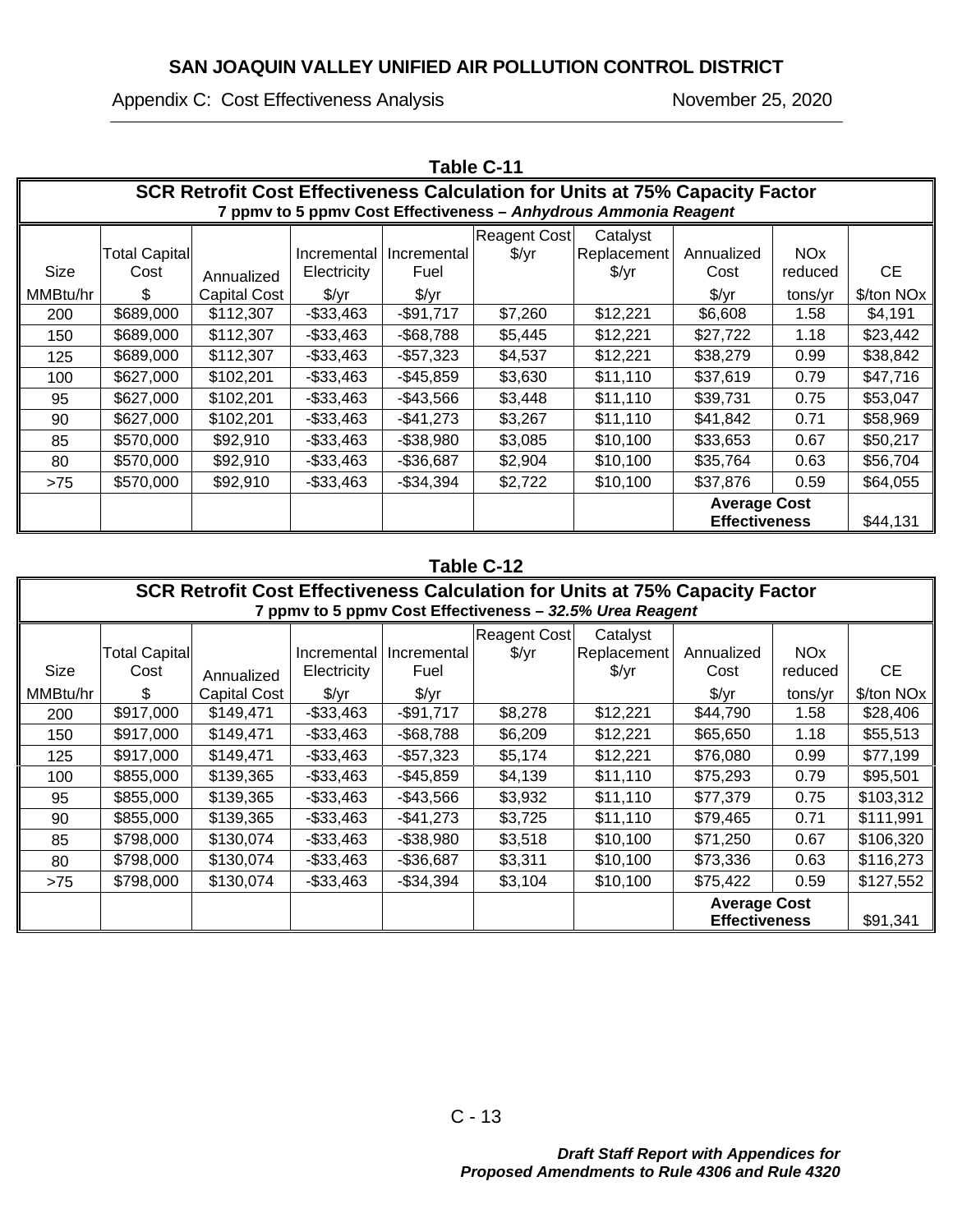Appendix C: Cost Effectiveness Analysis November 25, 2020

| Table C-13 |                                                                                                                                                     |              |                 |                 |                                        |                         |                      |                       |            |  |  |  |
|------------|-----------------------------------------------------------------------------------------------------------------------------------------------------|--------------|-----------------|-----------------|----------------------------------------|-------------------------|----------------------|-----------------------|------------|--|--|--|
|            | SCR Retrofit Cost Effectiveness Calculation for Units at 75% Capacity Factor<br>7 ppmv to 5 ppmv Cost Effectiveness - 19.5% Aqueous Ammonia Reagent |              |                 |                 |                                        |                         |                      |                       |            |  |  |  |
|            |                                                                                                                                                     |              |                 |                 |                                        |                         |                      |                       |            |  |  |  |
|            | Total Capital                                                                                                                                       |              | Incremental     | Incremental     | <b>Reagent Cost</b><br>$\sqrt[6]{y}$ r | Catalyst<br>Replacement | Annualized           | <b>NO<sub>x</sub></b> |            |  |  |  |
| Size       | Cost                                                                                                                                                | Annualized   | Electricity     | Fuel            |                                        | $\sqrt[6]{y}$ r         | Cost                 | reduced               | CE.        |  |  |  |
| MMBtu/hr   | \$                                                                                                                                                  | Capital Cost | $\sqrt[6]{y}$ r | $\sqrt[6]{y}$ r |                                        |                         | $\sqrt[6]{y}$ r      | tons/yr               | \$/ton NOx |  |  |  |
| 200        | \$917,000                                                                                                                                           | \$149,471    | $-$ \$33,463    | $-$91,717$      | \$28,185                               | \$12,221                | \$64,697             | 1.58                  | \$41,031   |  |  |  |
| 150        | \$917,000                                                                                                                                           | \$149,471    | $-$ \$33,463    | $-$ \$68,788    | \$21,139                               | \$12,221                | \$80,580             | 1.18                  | \$68,138   |  |  |  |
| 125        | \$917,000                                                                                                                                           | \$149,471    | $-$ \$33,463    | $-$57,323$      | \$17,616                               | \$12,221                | \$88,522             | 0.99                  | \$89,824   |  |  |  |
| 100        | \$855,000                                                                                                                                           | \$139,365    | $-$ \$33,463    | $-$ \$45,859    | \$14,093                               | \$11,110                | \$85,246             | 0.79                  | \$108,126  |  |  |  |
| 95         | \$855,000                                                                                                                                           | \$139,365    | $-$ \$33,463    | $-$43,566$      | \$13,388                               | \$11,110                | \$86,834             | 0.75                  | \$115,937  |  |  |  |
| 90         | \$855,000                                                                                                                                           | \$139,365    | $-$ \$33,463    | $-$ \$41,273    | \$12,683                               | \$11,110                | \$88,423             | 0.71                  | \$124,616  |  |  |  |
| 85         | \$798,000                                                                                                                                           | \$130,074    | $-$ \$33,463    | $-$ \$38,980    | \$11,979                               | \$10,100                | \$79,710             | 0.67                  | \$118,945  |  |  |  |
| 80         | \$798,000                                                                                                                                           | \$130,074    | $-$ \$33,463    | $-$36,687$      | \$11,274                               | \$10,100                | \$81,298             | 0.63                  | \$128,898  |  |  |  |
| >75        | \$798,000                                                                                                                                           | \$130,074    | $-$ \$33,463    | $-$ \$34,394    | \$10,569                               | \$10,100                | \$82,887             | 0.59                  | \$140,177  |  |  |  |
|            |                                                                                                                                                     |              |                 |                 |                                        |                         | <b>Average Cost</b>  |                       |            |  |  |  |
|            |                                                                                                                                                     |              |                 |                 |                                        |                         | <b>Effectiveness</b> |                       | \$103,966  |  |  |  |

### **Rule 4306 Category C.1 (>5 MMBtu/hr and ≤20 MMBtu/hr Oil Field Steam Generators)**

Retrofit Technology Needed to Achieve Proposed Rule Limit of 9 ppmv:

• New Ultra Low NOx (ULN) burner, Combustion Controls Upgrade, and FGR fan Upgrade

| Table C-14                                                                                                           |                                   |                     |                |                                  |                     |                            |                        |  |  |  |  |
|----------------------------------------------------------------------------------------------------------------------|-----------------------------------|---------------------|----------------|----------------------------------|---------------------|----------------------------|------------------------|--|--|--|--|
| ULN Retrofit Cost Effectiveness Calculation for Units at 80% Capacity Factor<br>15 ppmv to 9 ppmv Cost Effectiveness |                                   |                     |                |                                  |                     |                            |                        |  |  |  |  |
| Size                                                                                                                 | Avg Capital<br>Cost               | Annualized          | Electricity    | Incremental   Incremental<br>O&M | Annualized<br>Cost  | NO <sub>x</sub><br>reduced | <b>CE</b>              |  |  |  |  |
| MMBtu/hr                                                                                                             |                                   | <b>Capital Cost</b> | $\sqrt{$}$ /yr | $\sqrt[6]{y}$ r                  | $\sqrt{5}$ /yr      | tons/yr                    | \$/ton NO <sub>x</sub> |  |  |  |  |
| 20                                                                                                                   | \$339,750                         | \$55,379            | \$5,230        |                                  | \$60,609            | 0.51                       | \$118,473              |  |  |  |  |
| 18                                                                                                                   | \$275,198                         | \$44,857            | \$2,615        |                                  | \$47,472            | 0.46                       | \$103,105              |  |  |  |  |
| 15                                                                                                                   | \$210,645                         | \$34,335            | \$2,615        |                                  | \$36,950            | 0.38                       | \$96,302               |  |  |  |  |
|                                                                                                                      |                                   |                     |                |                                  | <b>Average Cost</b> |                            |                        |  |  |  |  |
|                                                                                                                      | <b>Effectiveness</b><br>\$105,960 |                     |                |                                  |                     |                            |                        |  |  |  |  |

# **Rule 4306 Category C.2 (>20 MMBtu/hr and ≤75 MMBtu/hr Oil Field Steam Generators)**

Retrofit Technology Needed to Achieve Proposed Rule Limit of 9 ppmv: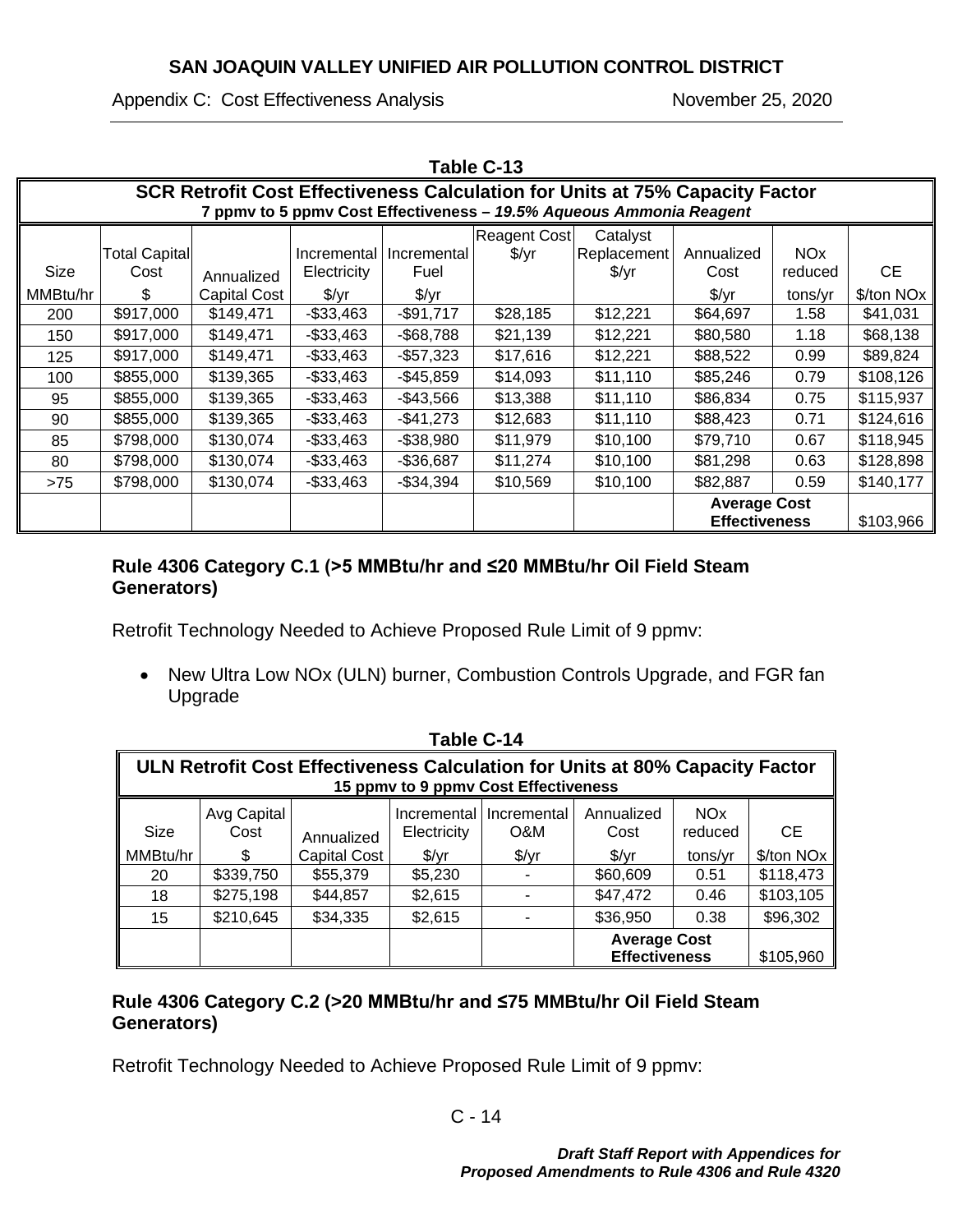• New Ultra Low NOx (ULN) burner, Combustion Controls Upgrade, and FGR fan Upgrade

Approximately 90% of the oilfield steam generators in this size range have a heat input of 62.5 MMBtu/hr. As this is the most common size unit, the cost effectiveness analysis focused on units with a heat input of 62.5 MMBtu/hr. These units are generally older and higher emitting than larger oilfield steam generators. Units in this category will be required to retrofit to meet the proposed 9 ppm NOx limit.

| ULN Retrofit Cost Effectiveness Calculation for Units at 80% Capacity Factor<br>15 ppmv to 9 ppmv Cost Effectiveness                                                                                                                                                                |           |          |          |  |          |      |          |  |  |  |
|-------------------------------------------------------------------------------------------------------------------------------------------------------------------------------------------------------------------------------------------------------------------------------------|-----------|----------|----------|--|----------|------|----------|--|--|--|
| Avg Capital<br>Annualized<br>Incremental   Incremental<br><b>NOx</b><br>Size<br>Cost<br>Electricity<br>O&M<br><b>CE</b><br>reduced<br>Cost<br>Annualized<br>\$/ton NO <sub>x</sub><br><b>Capital Cost</b><br>MMBtu/hr<br>$\frac{f}{f}$<br>$\frac{f}{f}$<br>$\frac{f}{f}$<br>tons/vr |           |          |          |  |          |      |          |  |  |  |
| 62.5                                                                                                                                                                                                                                                                                | \$342,581 | \$55,841 | \$13,075 |  | \$68,915 | 1.60 | \$43,107 |  |  |  |
| <b>Average Cost</b><br><b>Effectiveness</b>                                                                                                                                                                                                                                         |           |          |          |  |          |      |          |  |  |  |

#### **Table C-15**

# **Rule 4306 Category C.3 (>75 MMBtu/hr Oil Field Steam Generators)**

98% of the oilfield steam generators in this size range have a heat input of 85 MMBtu/hr. These units are generally newer and have better control technology than smaller oilfield steam generators. All permitted units in this category already meet proposed Rule 4306 NOx limit of 7 ppmv.

### **Rule 4306 Category C.4 (>20 MMBtu/hr and ≤75 MMBtu/hr Oil Field Steam Generators fired on <50% PUC natural gas)**

The District is proposing to maintain the Rule 4306 NOx limit of 15 ppmv for units fired on less than 50% PUC quality gas. This is because the impurities in waste gas can increase NOx emissions and ultra low NOx burners are designed to be operated on PUC quality gas. All permitted units in this category already meet proposed Rule 4306 limit of 15 ppmv.

### **Rule 4306 Category D.1 (>5 MMBtu/hr and ≤40 MMBtu/hr Boilers at Refineries)**

The District is proposing to maintain the Rule 4306 NOx limit of 30 ppmv for smaller boilers at refineries. This is because many of these units are fired on non-PUC quality gas, the impurities in waste gas can increase NOx emissions, and ultra low NOx burners are designed to be operated on PUC quality gas. All permitted units in this category already meet proposed Rule 4306 limit of 30 ppmv. However, the units will be subject to a 5 ppmv NOx limit when the unit is replaced. The cost effectiveness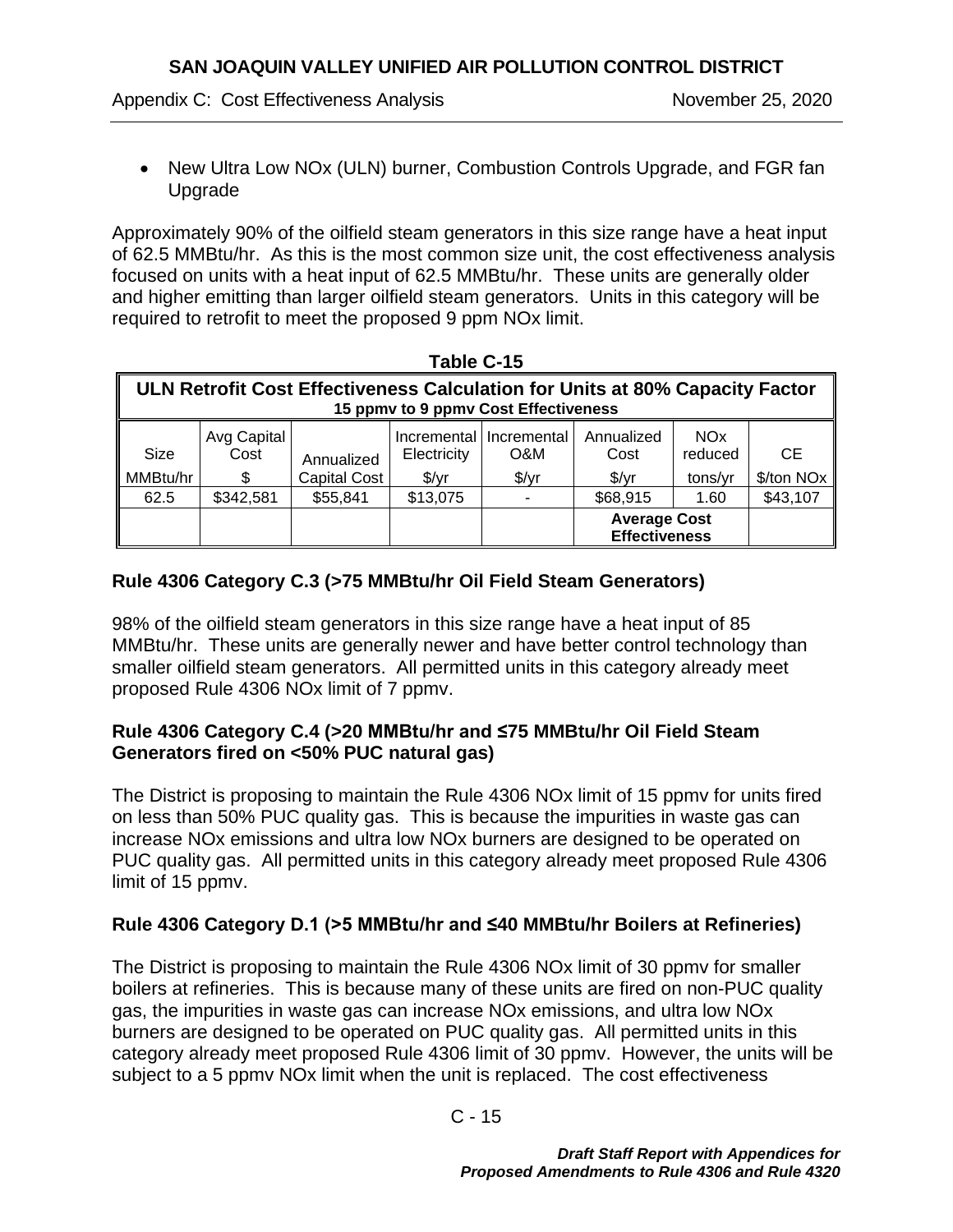analysis below is for the incremental cost of installing an SCR system on the replacement unit.

Retrofit Technology Needed to Achieve Proposed Rule Limit of 5 ppmv upon replacement:

- SCR with anhydrous ammonia reagent system
- SCR with urea or aqueous ammonia reagent system

### **Table C-16**

# **SCR Retrofit Cost Effectiveness Calculation for Units at 75% Capacity Factor 30 ppmv to 5 ppmv Cost Effectiveness –** *Anhydrous Ammonia Reagent*

|          |                      |              |                    |                | Reagent Cost   | Catalyst      |                      |                       |            |
|----------|----------------------|--------------|--------------------|----------------|----------------|---------------|----------------------|-----------------------|------------|
|          | <b>Total Capital</b> |              | <b>Incremental</b> | l Incremental  | $\sqrt{$}$ /yr | Replacement   | Annualized           | <b>NO<sub>x</sub></b> |            |
| Size     | Cost                 | Annualized   | Electricity        | Fuel           |                | $\frac{f}{f}$ | Cost                 | reduced               | CЕ         |
| MMBtu/hr | \$                   | Capital Cost | $\frac{f}{f}$      | $\frac{f}{f}$  |                |               | $\sqrt[6]{y}$ r      | tons/vr               | \$/ton NOx |
| 30       | \$407,290            | \$66,388     |                    | $\blacksquare$ | \$2,681        | \$5,509       | \$74,578             | 2.99                  | \$24,975   |
| 25       | \$390,320            | \$63,622     |                    |                | \$2,234        | \$5,280       | \$71,136             | 2.49                  | \$28,587   |
|          |                      |              |                    |                |                |               | <b>Average Cost</b>  |                       |            |
|          |                      |              |                    |                |                |               | <b>Effectiveness</b> |                       | \$26,781   |

### **Table C-17**

|                                 | SCR Retrofit Cost Effectiveness Calculation for Units at 75% Capacity Factor<br>30 ppmv to 5 ppmv Cost Effectiveness - 32.5% Urea Reagent |              |                 |                           |                 |             |                 |                       |                        |  |  |  |  |
|---------------------------------|-------------------------------------------------------------------------------------------------------------------------------------------|--------------|-----------------|---------------------------|-----------------|-------------|-----------------|-----------------------|------------------------|--|--|--|--|
| <b>Reagent Cost</b><br>Catalyst |                                                                                                                                           |              |                 |                           |                 |             |                 |                       |                        |  |  |  |  |
|                                 | <b>Total Capital</b>                                                                                                                      |              |                 | Incremental I Incremental | $\sqrt[6]{y}$ r | Replacement | Annualized      | <b>NO<sub>x</sub></b> |                        |  |  |  |  |
| Size                            | Cost                                                                                                                                      | Annualized   | Electricity     | Fuel                      |                 | \$/yr       | Cost            | reduced               | CE.                    |  |  |  |  |
| MMBtu/hr                        |                                                                                                                                           | Capital Cost | $\sqrt[6]{y}$ r | $\frac{f}{f}$             |                 |             | $\sqrt[6]{y}$ r | tons/vr               | \$/ton NO <sub>x</sub> |  |  |  |  |
| 30                              | \$705,970                                                                                                                                 | \$115,073    |                 |                           | \$3,087         | \$5,509     | \$123,669       | 2.99                  | \$41,415               |  |  |  |  |
| 25                              | \$689,000                                                                                                                                 | \$112,307    |                 |                           | \$2,572         | \$5,280     | \$120,159       | 2.49                  | \$48,288               |  |  |  |  |
| <b>Average Cost</b>             |                                                                                                                                           |              |                 |                           |                 |             |                 |                       |                        |  |  |  |  |
|                                 | \$44,852<br><b>Effectiveness</b>                                                                                                          |              |                 |                           |                 |             |                 |                       |                        |  |  |  |  |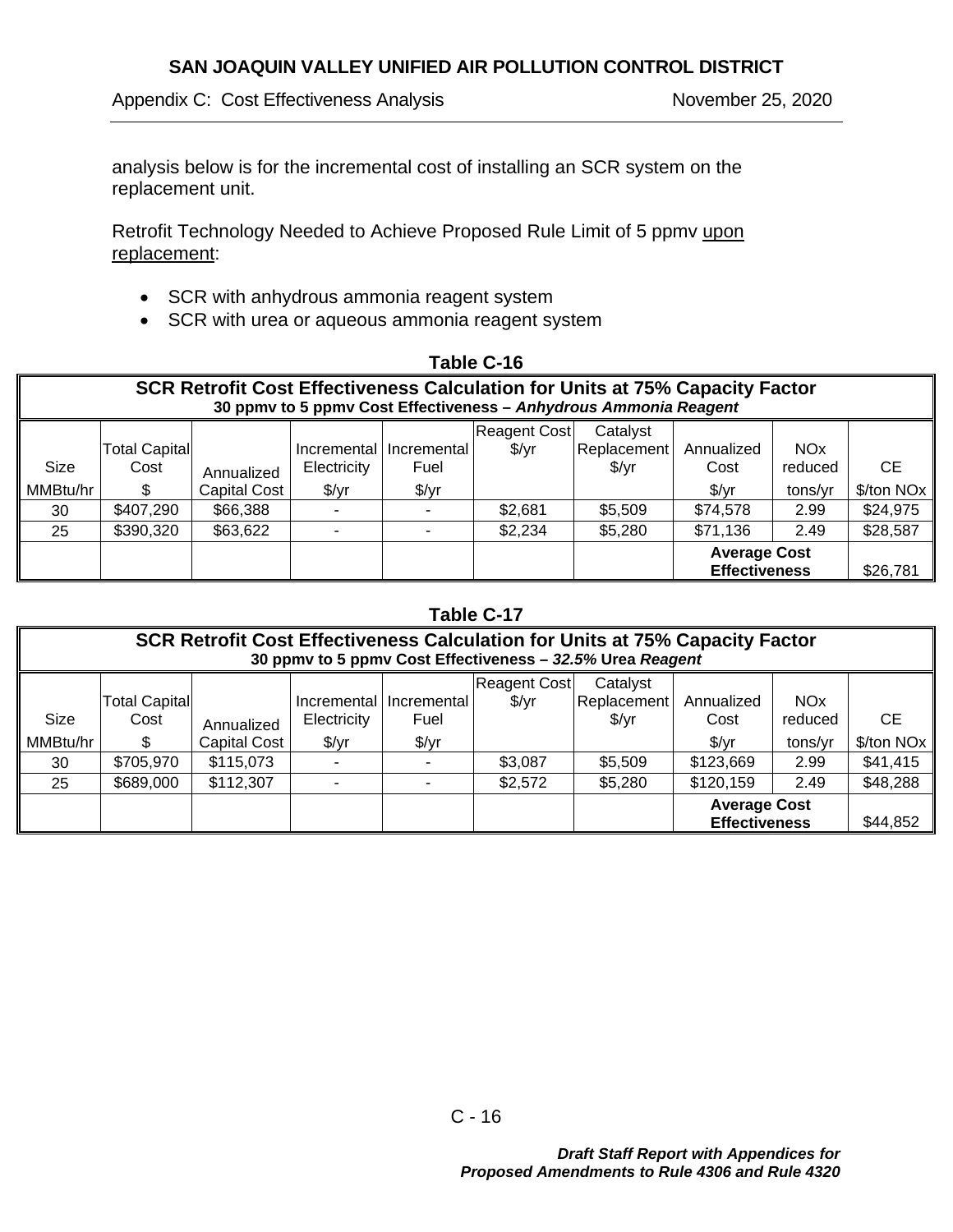Appendix C: Cost Effectiveness Analysis November 25, 2020

|                                                                                                                                              | Table C-18                      |              |               |                           |                 |               |                      |                       |            |  |  |  |
|----------------------------------------------------------------------------------------------------------------------------------------------|---------------------------------|--------------|---------------|---------------------------|-----------------|---------------|----------------------|-----------------------|------------|--|--|--|
| SCR Retrofit Cost Effectiveness Calculation for Units at 75% Capacity Factor<br>30 ppmy to 5 ppmy Cost Effectiveness - 19.5% Aqueous Reagent |                                 |              |               |                           |                 |               |                      |                       |            |  |  |  |
|                                                                                                                                              | <b>Reagent Cost</b><br>Catalyst |              |               |                           |                 |               |                      |                       |            |  |  |  |
|                                                                                                                                              | <b>Total Capital</b>            |              |               | Incremental   Incremental | $\sqrt[6]{y}$ r | Replacement   | Annualized           | <b>NO<sub>x</sub></b> |            |  |  |  |
| <b>Size</b>                                                                                                                                  | Cost                            | Annualized   | Electricity   | Fuel                      |                 | $\frac{f}{f}$ | Cost                 | reduced               | <b>CE</b>  |  |  |  |
| MMBtu/hr                                                                                                                                     | \$.                             | Capital Cost | $\frac{f}{f}$ | $\frac{f}{f}$             |                 |               | $\sqrt{$}$ /yr       | tons/yr               | \$/ton NOx |  |  |  |
| 30                                                                                                                                           | \$705,970                       | \$115,073    |               |                           | \$10,634        | \$5,509       | \$131,216            | 2.99                  | \$43,943   |  |  |  |
| 25                                                                                                                                           | \$689,000                       | \$112,307    |               |                           | \$8,861         | \$5,280       | \$126,448            | 2.49                  | \$50,815   |  |  |  |
|                                                                                                                                              | <b>Average Cost</b>             |              |               |                           |                 |               |                      |                       |            |  |  |  |
|                                                                                                                                              |                                 |              |               |                           |                 |               | <b>Effectiveness</b> |                       | \$47,379   |  |  |  |

# **Rule 4306 Category D.2 (>40 MMBtu/hr and ≤110 MMBtu/hr Boilers at Refineries)**

Retrofit/Replacement Technology Needed to Achieve Proposed Rule Limit of 9 ppmv by **2023**:

• New Ultra Low NOx (ULN) burner, Combustion Controls Upgrade, and FGR fan Upgrade

The District is proposing a Rule 4306 NOx limit of 9 ppmv for boilers at refineries with a heat input greater than 40 MMBtu/hr and less than or equal to 110 MMBtu/hr. This NOx limit is lower for process heaters. Based on conversations with operators, vendors, and manufacturers, boilers in this size range are capable of meeting lower NOx limits than process heaters. The cost effectiveness analysis below is based on units retrofitting from a 25 ppmv NOx limit, because all units in this size range are currently permitted at 25 ppmv, to a 9 ppmv limit.

|                                                                                                                      | Table C-19            |                     |                              |                    |                      |                       |                        |  |  |  |  |  |
|----------------------------------------------------------------------------------------------------------------------|-----------------------|---------------------|------------------------------|--------------------|----------------------|-----------------------|------------------------|--|--|--|--|--|
| ULN Retrofit Cost Effectiveness Calculation for Units at 75% Capacity Factor<br>25 ppmv to 9 ppmv Cost Effectiveness |                       |                     |                              |                    |                      |                       |                        |  |  |  |  |  |
| Size                                                                                                                 | Total Capital<br>Cost | Annualized          | Incremental I<br>Electricity | Incremental<br>O&M | Annualized<br>Cost   | <b>NOx</b><br>reduced | <b>CE</b>              |  |  |  |  |  |
| MMBtu/hr                                                                                                             | S                     | <b>Capital Cost</b> | $\frac{f}{f}$                | $\sqrt[6]{y}$ r    | $\sqrt[6]{y}$ r      | tons/yr               | \$/ton NO <sub>x</sub> |  |  |  |  |  |
| 100                                                                                                                  | \$438,900             | \$71,541            | \$33,463                     | \$68,788           | \$173,791            | 6.37                  | \$27,270               |  |  |  |  |  |
| 95                                                                                                                   | \$418,950             | \$68,289            | \$33,463                     | \$65,349           | \$167,100            | 6.05                  | \$27,600               |  |  |  |  |  |
| 90                                                                                                                   | \$399,000             | \$65,037            | \$33,463                     | \$61,909           | \$160,409            | 5.74                  | \$27,967               |  |  |  |  |  |
|                                                                                                                      |                       |                     |                              |                    | <b>Average Cost</b>  |                       |                        |  |  |  |  |  |
|                                                                                                                      |                       |                     |                              |                    | <b>Effectiveness</b> |                       | \$27,613               |  |  |  |  |  |

Retrofit Technology Needed to Achieve Proposed Rule Limit of 5 ppmv upon replacement:

### $C - 17$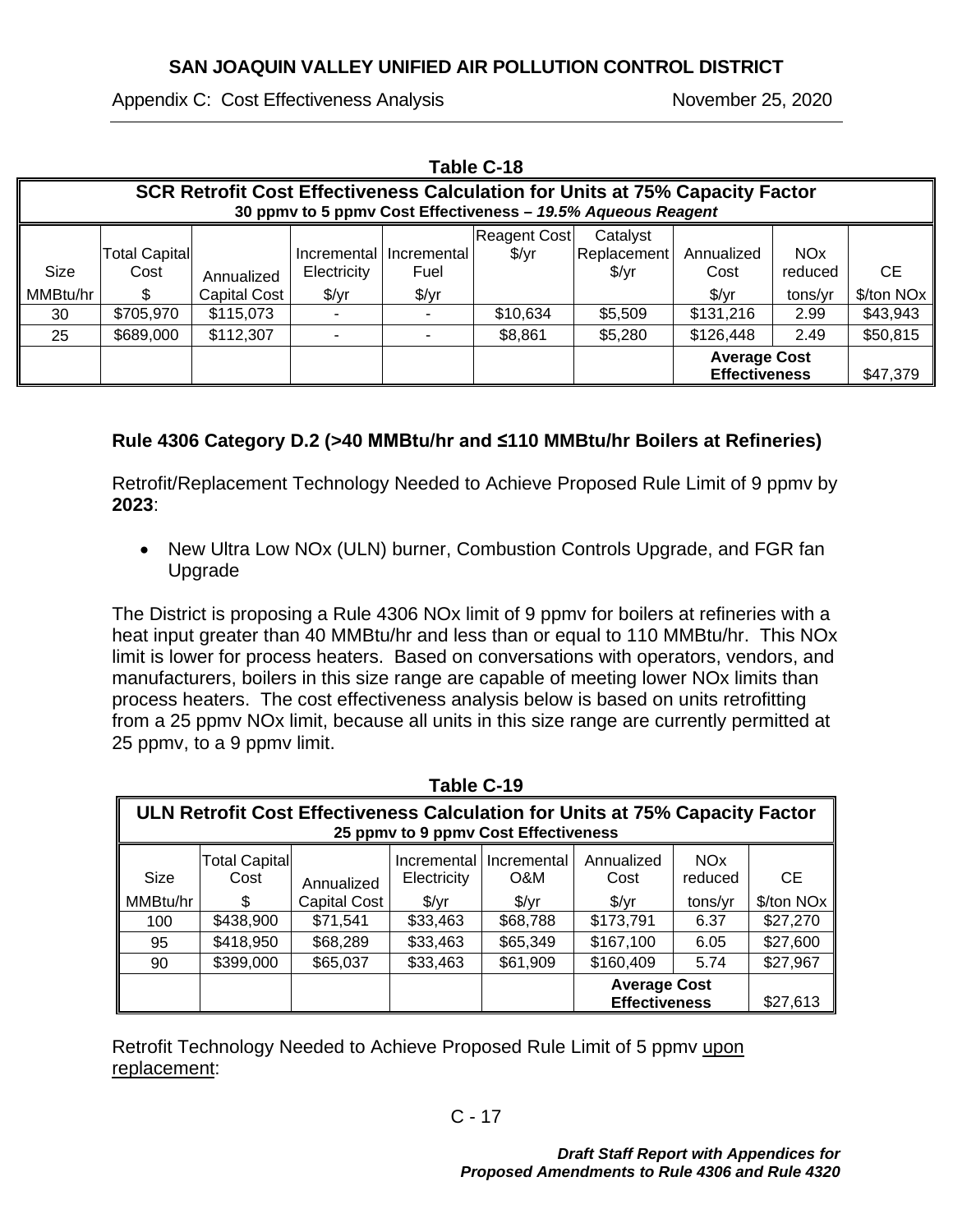- SCR with anhydrous ammonia reagent system
- SCR with urea or aqueous ammonia reagent system

Units in this size range will be subject to a 5 ppmv NOx limit when the unit is replaced. The cost effectiveness analysis below is for the incremental cost of installing an SCR system on the replacement unit.

#### **Table C-20**

#### **SCR Retrofit Cost Effectiveness Calculation for Units at 75% Capacity Factor 25 ppmv to 5 ppmv Cost Effectiveness –** *Anhydrous Ammonia Reagent*

|          |                      |              |                 |                           | <b>Reagent Cost</b> | Catalyst        |                      |            |                        |
|----------|----------------------|--------------|-----------------|---------------------------|---------------------|-----------------|----------------------|------------|------------------------|
|          | <b>Total Capital</b> |              |                 | Incremental   Incremental | $\frac{f}{f}$       | Replacement     | Annualized           | <b>NOx</b> |                        |
| Size     | Cost                 | Annualized   | Electricity     | Fuel                      |                     | $\sqrt[6]{y}$ r | Cost                 | reduced    | СE                     |
| MMBtu/hr | \$                   | Capital Cost | $\sqrt[6]{y}$ r | $\frac{f}{f}$             |                     |                 | $\sqrt[6]{y}$ r      | tons/vr    | \$/ton NO <sub>x</sub> |
| 100      | \$821,370            | \$133,883    |                 |                           | \$8,935             | \$11,110        | \$153,929            | 7.95       | \$19,363               |
| 95       | \$821,370            | \$133,883    |                 |                           | \$8,488             | \$11,110        | \$153,482            | 7.55       | \$20,323               |
| 90       | \$821,370            | \$133,883    |                 |                           | \$8,042             | \$11,110        | \$153,035            | 7.15       | \$21,389               |
|          |                      |              |                 |                           |                     |                 | <b>Average Cost</b>  |            |                        |
|          |                      |              |                 |                           |                     |                 | <b>Effectiveness</b> |            | \$20,358               |

# **Table C-21**

#### **SCR Retrofit Cost Effectiveness Calculation for Units at 75% Capacity Factor 30 ppmv to 5 ppmv Cost Effectiveness –** *32.5% Urea Reagent*

|          |                              |              |                 |                                   | Reagent Cost    | Catalyst             |                      |                                  |            |
|----------|------------------------------|--------------|-----------------|-----------------------------------|-----------------|----------------------|----------------------|----------------------------------|------------|
| Size     | <b>Total Capital</b><br>Cost | Annualized   | Electricity     | Incremental   Incremental<br>Fuel | $\sqrt[6]{y}$ r | Replacement<br>\$/yr | Annualized<br>Cost   | <b>NO<sub>x</sub></b><br>reduced | CE         |
| MMBtu/hr | \$.                          | Capital Cost | $\sqrt[6]{y}$ r | $\frac{f}{f}$                     |                 |                      | $\sqrt[6]{y}$ r      | tons/yr                          | \$/ton NOx |
| 100      | \$1,120,050                  | \$182,568    |                 |                                   | \$10,289        | \$11,110             | \$203,967            | 7.95                             | \$25,657   |
| 95       | \$1,120,050                  | \$182,568    |                 |                                   | \$9,774         | \$11,110             | \$203,452            | 7.55                             | \$26,939   |
| 90       | \$1,120,050                  | \$182,568    |                 |                                   | \$9,260         | \$11,110             | \$202,938            | 7.15                             | \$28,364   |
|          |                              |              |                 |                                   |                 |                      | <b>Average Cost</b>  |                                  |            |
|          |                              |              |                 |                                   |                 |                      | <b>Effectiveness</b> |                                  | \$26,987   |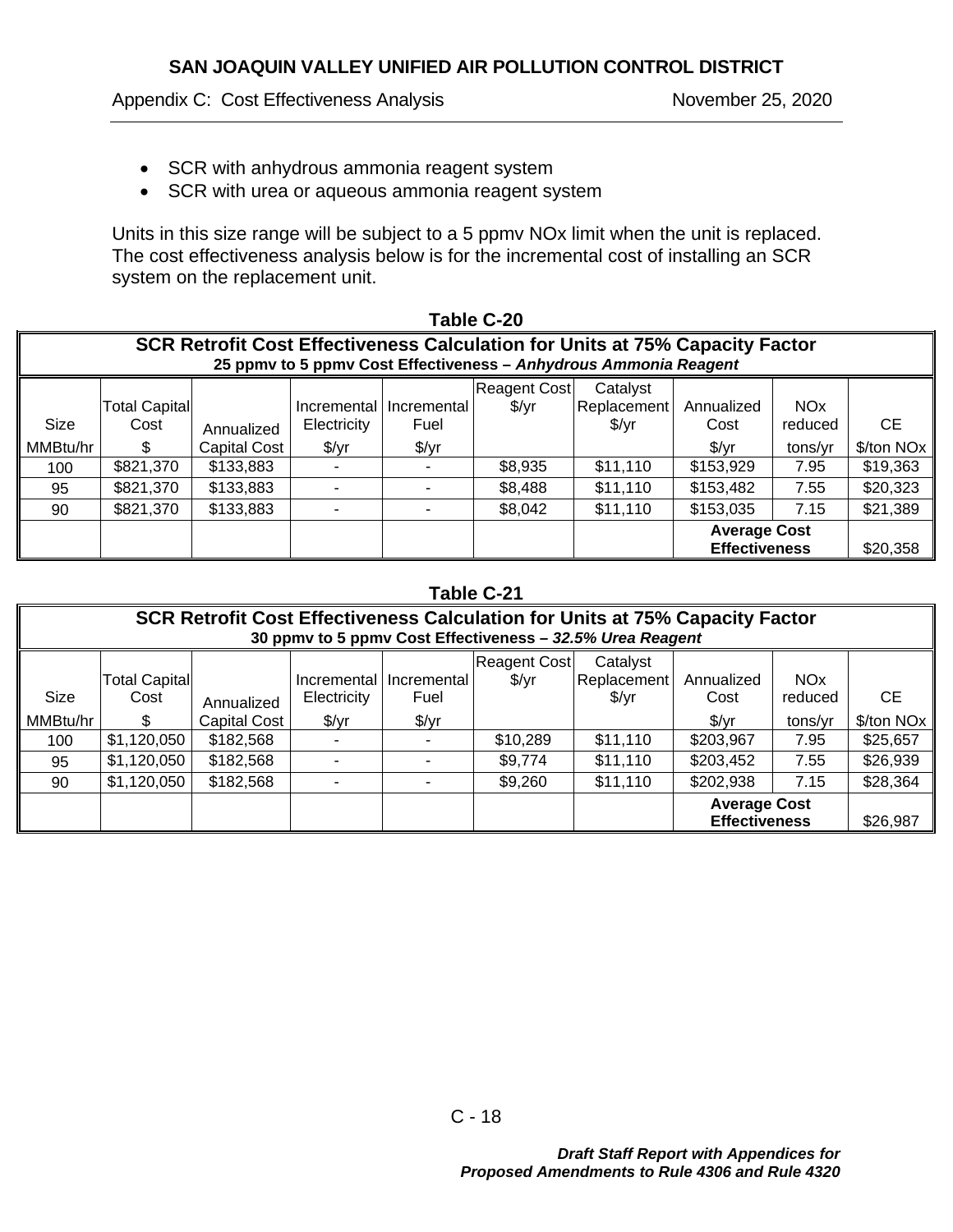Appendix C: Cost Effectiveness Analysis November 25, 2020

|                                                                              | Table C-22                                                                        |              |               |                           |                 |               |                      |                       |                        |  |  |  |
|------------------------------------------------------------------------------|-----------------------------------------------------------------------------------|--------------|---------------|---------------------------|-----------------|---------------|----------------------|-----------------------|------------------------|--|--|--|
| SCR Retrofit Cost Effectiveness Calculation for Units at 75% Capacity Factor |                                                                                   |              |               |                           |                 |               |                      |                       |                        |  |  |  |
| 30 ppmy to 5 ppmy Cost Effectiveness - 19.5% Aqueous Reagent                 |                                                                                   |              |               |                           |                 |               |                      |                       |                        |  |  |  |
|                                                                              | <b>Reagent Cost</b><br>Catalyst                                                   |              |               |                           |                 |               |                      |                       |                        |  |  |  |
|                                                                              | <b>Total Capital</b>                                                              |              |               | Incremental   Incremental | $\sqrt[6]{y}$ r | Replacement   | Annualized           | <b>NO<sub>x</sub></b> |                        |  |  |  |
| Size                                                                         | Cost                                                                              | Annualized   | Electricity   | Fuel                      |                 | $\frac{f}{f}$ | Cost                 | reduced               | CE.                    |  |  |  |
| MMBtu/hr                                                                     | \$.                                                                               | Capital Cost | $\frac{f}{f}$ | $\sqrt[6]{y}$ r           |                 |               | $\sqrt[6]{y}$ r      | tons/vr               | \$/ton NO <sub>x</sub> |  |  |  |
| 100                                                                          | \$1,120,050                                                                       | \$182,568    |               |                           | \$35,445        | \$11,110      | \$229,123            | 7.95                  | \$28,822               |  |  |  |
| 95                                                                           | \$1,120,050                                                                       | \$182,568    |               |                           | \$33,673        | \$11,110      | \$227,351            | 7.55                  | \$30,104               |  |  |  |
| 90                                                                           | \$31,529<br>\$1,120,050<br>\$182,568<br>\$31,901<br>\$11,110<br>\$225,579<br>7.15 |              |               |                           |                 |               |                      |                       |                        |  |  |  |
|                                                                              | <b>Average Cost</b>                                                               |              |               |                           |                 |               |                      |                       |                        |  |  |  |
|                                                                              |                                                                                   |              |               |                           |                 |               | <b>Effectiveness</b> |                       | \$30,151               |  |  |  |

# **Rule 4306 Category D.3 (>110 MMBtu/hr Boilers at Refineries)**

The District is proposing to maintain the Rule 4306 NOx limit of 5 ppmv for boilers with a heat input greater than 110 MMBtu/hr. There is only one boiler in this size range operating in the District. This unit has a SCR system and meets the proposed Rule 4306 limit of 5 ppmv.

### **Rule 4306 Category D.4 (>5 MMBtu/hr and ≤40 MMBtu/hr Process Heaters at Refineries)**

The District is proposing to maintain the Rule 4306 NOx limit of 30 ppmv for smaller process heaters at refineries. This is because many of these units are fired on non-PUC quality gas, the impurities in waste gas can increase NOx emissions, and ultra low NOx burners are designed to be operated on PUC quality gas. All permitted units in this category already meet proposed Rule 4306 limit of 30 ppmv. However, the units will be subject to a 9 ppmv NOx limit when the unit is replaced. The cost effectiveness analysis below is for the incremental cost of installing ultra low NOx burners, combustion controls, and FGR on the replacement unit.

Retrofit Technology Needed to Achieve Proposed Rule Limit of 9 ppmv upon replacement.

• New Ultra Low NOx (ULN) burner, Combustion Controls Upgrade, and FGR fan **Upgrade**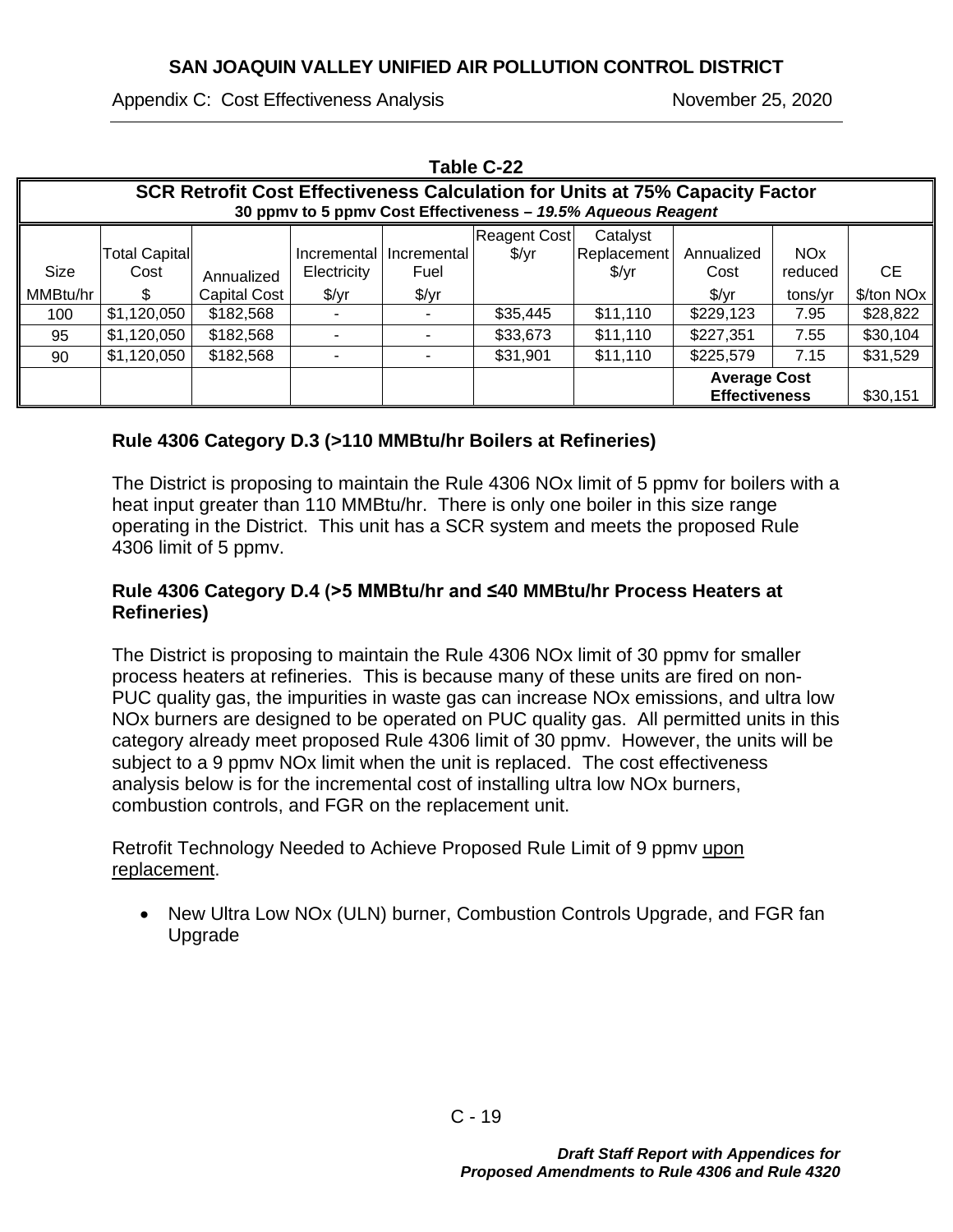#### Appendix C: Cost Effectiveness Analysis November 25, 2020

| Table C-23                                                                                                                                                              |                                            |              |                 |               |                      |         |            |  |  |  |  |
|-------------------------------------------------------------------------------------------------------------------------------------------------------------------------|--------------------------------------------|--------------|-----------------|---------------|----------------------|---------|------------|--|--|--|--|
| ULN Retrofit Cost Effectiveness Calculation for Units at 75% Capacity Factor<br>30 ppmv to 9 ppmv Cost Effectiveness                                                    |                                            |              |                 |               |                      |         |            |  |  |  |  |
| NO <sub>x</sub><br><b>Total Capital</b><br>Annualized<br>Incremental<br>Incremental<br><b>CE</b><br>Size<br>O&M<br>Cost<br>Cost<br>reduced<br>Electricity<br>Annualized |                                            |              |                 |               |                      |         |            |  |  |  |  |
| MMBtu/hr                                                                                                                                                                | \$                                         | Capital Cost | $\sqrt[6]{y}$ r | $\frac{f}{f}$ | $\sqrt[6]{y}$ r      | tons/yr | \$/ton NOx |  |  |  |  |
| 40                                                                                                                                                                      | 144,960                                    | 23,585       | 7,355           |               | 30,940               | 3.29    | 9,404      |  |  |  |  |
| 35                                                                                                                                                                      | 124.009                                    | 20,176       | 7,355           |               | 27,531               | 2.87    | 9,593      |  |  |  |  |
| 30                                                                                                                                                                      | 103.058                                    | 16,768       | 7,355           |               | 24,123               | 2.47    | 9,766      |  |  |  |  |
| 25                                                                                                                                                                      | 93.431                                     | 15,201       | 7,355           |               | 22,556               | 2.06    | 10.950     |  |  |  |  |
| 20                                                                                                                                                                      | 72,480                                     | 11,792       | 7,355           |               | 19,147               | 1.64    | 11,675     |  |  |  |  |
| 15                                                                                                                                                                      | 62,854                                     | 10,226       | 7,355           |               | 17,581               | 1.23    | 14,293     |  |  |  |  |
| 10                                                                                                                                                                      | 41,903                                     | 6,818        | 7,355           |               | 14,173               | 0.83    | 11,764     |  |  |  |  |
| >5                                                                                                                                                                      | 20,951<br>10.764<br>3,409<br>7,355<br>0.41 |              |                 |               |                      |         |            |  |  |  |  |
|                                                                                                                                                                         |                                            |              |                 |               | <b>Average Cost</b>  |         |            |  |  |  |  |
|                                                                                                                                                                         |                                            |              |                 |               | <b>Effectiveness</b> |         | 12,962     |  |  |  |  |

### **Rule 4306 Category D.5 (>40 MMBtu/hr and ≤110 MMBtu/hr Process Heaters at Refineries)**

Retrofit Technology Needed to Achieve Proposed Rule Limit of 15 ppmv by **2023**:

• New Ultra Low NOx (ULN) burner, Combustion Controls Upgrade, and FGR fan Upgrade

The District is proposing a Rule 4306 NOx limit of 15 ppmv for process heaters at refineries with a heat input greater than 40 MMBtu/hr and less than or equal to 110 MMBtu/hr. This NOx limit is higher for process heaters than for similarly sized boilers. Based on conversations with operators, vendors, and manufacturers, process heaters in this size range are not capable of meeting as low of NOx limits as boilers. The cost effectiveness analysis below is based on units retrofitting from a 30 ppmv NOx limit because the majority of units in this size range are currently permitted at 30 ppmv.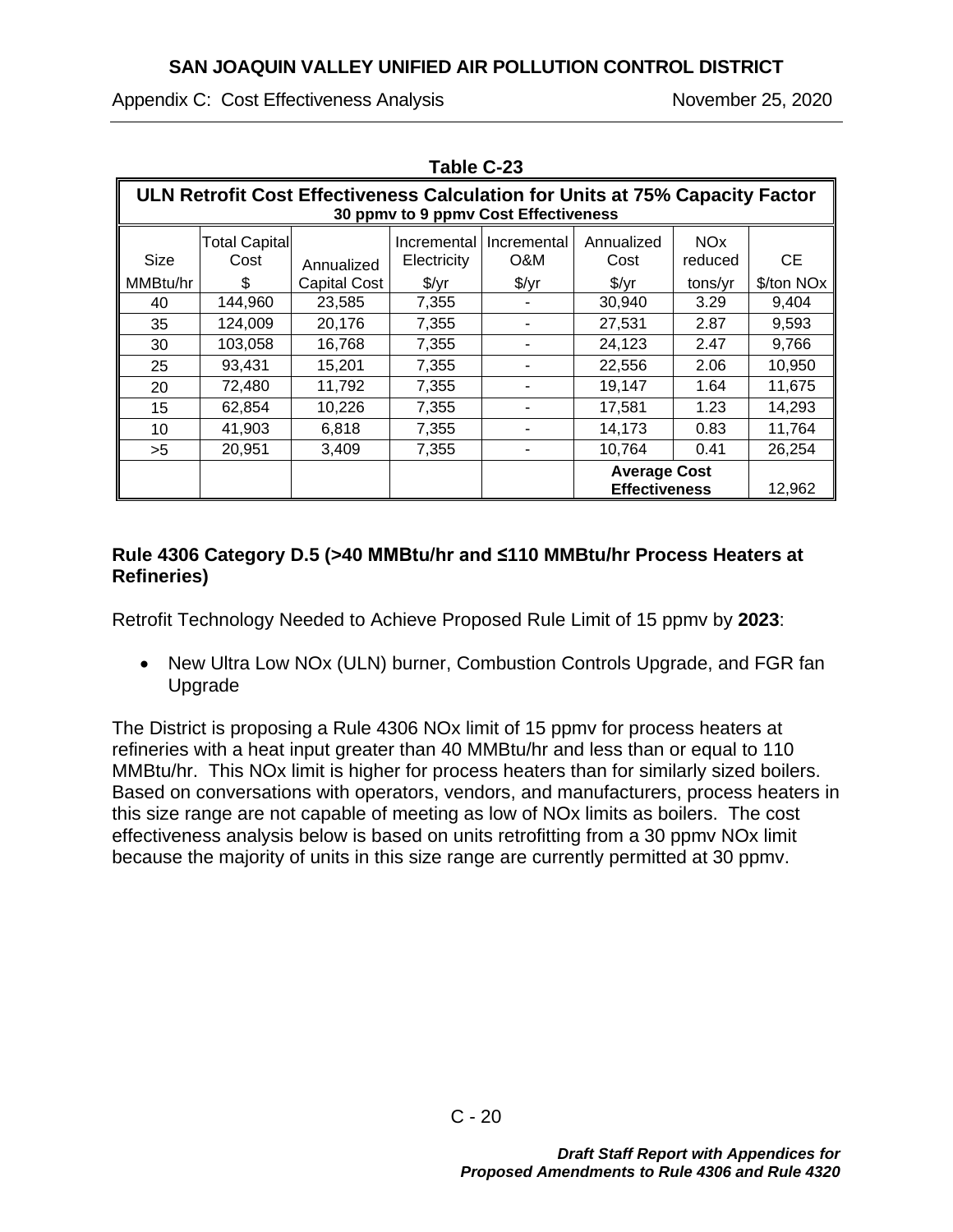#### Appendix C: Cost Effectiveness Analysis November 25, 2020

| Table C-24                                                                                                                                                        |         |                     |                 |                 |                      |         |                        |  |  |  |  |
|-------------------------------------------------------------------------------------------------------------------------------------------------------------------|---------|---------------------|-----------------|-----------------|----------------------|---------|------------------------|--|--|--|--|
| ULN Retrofit Cost Effectiveness Calculation for Units at 75% Capacity Factor<br>30 ppmv to 15 ppmv Cost Effectiveness                                             |         |                     |                 |                 |                      |         |                        |  |  |  |  |
| NO <sub>x</sub><br><b>Total Capital</b><br>Annualized<br>Incremental<br>Incremental<br>Size<br>CE.<br>Cost<br>O&M<br>Electricity<br>Cost<br>reduced<br>Annualized |         |                     |                 |                 |                      |         |                        |  |  |  |  |
| MMBtu/hr                                                                                                                                                          | \$      | <b>Capital Cost</b> | $\sqrt[6]{y}$ r | $\sqrt[6]{y}$ r | $\sqrt[6]{y}$ r      | tons/vr | \$/ton NO <sub>x</sub> |  |  |  |  |
| 110                                                                                                                                                               | 404.303 | 65,780              | 12.257          |                 | 78,037               | 6.50    | 12,006                 |  |  |  |  |
| 100                                                                                                                                                               | 362,400 | 58,962              | 12,257          |                 | 71,219               | 5.91    | 12,051                 |  |  |  |  |
| 80                                                                                                                                                                | 289,920 | 47,170              | 12,257          |                 | 59,427               | 4.73    | 12,564                 |  |  |  |  |
| 60                                                                                                                                                                | 217,440 | 35,377              | 12,257          |                 | 47.634               | 3.55    | 13,418                 |  |  |  |  |
| 40                                                                                                                                                                | 144,960 | 23,585              | 12,257          |                 | 35,842               | 2.36    | 15,187                 |  |  |  |  |
|                                                                                                                                                                   |         |                     |                 |                 | <b>Average Cost</b>  |         |                        |  |  |  |  |
|                                                                                                                                                                   |         |                     |                 |                 | <b>Effectiveness</b> |         | 13.045                 |  |  |  |  |

### **Rule 4306 Category D.6 (>110 MMBtu/hr Process Heaters at Refineries)**

The District is proposing to maintain the Rule 4306 NOx limit of 5 ppmv for process heaters with a heat input greater than 110 MMBtu/hr. There is only one unit in this size range operating in the District. This unit has a SCR system and meets the proposed Rule 4306 limit of 5 ppmv.

#### **Rule 4306 Category E (Low Use Boilers – 9-30 Billion Btu/yr)**

The District is proposing to maintain the Rule 4306 NOx limit of 30 ppmv units with fuel use less than 30 billion Btu/year. This category is necessary for low use and emergency units. District staff determined that it was not cost effective to require units with low fuel usage to retrofit to meet lower NOx limits. All permitted units in this category already meet proposed Rule 4306 limit of 30 ppmv.

#### **Rule 4320 Cost Effectiveness Discussion**

Cost effectiveness for Rule 4320 depend on the current level of controls, unit size, fuel usage and NOx emission limits. For larger, high operating capacity units, SCR costs may be as low as \$1,000 per ton due to the cost savings from decreased fuel and electricity usage. SCR costs for smaller units, with lower total emissions, can be as high as \$210,000 per ton. Below are some examples of cost effectiveness analyses for units retrofitting to meet proposed Rule 4320 NOx limits.

#### **Rule 4320 Categories B.1 and B.2 (>20 MMBtu/hr and ≤75 MMBtu/hr)**

Retrofit Technology Needed to Achieve Proposed Rule Limit of 2.5 ppmv:

• SCR with anhydrous ammonia reagent system

 $C - 21$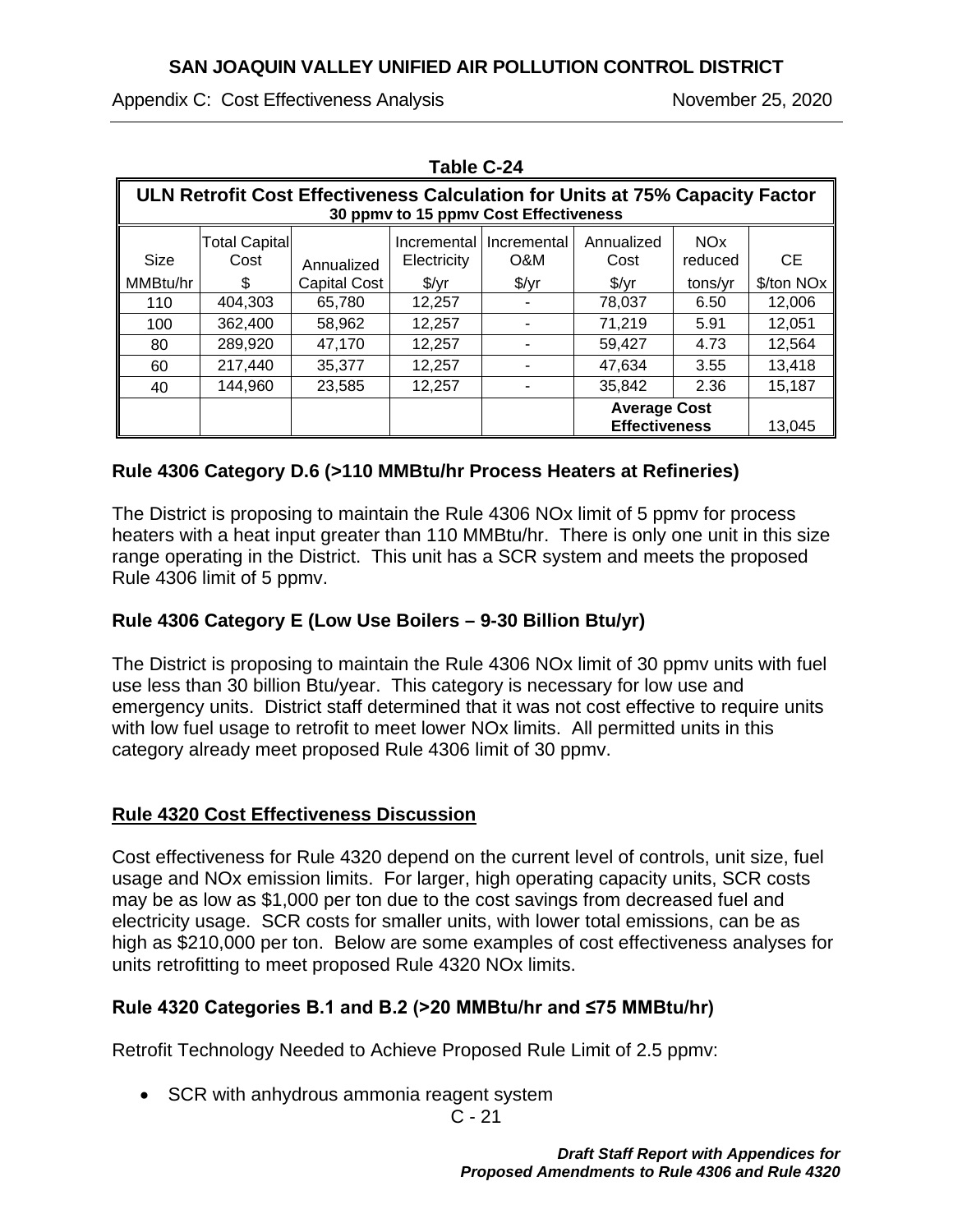• SCR with urea or aqueous ammonia reagent system with reagent vaporizer

Boilers and process heaters with a heat input greater than 20 MMBtu/hr and less than or equal to 75 MMBtu require SCR retrofit to comply with the proposed 2.5 ppm NOx limit. SCR systems require a reducing agent to reduce NOx emissions. Anhydrous ammonia is the least expensive reagent, but can be hazardous. Aqueous ammonia and urea are safer reagents, but are more expensive because they are less efficient. Complying with a 2.5 ppmv NOx limit requires an additional layer of catalyst and more reagent than SCR systems designed to meet a higher NOx limit.

| Table C-25                                                                                                                                        |                      |              |                 |               |                     |             |                                             |                 |            |  |  |  |  |
|---------------------------------------------------------------------------------------------------------------------------------------------------|----------------------|--------------|-----------------|---------------|---------------------|-------------|---------------------------------------------|-----------------|------------|--|--|--|--|
| SCR Retrofit Cost Effectiveness Calculation for Units at 75% Capacity Factor<br>7 ppmv to 2.5 ppmv Cost Effectiveness - Anhydrous Ammonia Reagent |                      |              |                 |               |                     |             |                                             |                 |            |  |  |  |  |
|                                                                                                                                                   |                      |              |                 |               | <b>Reagent Cost</b> | Catalyst    |                                             |                 |            |  |  |  |  |
|                                                                                                                                                   | <b>Total Capital</b> |              | Incremental     | Incremental   | $\sqrt[6]{y}$ r     | Replacement | Annualized                                  | NO <sub>x</sub> |            |  |  |  |  |
| Size                                                                                                                                              | Cost                 | Annualized   | Electricity     | Fuel          |                     | \$/yr       | Cost                                        | reduced         | <b>CE</b>  |  |  |  |  |
| MMBtu/hr                                                                                                                                          | \$                   | Capital Cost | $\sqrt[6]{y}$ r | $\frac{f}{f}$ |                     |             | $\sqrt[6]{y}$ r                             | tons/yr         | \$/ton NOx |  |  |  |  |
| 75                                                                                                                                                | \$427,500            | \$69,683     | $-$ \$33,463    | $-$34,394$    | \$2,722             | \$7,575     | \$12,123                                    | 1.36            | \$8,947    |  |  |  |  |
| 70                                                                                                                                                | \$414,550            | \$67,572     | $-$ \$33,463    | $-$ \$32,101  | \$2,541             | \$7,346     | \$11,894                                    | 1.26            | \$9,405    |  |  |  |  |
| 65                                                                                                                                                | \$401,595            | \$65,460     | $-$ \$33,463    | $-$29,808$    | \$2,359             | \$7,116     | \$11,664                                    | 1.17            | \$9,932    |  |  |  |  |
| 60                                                                                                                                                | \$388,640            | \$63,348     | $-$ \$33,463    | $-$27,515$    | \$2,178             | \$6,886     | \$11,435                                    | 1.08            | \$10,548   |  |  |  |  |
| 55                                                                                                                                                | \$375,685            | \$61,237     | $-$ \$33,463    | $-$ \$25,222  | \$1,996             | \$6,657     | \$11,205                                    | 0.99            | \$11,276   |  |  |  |  |
| 50                                                                                                                                                | \$362,730            | \$59,125     | -\$16,731       | -\$22,929     | \$1,815             | \$6,427     | \$27,707                                    | 0.90            | \$30,670   |  |  |  |  |
| 45                                                                                                                                                | \$349,775            | \$57,013     | $-$16,731$      | $-$20,636$    | \$1,633             | \$6,198     | \$27,477                                    | 0.81            | \$33,795   |  |  |  |  |
| 40                                                                                                                                                | \$336,820            | \$54,902     | $-$16,731$      | -\$18,343     | \$1,452             | \$5,968     | \$27,247                                    | 0.72            | \$37,702   |  |  |  |  |
| 35                                                                                                                                                | \$323,865            | \$52,790     | $-$10,039$      | $-$16,051$    | \$1,270             | \$5,739     | \$33,710                                    | 0.63            | \$53,308   |  |  |  |  |
| 30                                                                                                                                                | \$310,910            | \$50,678     | $-$ \$6,693     | $-$13,758$    | \$1,089             | \$5,509     | \$36,826                                    | 0.54            | \$67,942   |  |  |  |  |
| 25                                                                                                                                                | \$297,955            | \$48,567     | -\$6,693        | -\$11,465     | \$907               | \$5,280     | \$36,596                                    | 0.45            | \$81,022   |  |  |  |  |
| >20                                                                                                                                               | \$285,000            | \$46,455     | $-$ \$6,693     | $-$9,172$     | \$726               | \$5,050     | \$36,367                                    | 0.36            | \$100,641  |  |  |  |  |
|                                                                                                                                                   |                      |              |                 |               |                     |             | <b>Average Cost</b><br><b>Effectiveness</b> |                 | \$37,932   |  |  |  |  |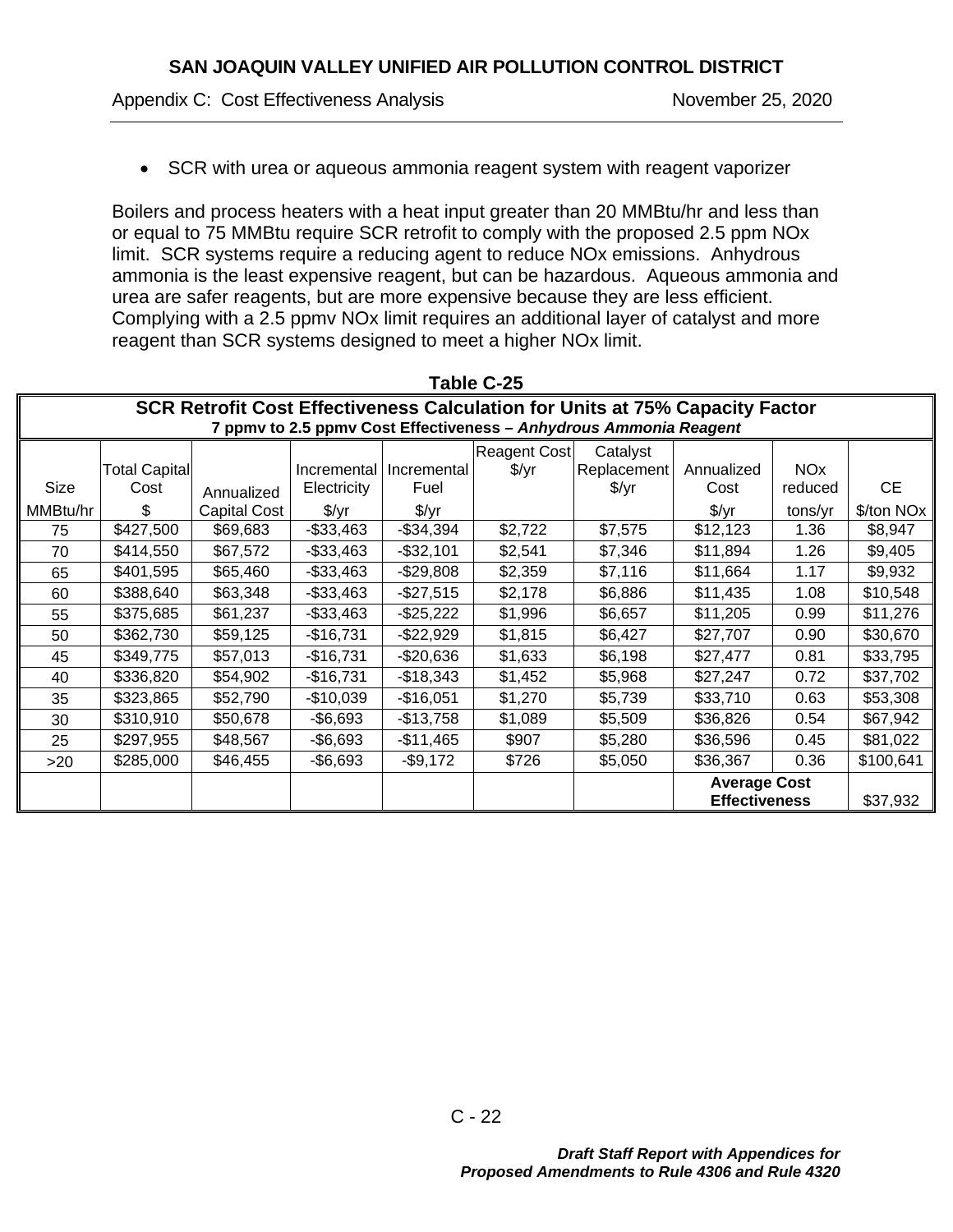#### Appendix C: Cost Effectiveness Analysis November 25, 2020

| <b>Table C-26</b>                                                                                                                                 |                      |              |               |               |               |               |                      |                       |            |  |  |  |
|---------------------------------------------------------------------------------------------------------------------------------------------------|----------------------|--------------|---------------|---------------|---------------|---------------|----------------------|-----------------------|------------|--|--|--|
| SCR Retrofit Cost Effectiveness Calculation for Units at 75% Capacity Factor<br>9 ppmv to 2.5 ppmv Cost Effectiveness - Anhydrous Ammonia Reagent |                      |              |               |               |               |               |                      |                       |            |  |  |  |
|                                                                                                                                                   |                      |              |               |               | Reagent Cost  | Catalyst      |                      |                       |            |  |  |  |
|                                                                                                                                                   | <b>Total Capital</b> |              | Incremental   | Incremental   | $\frac{f}{f}$ | Replacement   | Annualized           | <b>NO<sub>x</sub></b> |            |  |  |  |
| Size                                                                                                                                              | Cost                 | Annualized   | Electricity   | Fuel          |               | $\frac{f}{f}$ | Cost                 | reduced               | <b>CE</b>  |  |  |  |
| MMBtu/hr                                                                                                                                          | \$                   | Capital Cost | $\frac{f}{f}$ | $\frac{f}{f}$ |               |               | $\sqrt[6]{y}$ r      | tons/yr               | \$/ton NOx |  |  |  |
| 75                                                                                                                                                | \$427,500            | \$69,683     | $-$ \$33,463  | $-$ \$34,394  | \$2,722       | \$7,575       | \$12,123             | 1.95                  | \$6,229    |  |  |  |
| 70                                                                                                                                                | \$414,550            | \$67,572     | $-$ \$33,463  | $-$ \$32,101  | \$2,541       | \$7,346       | \$11,894             | 1.82                  | \$6,548    |  |  |  |
| \$401,595<br>\$65,460<br>$-$29,808$<br>\$6,915<br>$-$ \$33,463<br>\$2,359<br>\$7,116<br>\$11,664<br>1.69<br>65                                    |                      |              |               |               |               |               |                      |                       |            |  |  |  |
| 60                                                                                                                                                | \$388,640            | \$63,348     | $-$ \$33,463  | $-$ \$27,515  | \$2,178       | \$6,886       | \$11,435             | 1.56                  | \$7,344    |  |  |  |
| 55                                                                                                                                                | \$375,685            | \$61,237     | -\$33,463     | $-$ \$25,222  | \$1,996       | \$6,657       | \$11,205             | 1.43                  | \$7,850    |  |  |  |
| 50                                                                                                                                                | \$362,730            | \$59,125     | $-$16,731$    | $-$22,929$    | \$1,815       | \$6,427       | \$27,707             | 1.30                  | \$21,353   |  |  |  |
| 45                                                                                                                                                | \$349,775            | \$57,013     | $-$16,731$    | $-$20,636$    | \$1,633       | \$6,198       | \$27,477             | 1.17                  | \$23,528   |  |  |  |
| 40                                                                                                                                                | \$336,820            | \$54,902     | $-$16,731$    | $-$18,343$    | \$1,452       | \$5,968       | \$27,247             | 1.04                  | \$26,248   |  |  |  |
| 35                                                                                                                                                | \$323,865            | \$52,790     | $-$10,039$    | $-$16,051$    | \$1,270       | \$5,739       | \$33,710             | 0.91                  | \$37,113   |  |  |  |
| 30                                                                                                                                                | \$310,910            | \$50,678     | $-$ \$6,693   | $-$13,758$    | \$1,089       | \$5,509       | \$36,826             | 0.78                  | \$47,301   |  |  |  |
| 25                                                                                                                                                | \$297,955            | \$48,567     | $-$ \$6,693   | $-$11,465$    | \$907         | \$5,280       | \$36,596             | 0.65                  | \$56,407   |  |  |  |
| >20                                                                                                                                               | \$285,000            | \$46,455     | $-$ \$6,693   | -\$9,172      | \$726         | \$5,050       | \$36,367             | 0.52                  | \$70,067   |  |  |  |
|                                                                                                                                                   |                      |              |               |               |               |               | <b>Average Cost</b>  |                       |            |  |  |  |
|                                                                                                                                                   |                      |              |               |               |               |               | <b>Effectiveness</b> |                       | \$26,409   |  |  |  |

#### **Table C-27**

#### **SCR Retrofit Cost Effectiveness Calculation for Units at 75% Capacity Factor 7 ppmv to 2.5 ppmv Cost Effectiveness –** *32.5% Urea Reagent*

|          |                      |                     |                 |               | <b>Reagent Cost</b> | Catalyst     |                      |            |            |
|----------|----------------------|---------------------|-----------------|---------------|---------------------|--------------|----------------------|------------|------------|
|          | <b>Total Capital</b> |                     | Incremental     | Incremental   | $\frac{f}{f}$       | Replacement  | Annualized           | <b>NOx</b> |            |
| Size     | Cost                 | Annualized          | Electricity     | Fuel          |                     | $\sqrt{$yr}$ | Cost                 | reduced    | <b>CE</b>  |
| MMBtu/hr | \$                   | <b>Capital Cost</b> | $\sqrt[6]{y}$ r | $\frac{f}{f}$ |                     |              | $\sqrt[6]{y}$ r      | tons/yr    | \$/ton NOx |
| 75       | \$655,000            | \$106,765           | $- $33,463$     | $-$34,394$    | \$3,193             | \$7,575      | \$49,676             | 1.36       | \$36,660   |
| 70       | \$642,090            | \$104,661           | $-$ \$33,463    | $-$ \$32,101  | \$2,980             | \$7,346      | \$49,422             | 1.26       | \$39,078   |
| 65       | \$629,181            | \$102,557           | $-$ \$33,463    | $-$29,808$    | \$2,767             | \$7,116      | \$49,169             | 1.17       | \$41,868   |
| 60       | \$616,272            | \$100,452           | $-$ \$33,463    | $-$ \$27,515  | \$2,554             | \$6,886      | \$48,915             | 1.08       | \$45,123   |
| 55       | \$603,363            | \$98,348            | $-$ \$33,463    | $-$ \$25,222  | \$2,342             | \$6,657      | \$48,661             | 0.99       | \$48,969   |
| 50       | \$590,454            | \$96,244            | $-$16,731$      | $-$ \$22,929  | \$2,129             | \$6,427      | \$65,139             | 0.90       | \$72,107   |
| 45       | \$577,545            | \$94,140            | $-$16,731$      | $-$20,636$    | \$1,916             | \$6,198      | \$64,886             | 0.81       | \$79,806   |
| 40       | \$564,636            | \$92,036            | $-$16,731$      | $-$18,343$    | \$1,703             | \$5,968      | \$64,632             | 0.72       | \$89,431   |
| 35       | \$551,727            | \$89,932            | $-$10,039$      | $-$16,051$    | \$1,490             | \$5,739      | \$71,071             | 0.63       | \$112,389  |
| 30       | \$538,818            | \$87,827            | $-$ \$6,693     | $-$13,758$    | \$1,277             | \$5,509      | \$74,163             | 0.54       | \$136,827  |
| 25       | \$525,909            | \$85,723            | $-$ \$6,693     | $-$11,465$    | \$1,064             | \$5,280      | \$73,910             | 0.45       | \$163,630  |
| >20      | \$513,000            | \$83,619            | $-$ \$6,693     | $-$ \$9,172   | \$851               | \$5,050      | \$73,656             | 0.36       | \$203,836  |
|          |                      |                     |                 |               |                     |              | <b>Average Cost</b>  |            |            |
|          |                      |                     |                 |               |                     |              | <b>Effectiveness</b> |            | \$89,144   |

# $C - 23$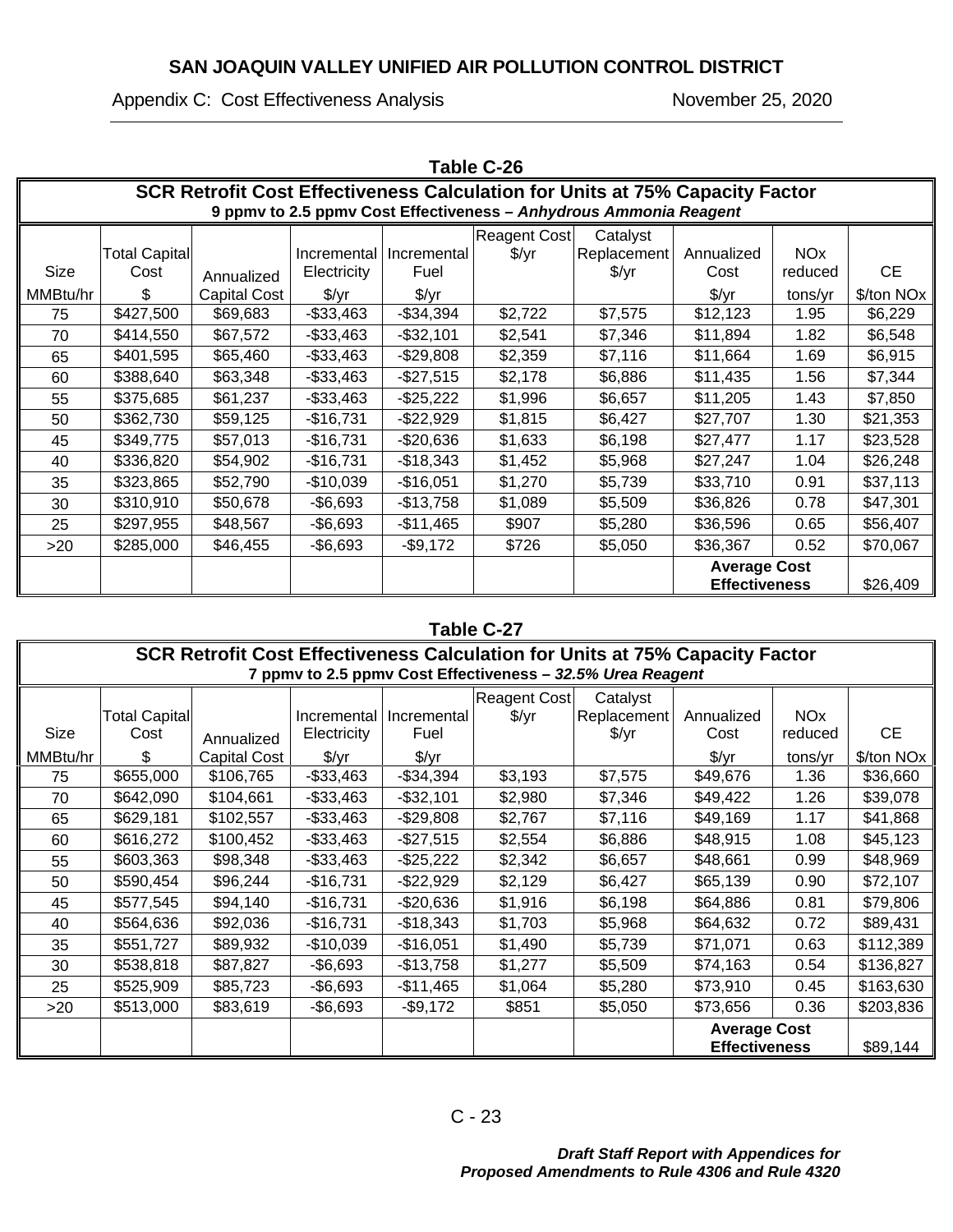#### Appendix C: Cost Effectiveness Analysis November 25, 2020

| Table C-28                                                                                                                                 |                      |              |               |                 |                 |                 |                      |                       |            |  |  |  |
|--------------------------------------------------------------------------------------------------------------------------------------------|----------------------|--------------|---------------|-----------------|-----------------|-----------------|----------------------|-----------------------|------------|--|--|--|
| SCR Retrofit Cost Effectiveness Calculation for Units at 75% Capacity Factor<br>9 ppmv to 2.5 ppmv Cost Effectiveness - 32.5% Urea Reagent |                      |              |               |                 |                 |                 |                      |                       |            |  |  |  |
|                                                                                                                                            |                      |              |               |                 | Reagent Cost    | Catalyst        |                      |                       |            |  |  |  |
|                                                                                                                                            | <b>Total Capital</b> |              | Incremental   | Incremental     | $\sqrt[6]{y}$ r | Replacement     | Annualized           | <b>NO<sub>x</sub></b> |            |  |  |  |
| Size                                                                                                                                       | Cost                 | Annualized   | Electricity   | Fuel            |                 | $\sqrt[6]{y}$ r | Cost                 | reduced               | <b>CE</b>  |  |  |  |
| MMBtu/hr                                                                                                                                   | \$                   | Capital Cost | $\frac{f}{f}$ | $\sqrt[6]{y}$ r |                 |                 | $\sqrt[6]{y}$ r      | tons/yr               | \$/ton NOx |  |  |  |
| 75                                                                                                                                         | \$655,000            | \$106,765    | $-$ \$33,463  | $-$ \$34,394    | \$3,193         | \$7,575         | \$49,676             | 1.95                  | \$25,523   |  |  |  |
| 70                                                                                                                                         | \$642,090            | \$104,661    | $-$ \$33,463  | $-$ \$32,101    | \$2,980         | \$7,346         | \$49,422             | 1.82                  | \$27,206   |  |  |  |
| \$629,181<br>\$102,557<br>$-$29,808$<br>\$29,148<br>$-$ \$33,463<br>\$2,767<br>\$7,116<br>\$49,169<br>65<br>1.69                           |                      |              |               |                 |                 |                 |                      |                       |            |  |  |  |
| 60                                                                                                                                         | \$616,272            | \$100,452    | $-$ \$33,463  | $-$27,515$      | \$2,554         | \$6,886         | \$48,915             | 1.56                  | \$31,414   |  |  |  |
| 55                                                                                                                                         | \$603,363            | \$98,348     | $-$ \$33,463  | $-$ \$25,222    | \$2,342         | \$6,657         | \$48,661             | 1.43                  | \$34,093   |  |  |  |
| 50                                                                                                                                         | \$590,454            | \$96,244     | $-$16,731$    | $-$ \$22,929    | \$2,129         | \$6,427         | \$65,139             | 1.30                  | \$50,201   |  |  |  |
| 45                                                                                                                                         | \$577,545            | \$94,140     | $-$16,731$    | $-$20,636$      | \$1,916         | \$6,198         | \$64,886             | 1.17                  | \$55,561   |  |  |  |
| 40                                                                                                                                         | \$564,636            | \$92,036     | $-$16,731$    | $-$18,343$      | \$1,703         | \$5,968         | \$64,632             | 1.04                  | \$62,262   |  |  |  |
| 35                                                                                                                                         | \$551,727            | \$89,932     | $-$10,039$    | $-$16,051$      | \$1,490         | \$5,739         | \$71,071             | 0.91                  | \$78,246   |  |  |  |
| 30                                                                                                                                         | \$538,818            | \$87,827     | $-$ \$6,693   | $-$13,758$      | \$1,277         | \$5,509         | \$74,163             | 0.78                  | \$95,259   |  |  |  |
| 25                                                                                                                                         | \$525,909            | \$85,723     | $-$ \$6,693   | $-$11,465$      | \$1,064         | \$5,280         | \$73,910             | 0.65                  | \$113,920  |  |  |  |
| >20                                                                                                                                        | \$513,000            | \$83,619     | $-$ \$6,693   | $-$ \$9,172     | \$851           | \$5,050         | \$73,656             | 0.52                  | \$141,911  |  |  |  |
|                                                                                                                                            |                      |              |               |                 |                 |                 | <b>Average Cost</b>  |                       |            |  |  |  |
|                                                                                                                                            |                      |              |               |                 |                 |                 | <b>Effectiveness</b> |                       | \$62,062   |  |  |  |

#### **Table C-29**

#### **SCR Retrofit Cost Effectiveness Calculation for Units at 75% Capacity Factor 7 ppmv to 2.5 ppmv Cost Effectiveness –** *19.5% Aqueous Ammonia Reagent*

|          |                      |                     |                 |               | <b>Reagent Cost</b> | Catalyst     |                      |                       |            |
|----------|----------------------|---------------------|-----------------|---------------|---------------------|--------------|----------------------|-----------------------|------------|
|          | <b>Total Capital</b> |                     | Incremental     | Incremental   | $\frac{f}{f}$       | Replacement  | Annualized           | <b>NO<sub>x</sub></b> |            |
| Size     | Cost                 | Annualized          | Electricity     | Fuel          |                     | $\sqrt{$yr}$ | Cost                 | reduced               | CE         |
| MMBtu/hr | \$                   | <b>Capital Cost</b> | $\sqrt[6]{y}$ r | $\frac{f}{f}$ |                     |              | $\sqrt[6]{y}$ r      | tons/yr               | \$/ton NOx |
| 75       | \$655,000            | \$106,765           | $- $33,463$     | $-$34,394$    | \$11,050            | \$7,575      | \$57,533             | 1.36                  | \$42,458   |
| 70       | \$642,090            | \$104,661           | $- $33,463$     | $-$ \$32,101  | \$10,313            | \$7,346      | \$56,756             | 1.26                  | \$44,876   |
| 65       | \$629,181            | \$102,557           | $-$ \$33,463    | $-$29,808$    | \$9,577             | \$7,116      | \$55,978             | 1.17                  | \$47,666   |
| 60       | \$616,272            | \$100,452           | $- $33,463$     | $-$ \$27,515  | \$8,840             | \$6,886      | \$55,201             | 1.08                  | \$50,921   |
| 55       | \$603,363            | \$98,348            | $-$ \$33,463    | $-$ \$25,222  | \$8,103             | \$6,657      | \$54,423             | 0.99                  | \$54,768   |
| 50       | \$590,454            | \$96,244            | $-$16,731$      | $-$22,929$    | \$7,367             | \$6,427      | \$70,377             | 0.90                  | \$77,905   |
| 45       | \$577,545            | \$94,140            | $-$16,731$      | $-$20,636$    | \$6,630             | \$6,198      | \$69,600             | 0.81                  | \$85,605   |
| 40       | \$564,636            | \$92,036            | $-$16,731$      | $-$18,343$    | \$5,893             | \$5,968      | \$68,822             | 0.72                  | \$95,229   |
| 35       | \$551,727            | \$89,932            | $-$10,039$      | $-$16,051$    | \$5,157             | \$5,739      | \$74,737             | 0.63                  | \$118,188  |
| 30       | \$538,818            | \$87,827            | $-$6,693$       | $-$13,758$    | \$4,420             | \$5,509      | \$77,306             | 0.54                  | \$142,625  |
| 25       | \$525,909            | \$85,723            | $-$ \$6,693     | $-$11,465$    | \$3,683             | \$5,280      | \$76,529             | 0.45                  | \$169,429  |
| >20      | \$513,000            | \$83,619            | $-$ \$6,693     | $-$ \$9,172   | \$2,947             | \$5,050      | \$75,751             | 0.36                  | \$209,634  |
|          |                      |                     |                 |               |                     |              | <b>Average Cost</b>  |                       |            |
|          |                      |                     |                 |               |                     |              | <b>Effectiveness</b> |                       | \$94,942   |

# $C - 24$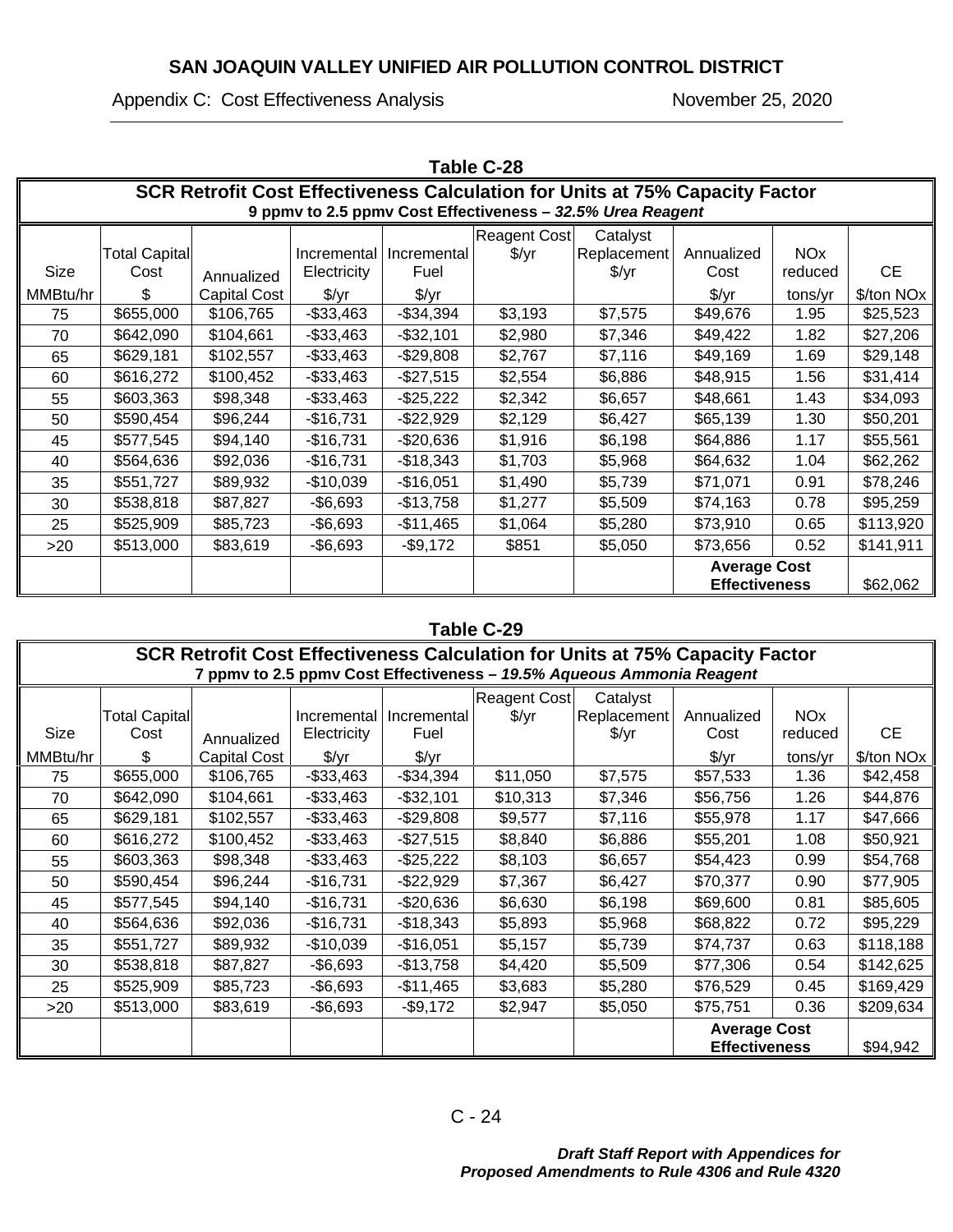#### Appendix C: Cost Effectiveness Analysis November 25, 2020

|                                                                                                                                                       | Table C-30           |              |               |                 |                     |               |                      |                       |            |  |  |  |  |
|-------------------------------------------------------------------------------------------------------------------------------------------------------|----------------------|--------------|---------------|-----------------|---------------------|---------------|----------------------|-----------------------|------------|--|--|--|--|
| SCR Retrofit Cost Effectiveness Calculation for Units at 75% Capacity Factor<br>9 ppmv to 2.5 ppmv Cost Effectiveness - 19.5% Aqueous Ammonia Reagent |                      |              |               |                 |                     |               |                      |                       |            |  |  |  |  |
|                                                                                                                                                       |                      |              |               |                 | <b>Reagent Cost</b> | Catalyst      |                      |                       |            |  |  |  |  |
|                                                                                                                                                       | <b>Total Capital</b> |              | Incremental   | Incremental     | $\frac{f}{f}$       | Replacement   | Annualized           | <b>NO<sub>x</sub></b> |            |  |  |  |  |
| Size                                                                                                                                                  | Cost                 | Annualized   | Electricity   | Fuel            |                     | $\frac{f}{f}$ | Cost                 | reduced               | <b>CE</b>  |  |  |  |  |
| MMBtu/hr                                                                                                                                              | S                    | Capital Cost | $\frac{f}{f}$ | $\sqrt[6]{y}$ r |                     |               | $\frac{f}{f}$        | tons/yr               | \$/ton NOx |  |  |  |  |
| 75                                                                                                                                                    | \$655,000            | \$106,765    | $- $33,463$   | $-$34,394$      | \$11,050            | \$7,575       | \$57,533             | 1.95                  | \$29,559   |  |  |  |  |
| 70                                                                                                                                                    | \$642,090            | \$104,661    | $-$ \$33,463  | $-$ \$32,101    | \$10,313            | \$7,346       | \$56,756             | 1.82                  | \$31,243   |  |  |  |  |
| \$629,181<br>$-$29,808$<br>\$102,557<br>$-$ \$33,463<br>\$9,577<br>\$7,116<br>\$55,978<br>\$33,185<br>65<br>1.69                                      |                      |              |               |                 |                     |               |                      |                       |            |  |  |  |  |
| 60                                                                                                                                                    | \$616,272            | \$100,452    | $-$ \$33,463  | $-$27,515$      | \$8,840             | \$6,886       | \$55,201             | 1.56                  | \$35,451   |  |  |  |  |
| 55                                                                                                                                                    | \$603,363            | \$98,348     | -\$33,463     | $-$ \$25,222    | \$8,103             | \$6,657       | \$54,423             | 1.43                  | \$38,129   |  |  |  |  |
| 50                                                                                                                                                    | \$590,454            | \$96,244     | $-$16,731$    | $-$ \$22,929    | \$7,367             | \$6,427       | \$70,377             | 1.30                  | \$54,237   |  |  |  |  |
| 45                                                                                                                                                    | \$577,545            | \$94,140     | -\$16,731     | $-$20,636$      | \$6,630             | \$6,198       | \$69,600             | 1.17                  | \$59,598   |  |  |  |  |
| 40                                                                                                                                                    | \$564,636            | \$92,036     | $-$16,731$    | $-$18,343$      | \$5,893             | \$5,968       | \$68,822             | 1.04                  | \$66,299   |  |  |  |  |
| 35                                                                                                                                                    | \$551,727            | \$89,932     | $-$10,039$    | $-$16,051$      | \$5,157             | \$5,739       | \$74,737             | 0.91                  | \$82,283   |  |  |  |  |
| 30                                                                                                                                                    | \$538,818            | \$87,827     | $-$ \$6,693   | $-$13,758$      | \$4,420             | \$5,509       | \$77,306             | 0.78                  | \$99,296   |  |  |  |  |
| 25                                                                                                                                                    | \$525,909            | \$85,723     | $-$ \$6,693   | $-$11,465$      | \$3,683             | \$5,280       | \$76,529             | 0.65                  | \$117,957  |  |  |  |  |
| >20                                                                                                                                                   | \$513,000            | \$83,619     | $-$ \$6,693   | $-$ \$9,172     | \$2,947             | \$5,050       | \$75,751             | 0.52                  | \$145,948  |  |  |  |  |
|                                                                                                                                                       |                      |              |               |                 |                     |               | <b>Average Cost</b>  |                       |            |  |  |  |  |
|                                                                                                                                                       |                      |              |               |                 |                     |               | <b>Effectiveness</b> |                       | \$66,099   |  |  |  |  |

# **Rule 4320 Category B.3 (>75 MMBtu/hr Boilers)**

#### Category B.3a

Retrofit Technology Needed to Achieve Proposed Rule Limit of 2.5 ppmv by **2023**:

- SCR with anhydrous ammonia reagent system
- SCR with urea or aqueous ammonia reagent system and reagent vaporizer

Boilers and process heaters with a heat input greater than 75 MMBtu/hr require SCR retrofit to comply with the proposed 2.5 ppmv NOx limit. SCR systems require a reducing agent to reduce NOx emissions. Anhydrous ammonia is the least expensive reagent, but can be hazardous. Aqueous ammonia and urea are safer reagents, but are more expensive because they are less efficient. Complying with a 2.5 ppmv NOx limit requires an additional layer of catalyst and more reagent than SCR systems designed to meet a higher NOx limit.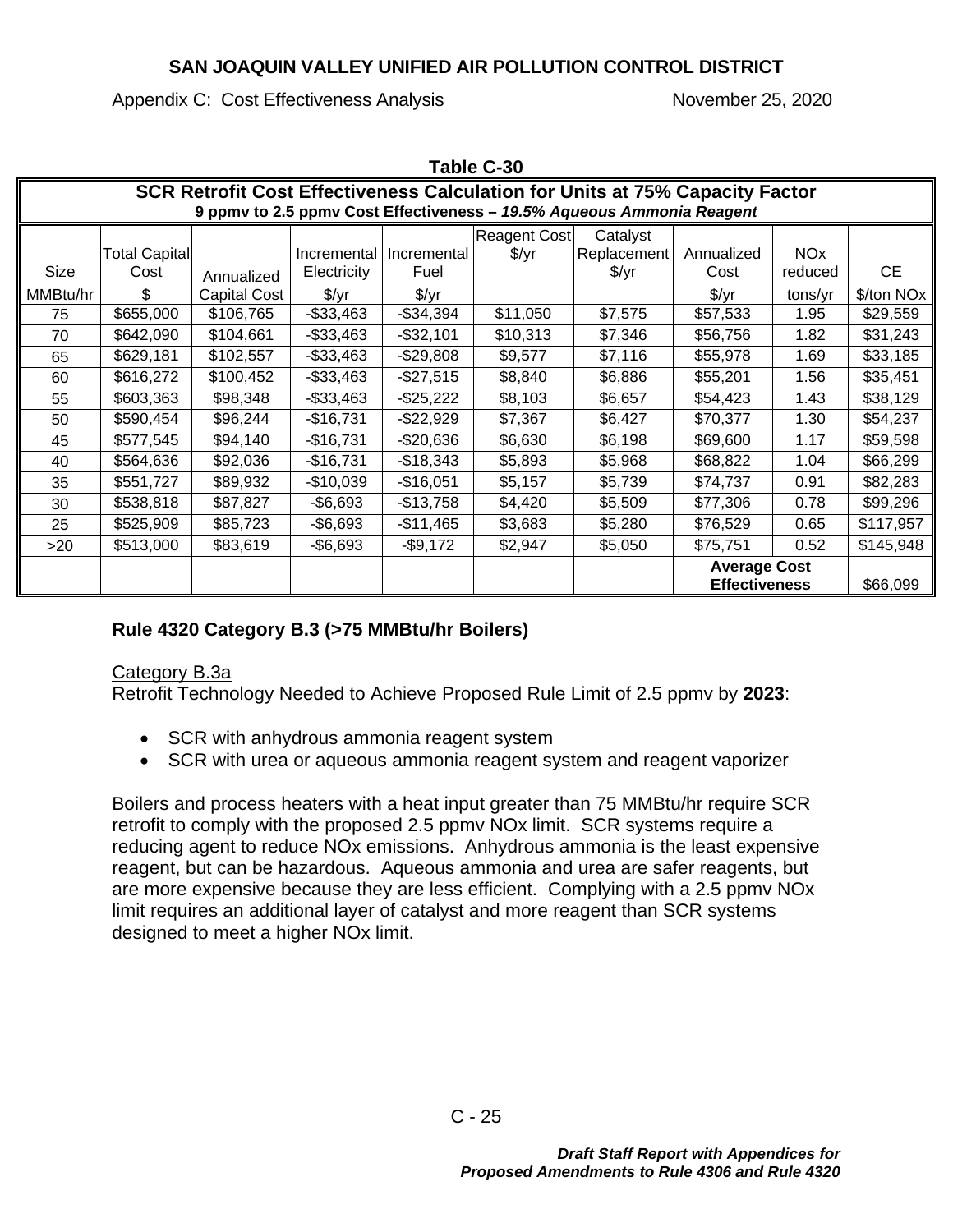#### Appendix C: Cost Effectiveness Analysis November 25, 2020

| Table C-31                                                                                                                                        |                      |                     |                 |                 |                                        |                         |                      |                       |            |  |  |  |
|---------------------------------------------------------------------------------------------------------------------------------------------------|----------------------|---------------------|-----------------|-----------------|----------------------------------------|-------------------------|----------------------|-----------------------|------------|--|--|--|
| SCR Retrofit Cost Effectiveness Calculation for Units at 75% Capacity Factor<br>7 ppmv to 2.5 ppmv Cost Effectiveness - Anhydrous Ammonia Reagent |                      |                     |                 |                 |                                        |                         |                      |                       |            |  |  |  |
|                                                                                                                                                   |                      |                     |                 |                 |                                        |                         |                      |                       |            |  |  |  |
|                                                                                                                                                   | <b>Total Capital</b> |                     | Incremental     | Incremental     | <b>Reagent Cost</b><br>$\sqrt[6]{y}$ r | Catalyst<br>Replacement | Annualized           | <b>NO<sub>x</sub></b> |            |  |  |  |
| Size                                                                                                                                              | Cost                 | Annualized          | Electricity     | Fuel            |                                        | $\frac{f}{f}$           | Cost                 | reduced               | CE.        |  |  |  |
| MMBtu/hr                                                                                                                                          | \$                   | <b>Capital Cost</b> | $\sqrt[6]{y}$ r | $\sqrt[6]{y}$ r |                                        |                         | $\frac{f}{f}$        | tons/yr               | \$/ton NOx |  |  |  |
| 200                                                                                                                                               | \$689,000            | \$112,307           | $-$ \$33,463    | $-$ \$91,717    | \$7,260                                | \$12,221                | \$6,608              | 3.61                  | \$1,829    |  |  |  |
| 150                                                                                                                                               | \$689,000            | \$112,307           | $-$ \$33,463    | $-$ \$68,788    | \$5,445                                | \$12,221                | \$27,722             | 2.71                  | \$10,229   |  |  |  |
| 125                                                                                                                                               | \$689,000            | \$112,307           | $-$ \$33,463    | $-$57,323$      | \$4,537                                | \$12,221                | \$38,279             | 2.26                  | \$16,949   |  |  |  |
| 100                                                                                                                                               | \$627,000            | \$102,201           | -\$33,463       | $-$ \$45,859    | \$3,630                                | \$11,110                | \$37,619             | 1.81                  | \$20,822   |  |  |  |
| 95                                                                                                                                                | \$627,000            | \$102,201           | $-$ \$33,463    | $-$ \$43,566    | \$3,448                                | \$11,110                | \$39,731             | 1.72                  | \$23,148   |  |  |  |
| 90                                                                                                                                                | \$627,000            | \$102,201           | $-$ \$33,463    | $-$ \$41,273    | \$3,267                                | \$11,110                | \$41,842             | 1.63                  | \$25,732   |  |  |  |
| 85                                                                                                                                                | \$570,000            | \$92,910            | $-$ \$33,463    | $-$ \$38,980    | \$3,085                                | \$10,100                | \$33,653             | 1.54                  | \$21,913   |  |  |  |
| 80                                                                                                                                                | \$570,000            | \$92,910            | -\$33,463       | $-$36,687$      | \$2,904                                | \$10,100                | \$35,764             | 1.45                  | \$24,743   |  |  |  |
| $>75$                                                                                                                                             | \$570,000            | \$92,910            | $-$ \$33,463    | $-$34,394$      | \$2,722                                | \$10,100                | \$37,876             | 1.36                  | \$27,951   |  |  |  |
|                                                                                                                                                   |                      |                     |                 |                 |                                        |                         | <b>Average Cost</b>  |                       |            |  |  |  |
|                                                                                                                                                   |                      |                     |                 |                 |                                        |                         | <b>Effectiveness</b> |                       | \$19,257   |  |  |  |

#### **Table C-32**

#### **SCR Retrofit Cost Effectiveness Calculation for Units at 75% Capacity Factor 9 ppmv to 2.5 ppmv Cost Effectiveness –** *Anhydrous Ammonia Reagent*

|          |                      |                     |                 |               | <b>Reagent Cost</b> | Catalyst      |                      |                       |                        |
|----------|----------------------|---------------------|-----------------|---------------|---------------------|---------------|----------------------|-----------------------|------------------------|
|          | <b>Total Capital</b> |                     | Incremental     | Incremental   | $\frac{f}{f}$       | Replacement   | Annualized           | <b>NO<sub>x</sub></b> |                        |
| Size     | Cost                 | Annualized          | Electricity     | Fuel          |                     | $\frac{f}{f}$ | Cost                 | reduced               | CE                     |
| MMBtu/hr | \$                   | <b>Capital Cost</b> | $\sqrt[6]{y}$ r | $\frac{f}{f}$ |                     |               | $\sqrt[6]{y}$ r      | tons/yr               | \$/ton NO <sub>x</sub> |
| 200      | \$689,000            | \$112,307           | $-$33,463$      | $-$91,717$    | \$7,260             | \$12,221      | \$6,608              | 5.19                  | \$1,273                |
| 150      | \$689,000            | \$112,307           | $-$ \$33,463    | $-$ \$68,788  | \$5,445             | \$12,221      | \$27,722             | 3.89                  | \$7,122                |
| 125      | \$689,000            | \$112,307           | $-$ \$33,463    | $-$57,323$    | \$4,537             | \$12,221      | \$38,279             | 3.24                  | \$11,800               |
| 100      | \$627,000            | \$102,201           | $-$ \$33,463    | $-$45,859$    | \$3,630             | \$11,110      | \$37,619             | 2.60                  | \$14,496               |
| 95       | \$627,000            | \$102,201           | $- $33,463$     | $-$43,566$    | \$3,448             | \$11,110      | \$39,731             | 2.47                  | \$16,115               |
| 90       | \$627,000            | \$102,201           | $-$ \$33,463    | $-$ \$41,273  | \$3,267             | \$11,110      | \$41,842             | 2.34                  | \$17,915               |
| 85       | \$570,000            | \$92,910            | $-$ \$33,463    | $-$ \$38,980  | \$3,085             | \$10,100      | \$33,653             | 2.21                  | \$15,256               |
| 80       | \$570,000            | \$92,910            | $-$ \$33,463    | $-$36,687$    | \$2,904             | \$10,100      | \$35,764             | 2.08                  | \$17,226               |
| $>75$    | \$570,000            | \$92,910            | $-$ \$33,463    | $-$34,394$    | \$2,722             | \$10,100      | \$37,876             | 1.95                  | \$19,460               |
|          |                      |                     |                 |               |                     |               | <b>Average Cost</b>  |                       |                        |
|          |                      |                     |                 |               |                     |               | <b>Effectiveness</b> |                       | \$13,407               |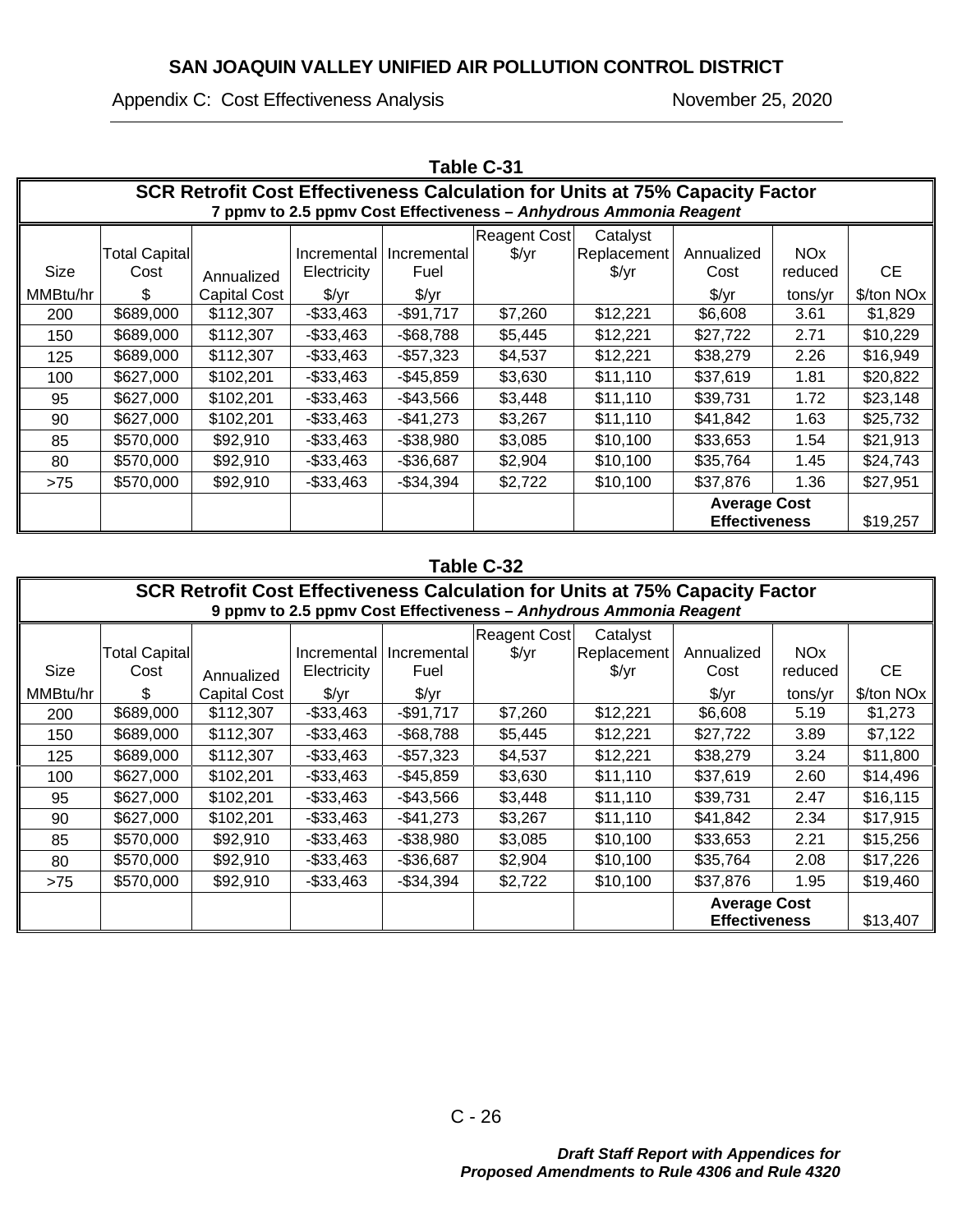#### Appendix C: Cost Effectiveness Analysis November 25, 2020

| Table C-33                                                                                                                                 |                      |                     |                 |                 |                     |               |                      |                 |            |  |  |  |
|--------------------------------------------------------------------------------------------------------------------------------------------|----------------------|---------------------|-----------------|-----------------|---------------------|---------------|----------------------|-----------------|------------|--|--|--|
| SCR Retrofit Cost Effectiveness Calculation for Units at 75% Capacity Factor<br>7 ppmv to 2.5 ppmv Cost Effectiveness - 32.5% Urea Reagent |                      |                     |                 |                 |                     |               |                      |                 |            |  |  |  |
|                                                                                                                                            |                      |                     |                 |                 |                     |               |                      |                 |            |  |  |  |
|                                                                                                                                            |                      |                     |                 |                 | <b>Reagent Cost</b> | Catalyst      |                      |                 |            |  |  |  |
|                                                                                                                                            | <b>Total Capital</b> |                     | Incremental     | Incremental     | $\frac{f}{f}$       | Replacement   | Annualized           | NO <sub>x</sub> |            |  |  |  |
| Size                                                                                                                                       | Cost                 | Annualized          | Electricity     | Fuel            |                     | $\frac{f}{f}$ | Cost                 | reduced         | CE.        |  |  |  |
| MMBtu/hr                                                                                                                                   | \$.                  | <b>Capital Cost</b> | $\sqrt[6]{y}$ r | $\sqrt[6]{y}$ r |                     |               | $\frac{f}{f}$        | tons/yr         | \$/ton NOx |  |  |  |
| 200                                                                                                                                        | \$917,000            | \$149,471           | $-$ \$33,463    | $-$91,717$      | \$8,515             | \$12,221      | \$45,027             | 3.61            | \$12,461   |  |  |  |
| 150                                                                                                                                        | \$917,000            | \$149,471           | $-$ \$33,463    | $-$ \$68,788    | \$6,386             | \$12,221      | \$65,827             | 2.71            | \$24,289   |  |  |  |
| 125                                                                                                                                        | \$917,000            | \$149,471           | $-$ \$33,463    | $-$57,323$      | \$5,322             | \$12,221      | \$76,228             | 2.26            | \$33,752   |  |  |  |
| 100                                                                                                                                        | \$855,000            | \$139,365           | $-$ \$33,463    | $-$ \$45,859    | \$4,257             | \$11,110      | \$75,411             | 1.81            | \$41,738   |  |  |  |
| 95                                                                                                                                         | \$855,000            | \$139,365           | $-$ \$33,463    | $-$ \$43,566    | \$4,044             | \$11,110      | \$77,491             | 1.72            | \$45,147   |  |  |  |
| 90                                                                                                                                         | \$855,000            | \$139,365           | $-$ \$33,463    | $-$ \$41,273    | \$3,832             | \$11,110      | \$79,571             | 1.63            | \$48,934   |  |  |  |
| 85                                                                                                                                         | \$798,000            | \$130,074           | $-$ \$33,463    | $-$ \$38,980    | \$3,619             | \$10,100      | \$71,350             | 1.54            | \$46,460   |  |  |  |
| 80                                                                                                                                         | \$798,000            | \$130,074           | $-$ \$33,463    | $-$36,687$      | \$3,406             | \$10,100      | \$73,430             | 1.45            | \$50,803   |  |  |  |
| $>75$                                                                                                                                      | \$798,000            | \$130,074           | $-$ \$33,463    | $-$ \$34,394    | \$3,193             | \$10,100      | \$75,510             | 1.36            | \$55,725   |  |  |  |
|                                                                                                                                            |                      |                     |                 |                 |                     |               | <b>Average Cost</b>  |                 |            |  |  |  |
|                                                                                                                                            |                      |                     |                 |                 |                     |               | <b>Effectiveness</b> |                 | \$39,923   |  |  |  |

#### **Table C-34**

#### **SCR Retrofit Cost Effectiveness Calculation for Units at 75% Capacity Factor 9 ppmv to 2.5 ppmv Cost Effectiveness –** *32.5% Urea Reagent*

|          |                      |              |                 |               | <b>Reagent Cost</b> | Catalyst      |                      |                 |                        |
|----------|----------------------|--------------|-----------------|---------------|---------------------|---------------|----------------------|-----------------|------------------------|
|          | <b>Total Capital</b> |              | Incremental     | Incremental   | $\frac{f}{f}$       | Replacement   | Annualized           | NO <sub>x</sub> |                        |
| Size     | Cost                 | Annualized   | Electricity     | Fuel          |                     | $\frac{f}{f}$ | Cost                 | reduced         | CE                     |
| MMBtu/hr | \$                   | Capital Cost | $\sqrt[6]{y}$ r | $\frac{f}{f}$ |                     |               | $\sqrt[6]{y}$ r      | tons/yr         | \$/ton NO <sub>x</sub> |
| 200      | \$917,000            | \$149,471    | $-$ \$33,463    | $-$91,717$    | \$8,515             | \$12,221      | \$45,027             | 5.19            | \$8,675                |
| 150      | \$917,000            | \$149,471    | $-$ \$33,463    | $-$ \$68,788  | \$6,386             | \$12,221      | \$65,827             | 3.89            | \$16,910               |
| 125      | \$917,000            | \$149,471    | $-$ \$33,463    | $-$57,323$    | \$5,322             | \$12,221      | \$76,228             | 3.24            | \$23,498               |
| 100      | \$855,000            | \$139,365    | $-$ \$33,463    | $-$ \$45,859  | \$4,257             | \$11,110      | \$75,411             | 2.60            | \$29,058               |
| 95       | \$855,000            | \$139,365    | $-$ \$33,463    | $-$43,566$    | \$4,044             | \$11,110      | \$77,491             | 2.47            | \$31,431               |
| 90       | \$855,000            | \$139,365    | $-$ \$33,463    | $-$41,273$    | \$3,832             | \$11,110      | \$79,571             | 2.34            | \$34,068               |
| 85       | \$798,000            | \$130,074    | $-$ \$33,463    | $-$ \$38,980  | \$3,619             | \$10,100      | \$71,350             | 2.21            | \$32,345               |
| 80       | \$798,000            | \$130,074    | $-$ \$33,463    | $-$36,687$    | \$3,406             | \$10,100      | \$73,430             | 2.08            | \$35,369               |
| $>75$    | \$798,000            | \$130,074    | $-$ \$33,463    | $-$ \$34,394  | \$3,193             | \$10,100      | \$75,510             | 1.95            | \$38,796               |
|          |                      |              |                 |               |                     |               | <b>Average Cost</b>  |                 |                        |
|          |                      |              |                 |               |                     |               | <b>Effectiveness</b> |                 | \$27,794               |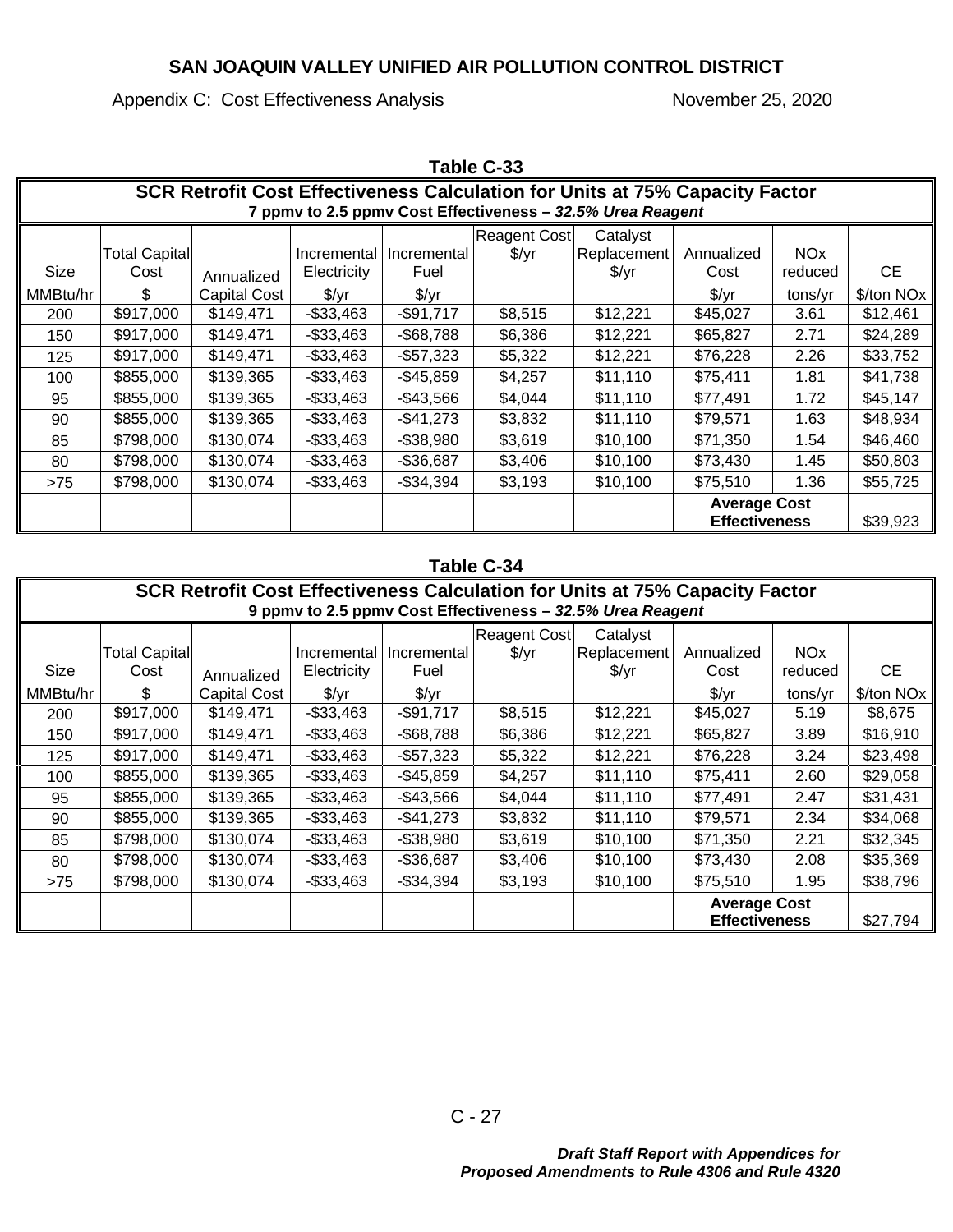#### Appendix C: Cost Effectiveness Analysis November 25, 2020

| <b>Table C-35</b>                                                                                                                                     |                      |              |                 |               |                     |             |                      |                       |            |  |  |  |
|-------------------------------------------------------------------------------------------------------------------------------------------------------|----------------------|--------------|-----------------|---------------|---------------------|-------------|----------------------|-----------------------|------------|--|--|--|
| SCR Retrofit Cost Effectiveness Calculation for Units at 75% Capacity Factor<br>7 ppmv to 2.5 ppmv Cost Effectiveness - 19.5% Aqueous Ammonia Reagent |                      |              |                 |               |                     |             |                      |                       |            |  |  |  |
|                                                                                                                                                       |                      |              |                 |               | <b>Reagent Cost</b> | Catalyst    |                      |                       |            |  |  |  |
|                                                                                                                                                       | <b>Total Capital</b> |              | Incremental     | Incremental   | $\sqrt[6]{y}$ r     | Replacement | Annualized           | <b>NO<sub>x</sub></b> |            |  |  |  |
| Size                                                                                                                                                  | Cost                 | Annualized   | Electricity     | Fuel          |                     | \$/yr       | Cost                 | reduced               | CE.        |  |  |  |
| MMBtu/hr                                                                                                                                              | S                    | Capital Cost | $\sqrt[6]{y}$ r | $\frac{f}{f}$ |                     |             | $\frac{f}{f}$        | tons/yr               | \$/ton NOx |  |  |  |
| 200                                                                                                                                                   | \$917,000            | \$149,471    | $-$ \$33,463    | $-$ \$91,717  | \$29,466            | \$12,221    | \$65,978             | 3.61                  | \$18,259   |  |  |  |
| 150                                                                                                                                                   | \$917,000            | \$149,471    | -\$33,463       | $-$ \$68,788  | \$22,100            | \$12,221    | \$81,541             | 2.71                  | \$30,088   |  |  |  |
| 125                                                                                                                                                   | \$917,000            | \$149,471    | $-$ \$33,463    | $-$ \$57,323  | \$18,417            | \$12,221    | \$89,322             | 2.26                  | \$39,551   |  |  |  |
| 100                                                                                                                                                   | \$855,000            | \$139,365    | $-$ \$33,463    | $-$ \$45,859  | \$14,733            | \$11,110    | \$85,887             | 1.81                  | \$47,537   |  |  |  |
| 95                                                                                                                                                    | \$855,000            | \$139,365    | -\$33,463       | $-$ \$43,566  | \$13,997            | \$11,110    | \$87,443             | 1.72                  | \$50,945   |  |  |  |
| 90                                                                                                                                                    | \$855,000            | \$139,365    | -\$33,463       | $-$ \$41,273  | \$13,260            | \$11,110    | \$88,999             | 1.63                  | \$54,733   |  |  |  |
| 85                                                                                                                                                    | \$798,000            | \$130,074    | -\$33,463       | $-$ \$38,980  | \$12,523            | \$10,100    | \$80,255             | 1.54                  | \$52,258   |  |  |  |
| 80                                                                                                                                                    | \$798,000            | \$130,074    | $- $33,463$     | $-$36,687$    | \$11,787            | \$10,100    | \$81,811             | 1.45                  | \$56,601   |  |  |  |
| $>75$                                                                                                                                                 | \$798,000            | \$130,074    | -\$33,463       | $-$34,394$    | \$11,050            | \$10,100    | \$83,367             | 1.36                  | \$61,523   |  |  |  |
|                                                                                                                                                       |                      |              |                 |               |                     |             | <b>Average Cost</b>  |                       |            |  |  |  |
|                                                                                                                                                       |                      |              |                 |               |                     |             | <b>Effectiveness</b> |                       | \$45,722   |  |  |  |

#### **Table C-36**

#### **SCR Retrofit Cost Effectiveness Calculation for Units at 75% Capacity Factor 9 ppmv to 2.5 ppmv Cost Effectiveness –** *19.5% Aqueous Ammonia Reagent*

|          |                      |                     |                 |               | <b>Reagent Cost</b> | Catalyst      |                      |                 |                        |
|----------|----------------------|---------------------|-----------------|---------------|---------------------|---------------|----------------------|-----------------|------------------------|
|          | <b>Total Capital</b> |                     | Incremental     | Incremental   | $\frac{f}{f}$       | Replacement   | Annualized           | NO <sub>x</sub> |                        |
| Size     | Cost                 | Annualized          | Electricity     | Fuel          |                     | $\frac{f}{f}$ | Cost                 | reduced         | CE.                    |
| MMBtu/hr | \$                   | <b>Capital Cost</b> | $\sqrt[6]{y}$ r | $\frac{f}{f}$ |                     |               | $\sqrt[6]{y}$ r      | tons/yr         | \$/ton NO <sub>x</sub> |
| 200      | \$917,000            | \$149,471           | $-$ \$33,463    | $-$91,717$    | \$29,466            | \$12,221      | \$65,978             | 5.19            | \$12,712               |
| 150      | \$917,000            | \$149,471           | $-$ \$33,463    | $-$ \$68,788  | \$22,100            | \$12,221      | \$81,541             | 3.89            | \$20,947               |
| 125      | \$917,000            | \$149,471           | $-$ \$33,463    | $-$57,323$    | \$18,417            | \$12,221      | \$89,322             | 3.24            | \$27,535               |
| 100      | \$855,000            | \$139,365           | $-$ \$33,463    | $-$45,859$    | \$14,733            | \$11,110      | \$85,887             | 2.60            | \$33,095               |
| 95       | \$855,000            | \$139,365           | $-$ \$33,463    | $-$ \$43,566  | \$13,997            | \$11,110      | \$87,443             | 2.47            | \$35,468               |
| 90       | \$855,000            | \$139,365           | $-$ \$33,463    | $-$ \$41,273  | \$13,260            | \$11,110      | \$88,999             | 2.34            | \$38,105               |
| 85       | \$798,000            | \$130,074           | $-$ \$33,463    | $-$ \$38,980  | \$12,523            | \$10,100      | \$80,255             | 2.21            | \$36,382               |
| 80       | \$798,000            | \$130,074           | $-$ \$33,463    | $-$36,687$    | \$11,787            | \$10,100      | \$81,811             | 2.08            | \$39,406               |
| $>75$    | \$798,000            | \$130,074           | $-$ \$33,463    | $-$ \$34,394  | \$11,050            | \$10,100      | \$83,367             | 1.95            | \$42,832               |
|          |                      |                     |                 |               |                     |               | <b>Average Cost</b>  |                 |                        |
|          |                      |                     |                 |               |                     |               | <b>Effectiveness</b> |                 | \$31,831               |

# **Rule 4320 Category C.3 (>75 MMBtu/hr Oil Field Steam Generators)**

Retrofit Technology Needed to Achieve Proposed Rule Limit of 5 ppmv:

• New Ultra Low NOx (ULN) burner and Combustion Controls Upgrade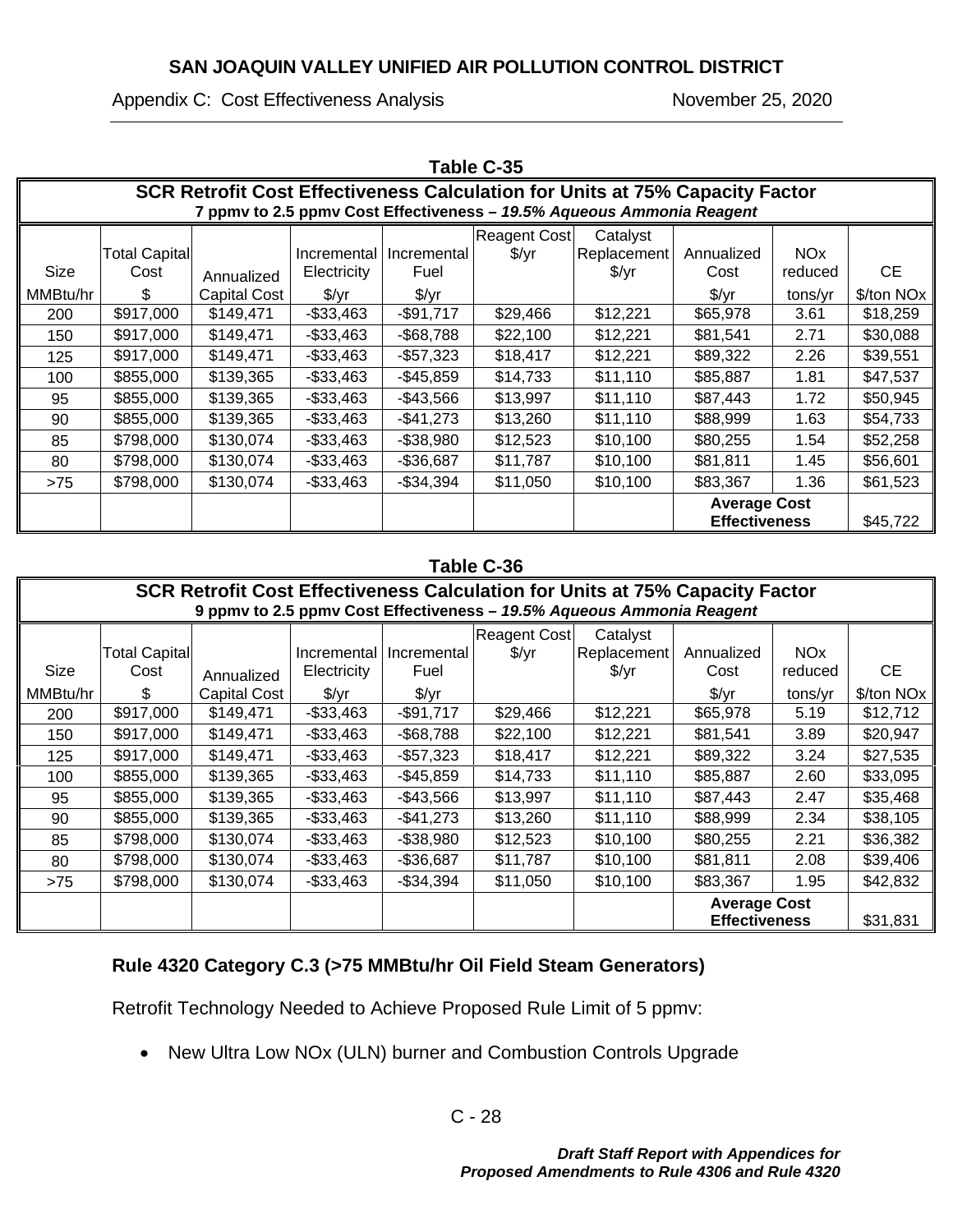#### Appendix C: Cost Effectiveness Analysis November 25, 2020

The proposed Rule 4320 NOx limit for oilfield steam generators with a heat input greater than 75 MMBtu/hr is 5 ppmv. These units are generally newer and have better control technology than smaller oilfield steam generators. All permitted units in this category already meet proposed Rule 4306 NOx limit of 7 ppmv, The cost analysis below is based on ULN burner retrofit.

**Table C-37** 

| Table C-37                                                                                                          |                           |                                   |                                             |                                     |                                             |                                       |                                     |  |  |
|---------------------------------------------------------------------------------------------------------------------|---------------------------|-----------------------------------|---------------------------------------------|-------------------------------------|---------------------------------------------|---------------------------------------|-------------------------------------|--|--|
| ULN Retrofit Cost Effectiveness Calculation for Units at 80% Capacity Factor<br>7 ppmv to 5 ppmv Cost Effectiveness |                           |                                   |                                             |                                     |                                             |                                       |                                     |  |  |
| Size<br>MMBtu/hr                                                                                                    | Avg Capital<br>Cost<br>\$ | Annualized<br><b>Capital Cost</b> | Incremental<br>Electricity<br>$\frac{f}{f}$ | Incremental<br>O&M<br>$\frac{f}{f}$ | Annualized<br>Cost<br>$\frac{f}{f}$         | NO <sub>x</sub><br>reduced<br>tons/yr | <b>CE</b><br>\$/ton NO <sub>x</sub> |  |  |
| 85                                                                                                                  | \$141,563                 | \$23,075                          | \$13,075                                    |                                     | \$36,149                                    | 0.71                                  | \$50,572                            |  |  |
|                                                                                                                     |                           |                                   |                                             |                                     | <b>Average Cost</b><br><b>Effectiveness</b> |                                       |                                     |  |  |

# **Rule 4320 Category D.3 and D.6 (>110 MMBtu/hr Petroleum Refinery Boilers and Heaters)**

Retrofit Technology Needed to Achieve Proposed Rule Limit of 2.5 ppmv:

• Extra layer of catalyst, additional reagent, and tuning

The cost effectiveness analysis below is for the incremental retrofit costs for units with existing SCR systems to go from 5 ppmv to 2.5 ppmv. This is achieved by installing an extra layer of catalyst, using more reagent, and tuning the unit. If existing SCR housing cannot accept an additional layer of catalyst the units would require a new SCR housing which would increase costs

| Table C-38                                                                                                                                           |                              |                     |                            |                     |                                        |                                            |                                             |                                  |                        |  |
|------------------------------------------------------------------------------------------------------------------------------------------------------|------------------------------|---------------------|----------------------------|---------------------|----------------------------------------|--------------------------------------------|---------------------------------------------|----------------------------------|------------------------|--|
| <b>Retrofit Cost Effectiveness Calculation for Units at 75% Capacity Factor</b><br>5 ppmv to 2.5 ppmv Cost Effectiveness - Anhydrous Ammonia Reagent |                              |                     |                            |                     |                                        |                                            |                                             |                                  |                        |  |
| Size                                                                                                                                                 | <b>Total Capital</b><br>Cost | Annualized          | Incremental<br>Electricity | Incremental<br>Fuel | <b>Reagent Cost</b><br>$\sqrt[6]{y}$ r | Catalyst<br>Replacement<br>$\sqrt[6]{y}$ r | Annualized<br>Cost                          | <b>NO<sub>x</sub></b><br>reduced | CE.                    |  |
| MMBtu/hr                                                                                                                                             | \$                           | <b>Capital Cost</b> | $\sqrt[6]{y}$ r            | $\frac{f}{f}$       |                                        |                                            | $\sqrt{$}$ /yr                              | tons/vr                          | \$/ton NO <sub>x</sub> |  |
| 250                                                                                                                                                  | \$114,000                    | \$18,582            | \$0                        | \$0                 | \$209                                  | \$6,722                                    | \$25,513                                    | 2.55                             | \$10,021               |  |
| 200                                                                                                                                                  | \$105,855                    | \$17,254            | \$0                        | \$0                 | \$168                                  | \$6,111                                    | \$23,532                                    | 2.04                             | \$11,554               |  |
| 150                                                                                                                                                  | \$97,712                     | \$15,927            | \$0                        | \$0                 | \$126                                  | \$6,111                                    | \$22,163                                    | 1.53                             | \$14,509               |  |
| 125                                                                                                                                                  | \$93,641                     | \$15,263            | \$0                        | \$0                 | \$105                                  | \$6,111                                    | \$21,479                                    | 1.27                             | \$16,873               |  |
|                                                                                                                                                      |                              |                     |                            |                     |                                        |                                            | <b>Average Cost</b><br><b>Effectiveness</b> |                                  | \$13,239               |  |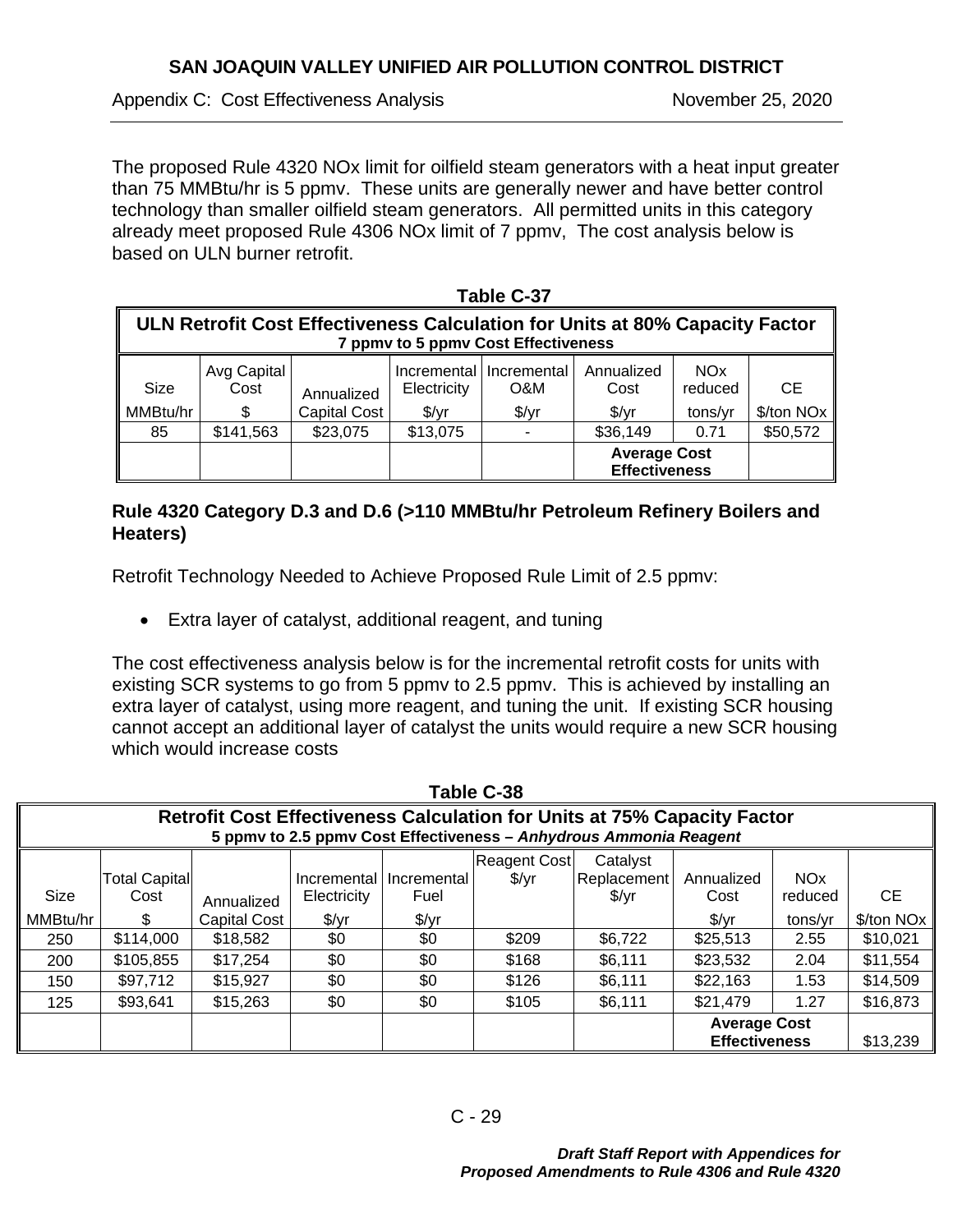Appendix C: Cost Effectiveness Analysis November 25, 2020

| Table C-39                                                                                                                                    |                              |              |               |                                     |                                      |                                          |                                             |                                  |                        |
|-----------------------------------------------------------------------------------------------------------------------------------------------|------------------------------|--------------|---------------|-------------------------------------|--------------------------------------|------------------------------------------|---------------------------------------------|----------------------------------|------------------------|
| <b>Retrofit Cost Effectiveness Calculation for Units at 75% Capacity Factor</b><br>5 ppmv to 2.5 ppmv Cost Effectiveness - 32.5% Urea Reagent |                              |              |               |                                     |                                      |                                          |                                             |                                  |                        |
| Size                                                                                                                                          | <b>Total Capital</b><br>Cost | Annualized   | Electricity   | Incremental   Incremental  <br>Fuel | <b>Reagent Cost</b><br>$\frac{f}{f}$ | Catalyst<br>Replacement<br>$\frac{f}{f}$ | Annualized<br>Cost                          | <b>NO<sub>x</sub></b><br>reduced | CE.                    |
| MMBtu/hr                                                                                                                                      |                              | Capital Cost | $\frac{f}{f}$ | $\frac{f}{f}$                       |                                      |                                          | $\sqrt{$}$ /yr                              | tons/vr                          | \$/ton NO <sub>x</sub> |
| 200                                                                                                                                           | \$105,855                    | \$17,254     | \$0           | \$0                                 | \$237                                | \$6,111                                  | \$23,601                                    | 2.04                             | \$11,588               |
| 150                                                                                                                                           | \$97,712                     | \$15,927     | \$0           | \$0                                 | \$177                                | \$6,111                                  | \$22,215                                    | 1.53                             | \$14,543               |
| 125                                                                                                                                           | \$93,641                     | \$15,263     | \$0           | \$0                                 | \$148                                | \$6,111                                  | \$21,522                                    | 1.27                             | \$16,907               |
|                                                                                                                                               |                              |              |               |                                     |                                      |                                          | <b>Average Cost</b><br><b>Effectiveness</b> |                                  | \$14,346               |

#### **Table C-40**

| <b>Retrofit Cost Effectiveness Calculation for Units at 75% Capacity Factor</b><br>5 ppmv to 2.5 ppmv Cost Effectiveness - 19.5% Aqueous Ammonia Reagent |                              |              |                            |                     |                                        |                                            |                                             |                                  |                        |
|----------------------------------------------------------------------------------------------------------------------------------------------------------|------------------------------|--------------|----------------------------|---------------------|----------------------------------------|--------------------------------------------|---------------------------------------------|----------------------------------|------------------------|
| Size                                                                                                                                                     | <b>Total Capital</b><br>Cost | Annualized   | Incremental<br>Electricity | Incremental<br>Fuel | <b>Reagent Cost</b><br>$\sqrt[6]{y}$ r | Catalyst<br>Replacement<br>$\sqrt[6]{y}$ r | Annualized<br>Cost                          | <b>NO<sub>x</sub></b><br>reduced | CE.                    |
| MMBtu/hr                                                                                                                                                 |                              | Capital Cost | $\frac{f}{f}$              | $\frac{f}{f}$       |                                        |                                            | $\frac{f}{f}$                               | tons/yr                          | \$/ton NO <sub>x</sub> |
| 200                                                                                                                                                      | \$105,855                    | \$17,254     | \$0                        | \$0                 | \$1,281                                | \$6,111                                    | \$24,646                                    | 2.04                             | \$12,101               |
| 150                                                                                                                                                      | \$97,712                     | \$15,927     | \$0                        | \$0                 | \$961                                  | \$6,111                                    | \$22,998                                    | 1.53                             | \$15,056               |
| 125                                                                                                                                                      | \$93,641                     | \$15,263     | \$0                        | \$0                 | \$801                                  | \$6,111                                    | \$22,175                                    | 1.27                             | \$17,420               |
|                                                                                                                                                          |                              |              |                            |                     |                                        |                                            | <b>Average Cost</b><br><b>Effectiveness</b> |                                  | \$14,859               |

# **Direct PM2.5 Control Technology**

Currently, there are a several produced gas fired steam generators operating in crude oil production facilities that are required by their permits to operate SOx scrubbers and ESPs (to reduce SOx emissions and visible emissions to burning high sulfur produced gas).

As illustrated below, electrostatic precipitator (ESP) and wet scrubber PM control technology are not a cost-effective option for this source category. The cost of the ESP technology does not include costs of retrofitting equipment and/or the facility or compliance monitoring costs, which would drive the cost-effectiveness up even more. In addition, the annualized costs provided by EPA for the wet scrubber system are in 2002 dollars, which means the value above would be even greater if it were adjusted to 2018 dollars.

### *PM Potential Emissions Reductions for an ESP and Scrubber*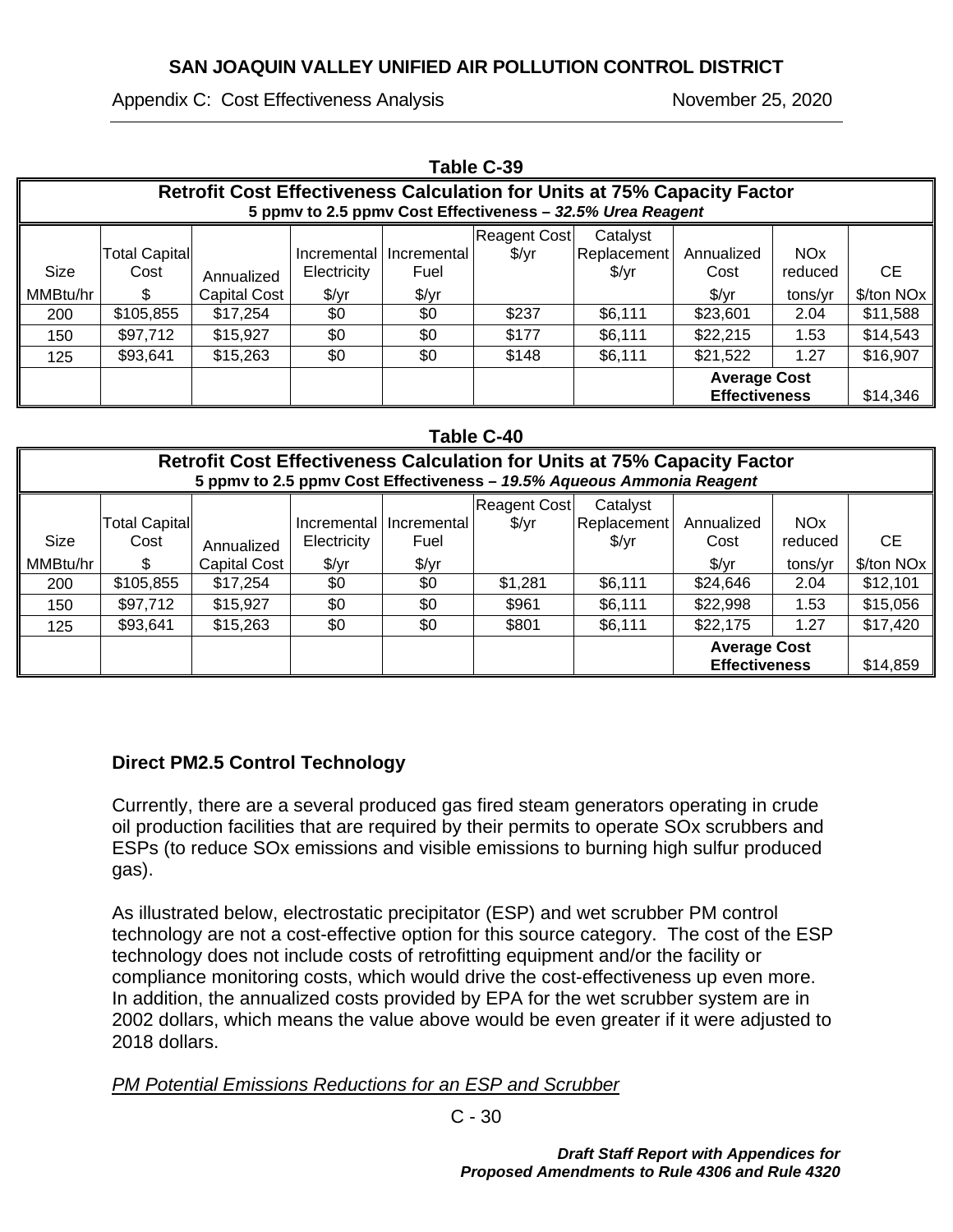For the purposes of these calculations, the following assumptions were made:

- 1. For simplicity, the analysis will evaluate the cost-effectiveness of these technologies for total PM reductions from liquid fuel fired units.
- 2. The PM control efficiency of an ESP is 99%.
- 3. The PM control efficiency of a scrubber is 99%.

Potential Emissions Reductions $_{ESP}$  = (Total PM Emissions) x (Control Efficiency) Potential Emissions Reduction $ESP = 0.02$  tons/year  $X$  0.99 Potential Emissions Reduction $ESP = 0.0198$  tons/ year (tpy)

Potential Emissions Reductions  $s_{\text{crubber}} = (Total PM Emissions) \times (Control Efficiency)$ Potential Emissions Reduction  $s$ crubber = 0.02 tons/year  $X$  0.99 Potential Emissions Reduction  $s_{\text{coubber}} = 0.0198$  tons/ year (tpy)

# *Annualized Cost of an ESP and Wet Scrubber*

The capital cost for the installation of an ESP for a 1-5 MMBtu/hr boiler ranges from \$90,000 - \$100,000 and the annual maintenance cost is \$1,000-\$2,000.[1](#page-30-0) For the wet scrubber system, EPA estimated the annualized cost at \$5,300-\$102,000 per sm<sup>3</sup>/sec at an average air flow rate of 0.7-47  $\text{sm}^3/\text{sec}^2$  The following assumptions in the costeffectiveness calculations:

- 1. The capital cost of an ESP for a 5 MMBtu/hr boiler is assumed to be \$100,000.
- 2. The annual maintenance cost of an ESP for a 5 MMBtu/hr boiler is assumed to be \$2,000.
- 3. The annualized cost of a wet scrubber system is assumed to be the median of the range above  $(\$53,650$  per sm<sup>3</sup>/sec).
- 4. The average air flow rate for a wet scrubber system is assumed to be the median of the range above  $(23.85 \text{ sm}^3/\text{sec})$ .
- 5. The total capital and maintenance cost of an ESP will be calculated by multiplying the cost of 1 unit by the total number of units.
- 6. The total annualized cost of a wet scrubber will be calculated by multiplying the annualized cost of 1 unit by the total number of units.
- 7. Lifetime of the ESP is 10 years at 10% interest. To account for this, the annualized capital cost will be calculated by multiplying the total capital cost by the capital recovery factor of 0.1627 and adding the annual maintenance costs.

<span id="page-30-0"></span>t <sup>1</sup> Catherine Roberts. (March 2009) *Information on Air Pollution Control Technology for Woody Biomass Boilers.* Environmental Protection Agency Office of Air Quality Planning and Standards and Northeast States for Coordinated Air Use Management.

<span id="page-30-1"></span><sup>2</sup> (2002). *Air Pollution Control Technology Fact Sheet: Spray-Chamber/Spray-Tower Wet Scrubber.* Environmental Protection Agency.